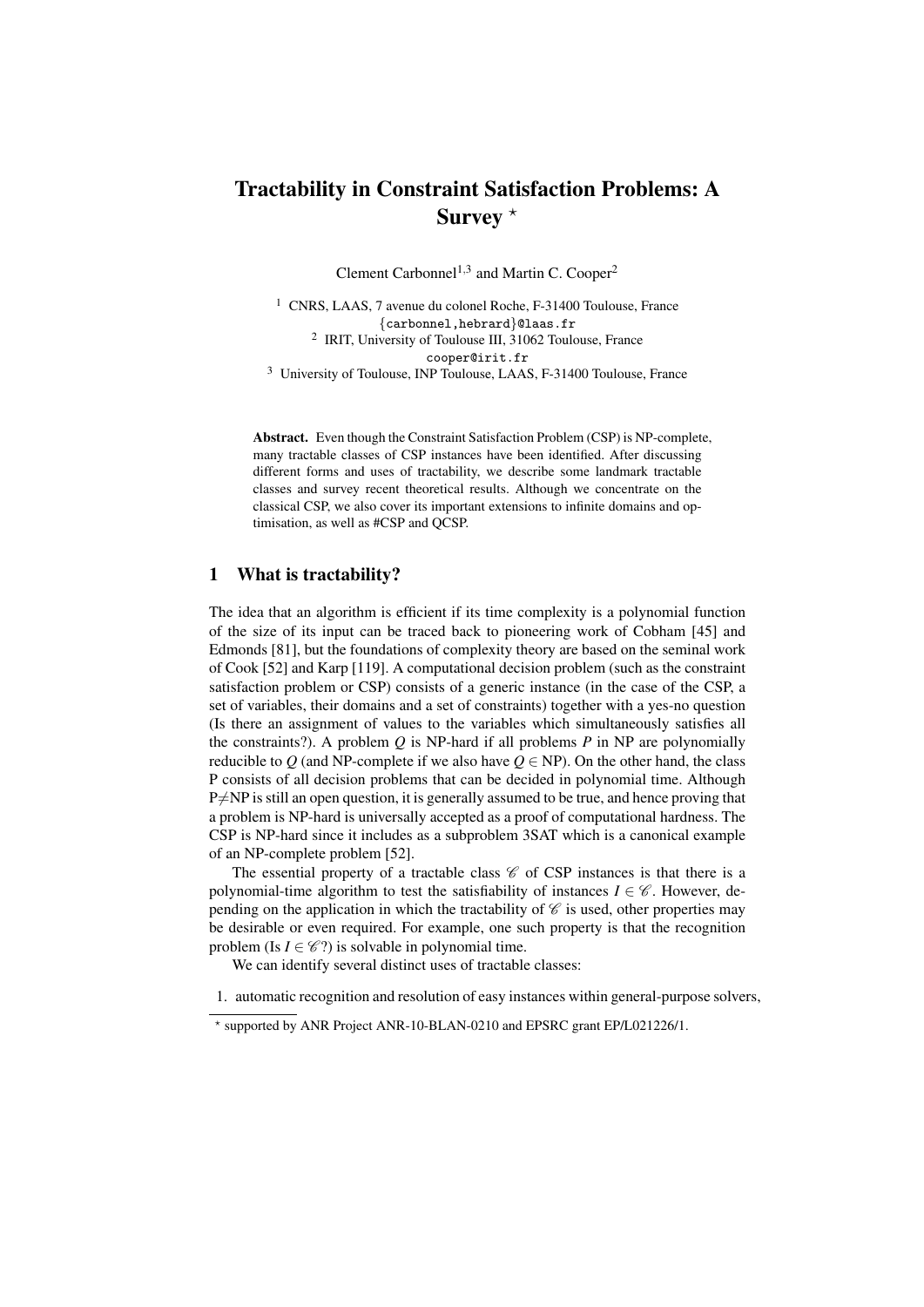- 2. as a target problem after instantiation of certain variables during exhaustive search,
- 3. construction of a polynomial-time solvable relaxation to prune exhaustive search, where given an instance *I*, a *relaxation* (or *lower-bound instance*)  $I_{lb}$  is an instance such that  $I_{lb}$  is unsatisfiable implies that *I* is unsatisfiable,
- 4. proof (by a human being) that a subproblem of CSP (for example, encountered in a real application) can be solved in polynomial time.

To be useful, cases (1) and (2) require polynomial-time recognition, whereas (3) and (4) do not. We therefore use the term *tractable* in its largest interpretation: we only require that the class be solvable in polynomial time. It should be noted, however, that not requiring that a tractable class be recognisable in polynomial time can lead to pathological cases of no interest, such as the class of all satisfiable CSP instances [141].

An example of a particularly versatile tractable class is the class of instances whose constraint graph has treewidth bounded by a constant *k*. This class can be recognized in polynomial time (indeed, in theory, in linear time [21]), can provide a target class after instantiation of some variables and lower-bound instances can easily be produced in this class [71]. However, in the important case  $k = 1$ , a lower-bound instance  $I_{1b}$  with a constraint graph in the form of a tree provides no more information than we would obtain by applying arc consistency to the original instance *I*.

Many tractable classes of CSP are automatically solved in polynomial time by any algorithm which maintains (generalised) arc consistency during search: we can notably cite the class of instances with max-closed constraints [113], the class of instances whose constraints are max-closed after independent permutations of each domain [93] and the class of binary instances satisfying the broken-triangle property [58]. Similarly, Valued CSPs with submodular constraints are automatically solved by establishing OSAC (Optimal Soft Arc Consistency) [57]. Present-day solvers do not explicitly look for tractable classes, but by analysis of the algorithms they use it is sometimes possible to show that they automatically solve certain tractable classes. For instance, translating CSP instances with max-closed constraints [113] or CSP instances with connected row-convex constraints [75] into SAT instances using the order encoding produces instances that fall into known tractable classes of SAT which are solved efficiently by modern clause-learning SAT-solvers [145,109]. Tractable classes that are automatically solved by standard algorithms are nevertheless useful since proving that the solver will always execute in polynomial time in a given application provides a potentially important guarantee of efficiency.

The identification of certain interesting subproblems of CSP as tractable has led to both practical and theoretical applications. For example, some of the results on tractable constraint classes were used by British Telecom in the design of their Work Manager scheduling package [132] and by Rank Xerox in the analysis of schedulers for printing systems [147]. The tractability of the interpretation of line drawings of curved objects follows from results on tractable constraint languages [53] and a novel relaxation of planning problems follows from the tractability of simple temporal constraints [59]. Indeed, the tractability of classes of temporal constraints have found many applications, including the scheduling of agile satellites [146].

A global constraint is a constraint on a non-fixed number of variables. A global constraint often provides an expressive and concise way of modelling a condition which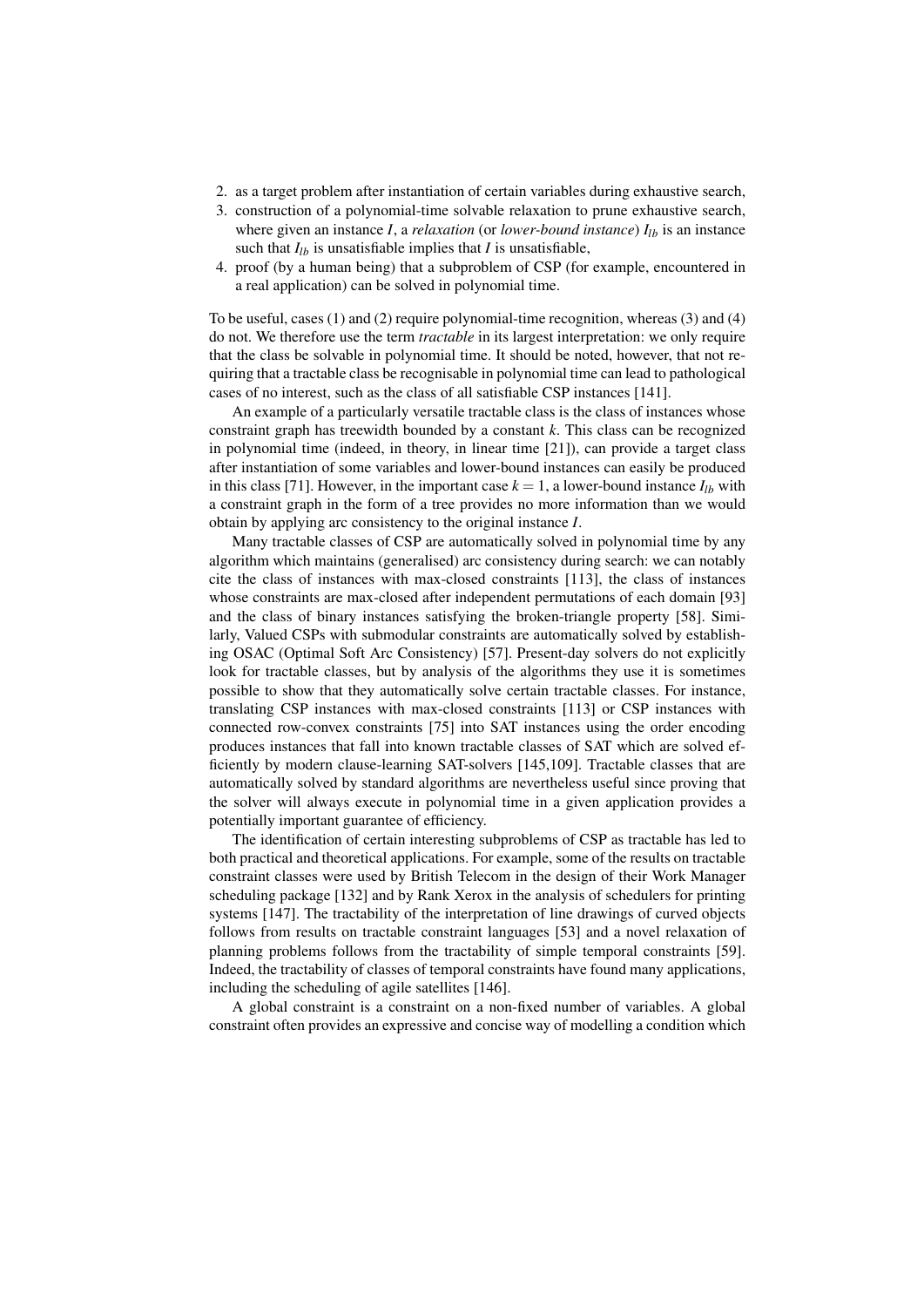could otherwise only be expressed by a large number of simpler constraints. Arguably the most common and useful tractable classes of CSP instances consist of instances comprising a single global constraint together with arbitrary unary constraints. The fact that such instances are tractable for certain types of global constraints is the basis of domain filtering methods for global constraints used in solvers [104]. Such filtering can be viewed as the use of a polynomial-time solvable relaxation consisting of a single global constraint together with the current domains of each variable.

A *tractable class* of a computational problem *P* is a set of instances of *P* for which there exists a polynomial-time solution algorithm. Sets of CSP instances can be described in different ways, including:

- 1. By restricting the language of constraint relations. Such classes are called *language classes* and are discussed in Sections 2, 3 and 4.
- 2. By restricting the constraint (hyper)graph. Such classes are called *structural classes* and are discussed in Section 5
- 3. By placing restrictions which are not exclusively language-based nor exclusively structural. Such classes, sometimes called *hybrid classes*, are described in Sections 6 and 7.

The problem of identifying all tractable languages has been the inspiration for a rich literature at the boundary of theoretical computer science and algebra. Indeed, several surveys have already been published [51,102,65,39,114]. For the moment, the Feder and Vardi dichotomy conjecture that all finitelanguages of constraint relations either define a polynomial-time solvable class or an NP-complete class remains open. On the other hand, the problem of identifying all structural tractable classes has been solved in the case of bounded arity constraints, since it has been shown that bounded treewidth is the only reason for tractability [96]. In the unbounded arity case, a fixedparameter tractability dichotomy has been given when the parameter is the number of variables [138].

An algorithm is polynomial-time if its worst-case time complexity is bounded by a polynomial function of the size of its input. This seemingly unambiguous definition can nevertheless lead to subtleties in the definition of a tractable class of CSP instances. For example, Chen and Grohe study tractability under assumptions of succinct representations of the constraint relations, in the form of DNF formulas or (nondeterministic) decision diagrams. With a more succinct representation it is more difficult to find polynomial-time algorithms, since complexity has to be a polynomial function of a smaller input size, but interesting structural and language-based tractable classes still exist [41].

In the rest of the paper we consider *CSP instances*  $I = (X, D, C)$  consisting of a set *X* of *n* variables  $X_1, \ldots, X_n$  with domains  $\mathscr{D}(X_i) \subseteq D$  and a set *C* of constraints of the form  $\langle \sigma, R \rangle$ , where  $\sigma \subseteq X$  is the *scope* of the constraint and *R* the *relation* containing all allowed assignments to the variables in  $\sigma$ . A *solution* is an assignment to the *n* variables such that, for each constraint  $\langle \sigma, R \rangle$ , the corresponding partial assignment to the variables  $\sigma$  belongs to *R*. The *arity* of a constraint  $\langle \sigma, R \rangle$  is  $|\sigma|$ . A CSP instance is *binary* if all its constraints have arity at most two. We suppose that domains are *finite*. The case of infinite domains is covered in Section 9.1. Unless stated otherwise, we assume that the relations are given in the input as lists of tuples, every variable belongs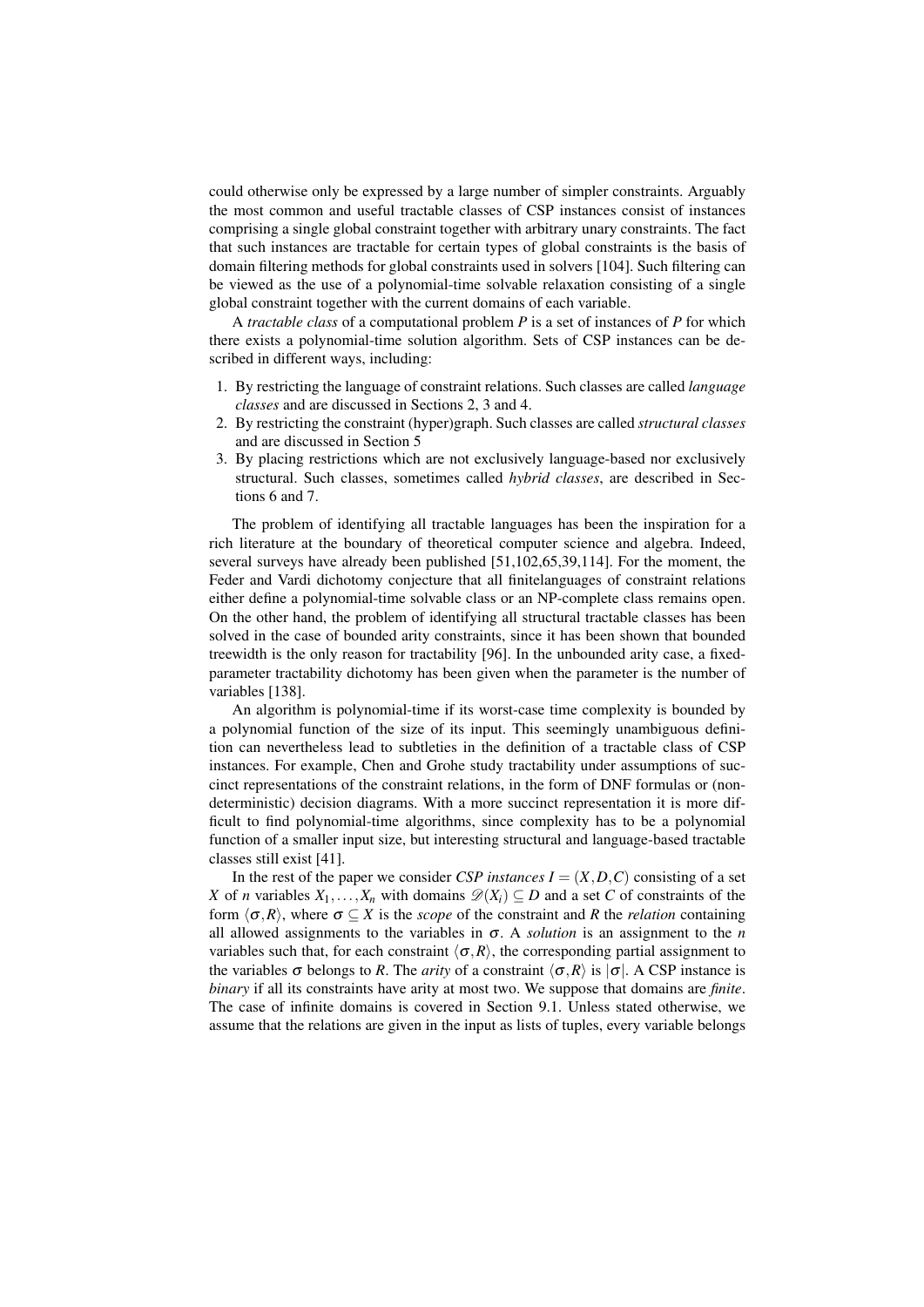to at least one scope, and every domain value belongs to at least one tuple. The *size* of a CSP instance  $I = (X, D, C)$  is  $|I| = \sum_{\sigma, R \in C} |\sigma| \times |R|$ , where  $|R|$  is the number of tuples in *R*. We will use the following examples of tractable classes as illustrationsthroughout the paper. The reasons for tractability will be given when the examples are referred to in the following sections.

*Example 1.* Let  $\mathcal{C}_{\text{mc}}$  be the class of binary CSP instances over the domain  $\{1,\ldots,d\}$  in which unary constraints are arbitrary and all binary or ternary constraints are of one of the following forms

1. *a* ≤ *X*<sub>*i*</sub> − *X*<sub>*j*</sub> ≤ *b*, 2.  $X_i \leq X_j + X_k + c$ , 3.  $X_k < \max(X_i, X_j)$ 

where  $a, b, c$  are arbitrary constants. The class  $\mathcal{C}_{\text{mc}}$  contains some simple scheduling problems over a discrete time axis.

*Example 2.* Let  $\mathcal{C}_{\text{aff2}}$  be the class of binary CSP instances over the domain  $\{0,1\}$  in which all constraints are linear equations modulo 2. A simple example of such a problem is the recovery of missing bits from a message using parity bits.

*Example 3.* Let  $\mathcal{C}_{tw1}$  be the class of binary CSP instances over the domain  $\{1, \ldots, d\}$ with arbitrary unary and binary constraints except for the fact that the constraint graph (i.e. the graph  $\langle X, E \rangle$ , where *X* is the set of variables and *E* the set of scopes of the binary constraints) is a forest.

*Example 4.* Let  $\mathcal{C}_{\text{AlIDiff}}$  be the class of CSP instances over the domain  $\{1,\ldots,d\}$  consisting of arbitrary unary constraints a binary constraint of the form  $X_i \neq X_j$  on each pair of distinct variables  $X_i, X_j$ . The class  $\mathscr{C}_{\text{AllDiff}}$  contains some simple assignment problems, including the problem of finding a bijection between employees and tasks to be performed with the unary constraints coding the competences of each employee to perform each task.

*Example 5.* Let  $\mathcal{C}_{4Turan}$  be the class of binary CSP instances over the Boolean domain in which each constraint is equivalent to a 3SAT clause and for each quadruple of distinct variables  $X_i$ ,  $X_j$ ,  $X_k$ ,  $X_l$  there is at least one ternary constraint whose scope is a subset these variables.

The paper is structured as follows. Section 2 introduces the important theoretical notion of polymorphism and then discusses the two main algorithmic techniques for solving language-based tractable classes. We give language-based tractable classes which could be potentially important in terms of practical applications as illustrations of these notions. Sections 3 and 4 cover the more theoretical problems of characterising all tractable languages and the complexity of recognizing tractable languages. Sections 5 and 6 cover tractable classes defined by placing restrictions, respectively, on the constraint graph or the microstructure of the instance. Other tractable classes, which are not defined by a restriction on the language, the constraint graph or the microstructure of the instance, are covered in Section 7. Fixed-parameter tractability results are grouped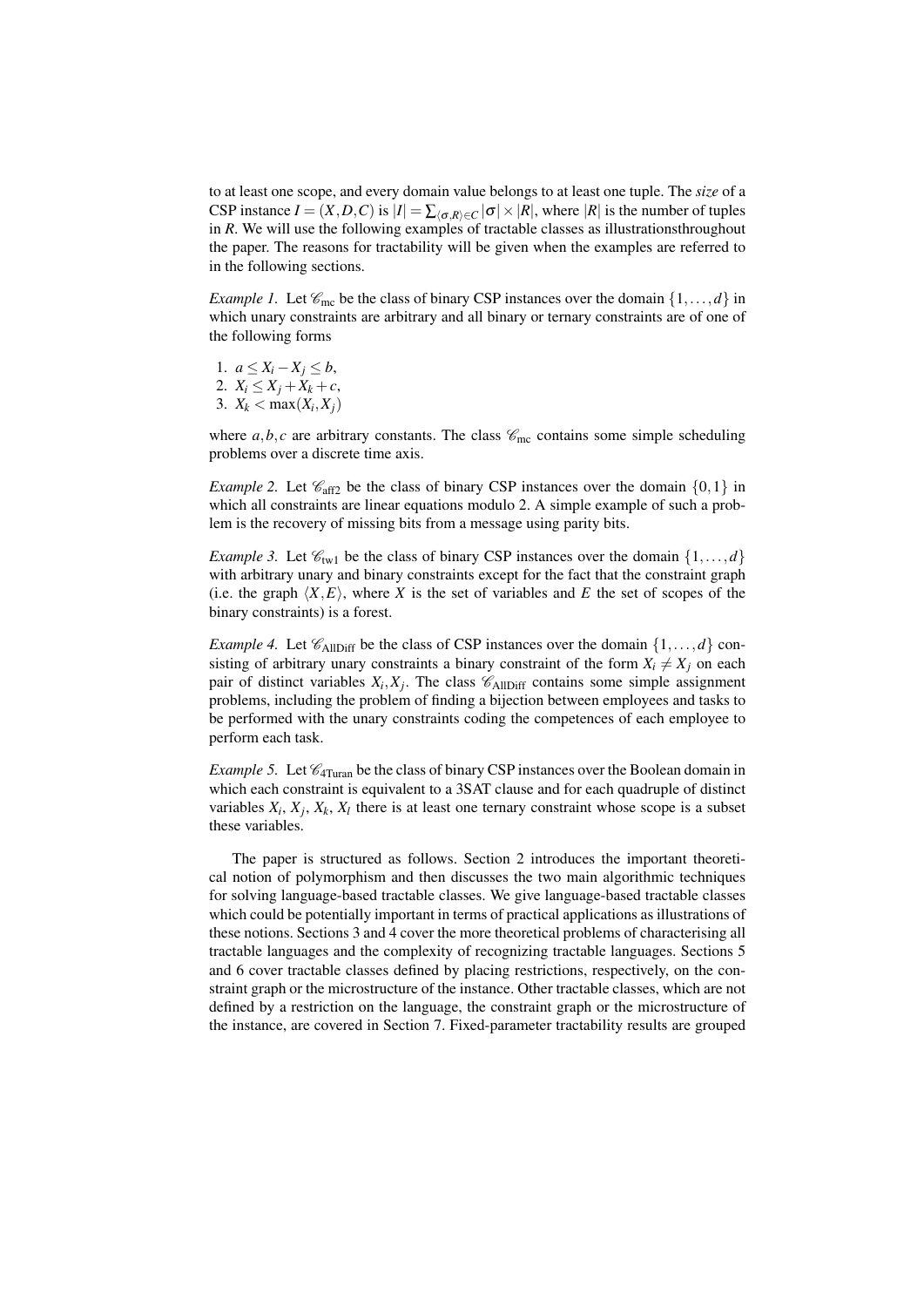together in Section 8. Although this article is mainly concerned with the traditional finite-domain decision-problem version of the constraint satisfaction problem, we also briefly cover in Section 9 the case of infinite domains and other versions of the CSP, such as the Valued CSP, Quantified CSP, Uncertain CSP and #QCSP.

# 2 Tractable languages

The potential importance of tractable languages of constraint relations is illustrated by the importance of linear programming in Mathematical Programming or Horn clauses in SAT.

If  $\Gamma$  is a set of relations, then  $CSP(\Gamma)$  denotes the class of CSP instances all of whose constraint relations belong to the language  $\Gamma$ . If CSP( $\Gamma'$ ) $\in$ P, for all finite subsets of  $\Gamma'$  of  $\Gamma$ , then  $\Gamma$  is said to be a *tractable language*. An important consequence of this definition in terms of finite subsets of  $\Gamma$  is that we can assume that the arity of constraints is bounded by a constant, the maximum arity of relations in the finite subset  $\Gamma'$ . This constant bound on the arity of constraints ensures that tractability does not depend on the way in which constraint relations are encoded: although, in practice, constraint relations are often stored implicitly, in this section, we can make the simplifying assumption that all constraint relations are stored as an explicit list of tuples.

## 2.1 Polymorphisms

Initial research in the identification of language-based tractable classes uncovered interesting but disparate examples of tractable languages. The algebraic approach provided a unifying framework in which to study tractability of languages [108]. It also allowed bridges to be built between the complexity of constraint languages and the mathematics of clone theory and universal algebra, leading to important cross-fertilisation. Indeed, this approach has helped to produce results which strongly support the longstanding dichotomy conjecture of Feder and Vardi [84] that all such classes are either solvable in polynomial time or else NP-hard.

A foundational theoretical result is that a necessary condition for tractability of  $\Gamma$ is the existence of a (non-trivial) componentwise closure operation, known as a polymorphism [108,111]. For simplicity, it is usually assumed that there is a unique domain *D* such that all variable-domains  $\mathcal{D}(X_i)$  are subsets of *D*. A function  $f: D^k \to D$  can be extended to a function from  $D^{rk}$  to  $D^r$  by applying it componentwise: given *k* tuples  $\mathbf{x}_1,\ldots,\mathbf{x}_k\in D^r$ 

$$
f(\mathbf{x}_1,\ldots,\mathbf{x}_k)=\langle f(\mathbf{x}_1[1],\ldots,\mathbf{x}_k[1]),\ldots,f(\mathbf{x}_1[r],\ldots,\mathbf{x}_k[r])\rangle,
$$

where  $\mathbf{x_i}[j]$  is the *j*th component of the tuple  $\mathbf{x_i}$ . Then *f* is a *polymorphism* of a language  $Γ$  (and  $Γ$  is *preserved* by the operation  $f$ ) if for all relations  $R ∈ Γ, ∀x<sub>1</sub>,...,x<sub>k</sub> ∈ R$ ,  $f(\mathbf{x}_1,\ldots,\mathbf{x}_k) \in R$ .

Thus all tractable languages have a nontrivial polymorphism  $f$ , where nontrivial means that *f* is not a projection (i.e. *f* is not a function of the form  $f(x_1,...,x_t) = x_i$ for some *i*). For example, any Boolean relation which is equivalent to a conjunctionof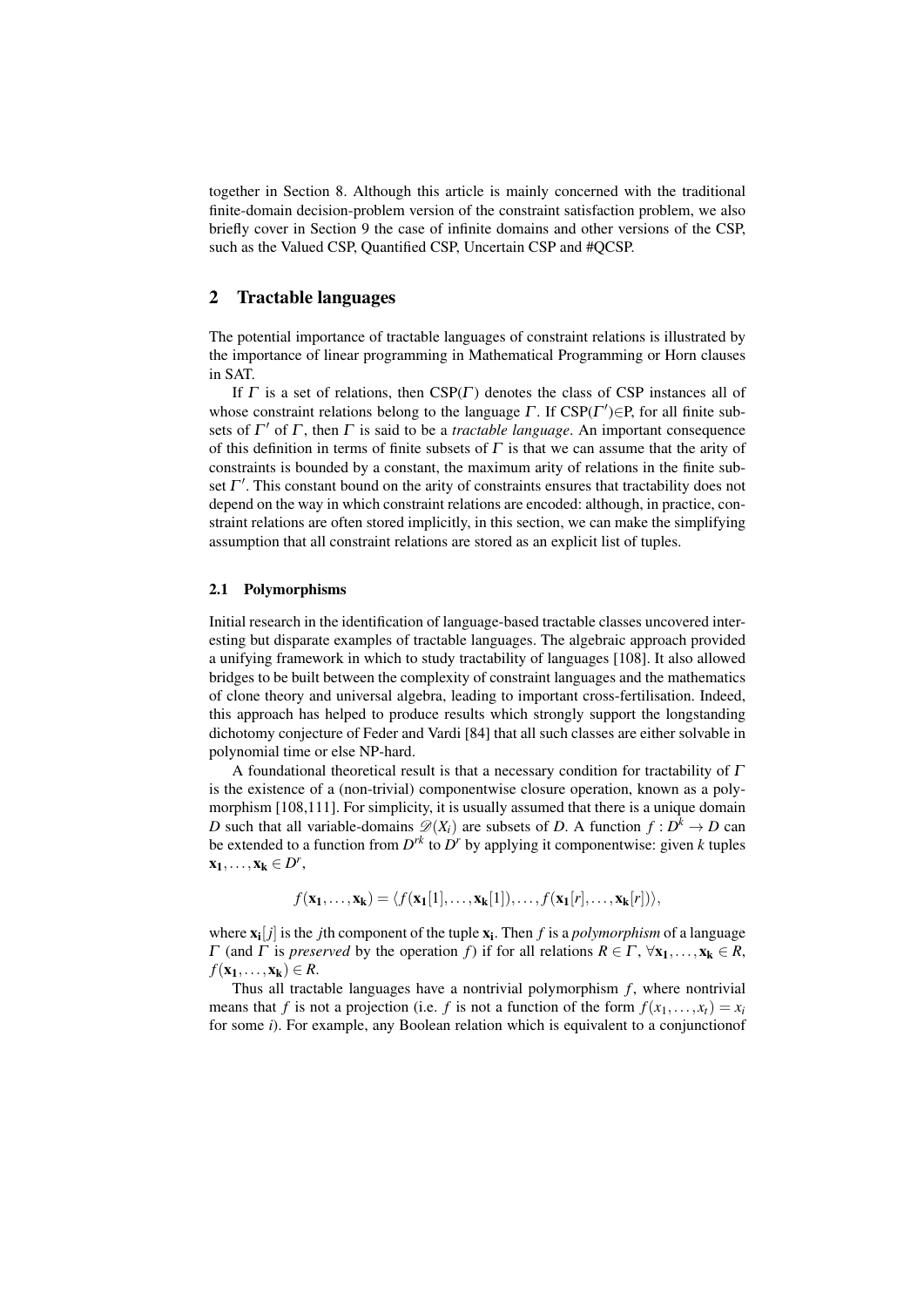Horn clauses has the polymorphism min, as does any arithmetical constraint of the form  $a_1x_1 + a_2x_2 + \ldots + a_{r-1}x_{r-1} \le a_rx_r$  for any positive constants  $a_1, \ldots, a_r$  or any conjunction of disjunctions of the form  $(x_1 < b_1) \vee \ldots \vee (x_r < b_r) \vee (x_i > c)$  where  $b_1, \ldots, b_r, c$ are constants [113]. As another example, the language of zero-one-all relations [55] (a generalization of 2SAT clauses to multi-valued logics) has the *dual discriminator* polymorphism given by  $f(x, y, y) = y$ ,  $f(x, y, z) = x$  if  $y \neq z$ .

## 2.2 Language classes solved by local consistency

Local consistency methods are the most common and well-studied polynomial-time algorithmic techniques for CSP. In general they are incomplete and thus only used to prune inconsistent values, but in presence of some particular polymorphisms they may become decision procedures. A CSP instance is *k-consistent* if every consistent assignment to *k* −1 variables can be extended to a consistent assignment of any *k*th variable, and strongly *k*-consistent if it is *j*-consistent for all  $j \leq k$ . (Strong) *k*-consistency can be easily enforced in polynomial time if *k* is fixed. If enforcing strong *k*-consistency empties the domain of at least one variable for every unsatisfiable instance of CSP(Γ ), we say that  $\Gamma$  has *strict width k*.

Some results are stated using a different form of local consistency, called *relational consistency*. A CSP instance is  $(k, l)$ -minimal if for every subset *L* of *l* variables there is a constraint with scope  $\sigma \supseteq L$  and for every set *K* of at most *k* variables, the projections of any two constraints whose scope contain *K* are identical. For instance, generalised arc-consistency (GAC) is equivalent to  $(1,1)$ -minimality. For fixed  $(k, l)$ , enforcing (*k*,*l*)-minimality is polynomial time. We say that a language Γ has *(relational) width*  $(k, l)$  if the  $(k, l)$ -minimality algorithm acts as a decision procedure for CSP(Γ), width *k* if it has width  $(k, k)$ , and bounded width if it has width  $(k, l)$  for some fixed  $(k, l)$ .

Tractable classes, such as the min-closed class, can be generalised by determining which properties of the polymorphism are required by the solution algorithm. A *semilattice operation* f is a binary operation that is associative, commutative, and idempotent, i.e.  $\forall x, y, z, f(x, f(y, z)) = f(f(x, y), z), f(x, y) = f(y, x)$  and  $f(x, x) = x$ ). If  $\Gamma$ has a semilattice polymorphism, then  $CSP(\Gamma)$  has width 1 [108]. The unary, binary and ternary constraint relations given in Example 1 all have the polymorphism max which is a semilattice operation. It follows that all instances in the corresponding class  $\mathscr{C}_{\text{mc}}$ can be solved by GAC.

It was later shown that CSP(Γ ) has width 1 if and only if Γ has *totally symmetric* (TS) polymorphisms of all arities, that is, polymorphisms  $f_i$  such that  $f_i(x_1,...,x_r)$  $f_i(y_1,..., y_r)$  whenever  $\{x_1,..., x_r\} = \{y_1,..., y_r\}$  [68].

Considering more powerful solution algorithms is another way to generalise tractable classes. A *near-unaminity* (NU) polymorphism is a *k*-ary operation *f*, where  $k \geq 3$ , satisfying  $\forall x, y, f(y, x, \ldots, x) = f(x, y, x, \ldots, x) = \ldots = f(x, \ldots, x, y) = x$ . It is known that a language  $\Gamma$  has strict width  $k$  if and only if  $\Gamma$  has a  $k$ -ary NU polymorphism and for any such language, strong *k*-consistency implies global consistency [112]. A *majority* operation is a ternary near-unanimity operation. The dual discriminator operation, defined above, is an example of a majority operation. Connected row-convex constraints [75]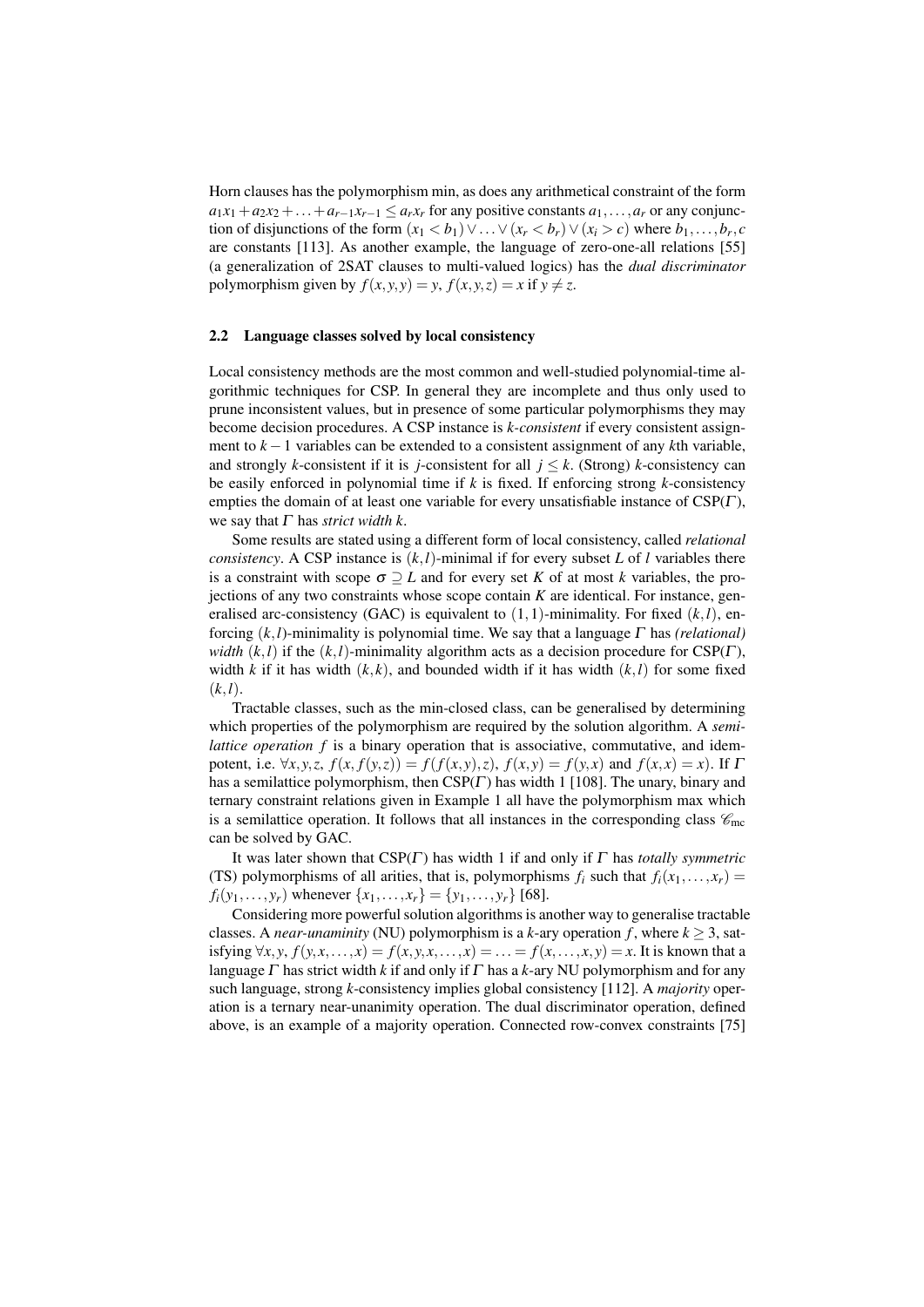are closed under the ternary median operation which is another example of a majority operation [112]. It has been recently shown that singleton arc-consistency solves  $CSP(\Gamma)$  when  $\Gamma$  admits a majority polymorphism [40].

A binary operation *f* is a 2-Semilattice if it is idempotent, commutative and satisfies the identity  $\forall x, y, f(x, f(x, y)) = f(x, y)$ . A language  $\Gamma$  that has a 2-Semilattice polymorphism is tractable since  $CSP(\Gamma)$  has bounded width [22]. A *k*-ary ( $k \ge 2$ ) operation  $f: D^k \to D$  is a *weak near-unanimity operation* (WNU) if,  $\forall x, y \in D$ ,  $f(y, x, x, \ldots, x) =$  $f(x, y, x, \ldots, x) = f(x, x, \ldots, x, y)$ . Any language  $\Gamma$  preserved by WNU polymorphisms of all arities greater than or equal to 3 has bounded width [9]; this class is extremely large and encompasses all tractable classes discussed above. Finally, it has been shown that every language with bounded width has width  $(2,3)$  [24,8], which allows for fairly efficient solving.

# 2.3 Polynomial-sized representation of all solutions

Another standard algorithmic technique for solving tractable languages, apart from local consistency operations, is based on the property of having a polynomial-sized representation for the solution set of any instance. A *Mal'tsev operation* is a ternary operation which satisfies  $\forall x, y, f(y, y, x) = f(x, y, y) = x$ . If  $\Gamma$  is preserved by a Mal'tsev operation, then this property holds and  $CSP(\Gamma)$  can be solved by an algorithm based on a generalization of Gaussian elimination [28]. More precisely, if a relation *R* admits a Mal'tsev polymorphism *f* then there exists a relation  $R_c$  of arity *r* such that  $R_c$  has  $O(rd)$  tuples and *R* is the closure of  $R_c$  under *f* [79].  $R_c$  is called a *frame* for *R*. If  $I = (X, D, C)$ is a CSP instance with  $C = (C_i, \ldots, C_q)$ , the algorithm for Mal'tsev languages iteratively computes a frame *F* for the solution set of  $(X, D, C_1, \ldots, C_{i+1})$  from a frame for  $(X, D, C_1, \ldots, C_i)$ . Once  $i = q - 1$  is reached, *F* is a frame for the set of solutions of *I*, and *F* is empty if and only if the instance has no solution.

An *affine operation* is an example of a Mal'tsev operation and is of the form  $f(x, y, z) =$  $x - y + z$  where  $(D, +, -)$  is an Abelian group [108]. Any constraint satisfaction problem over a prime domain of size *d*, with constraint relations that are closed under an affine operation, corresponds to a set of simultaneous linear equations over the integers modulo *d* [107]. In the case  $d = 2$ , as illustrated by the class  $\mathcal{C}_{\text{aff2}}$  given in Example 2, the affine operation is equivalent to  $f(x, y, z) = x + y + z$  and is known as the minority operation, since  $\forall x, y \in \{0, 1\}$   $f(x, x, y) = f(x, y, x) = f(y, x, x) = y$ .

A *generalized majority-minority* operation is such that for all pairs of domain elements a,b either  $f(x, y, \ldots, y) = f(y, x, y, \ldots, y) = \ldots = f(y, \ldots, y, x) = y$  for all  $x, y \in$  ${a,b}$  or  $f(x, y, \ldots, y) = f(y, \ldots, y, x) = x$  for all  $x, y \in {a,b}$ . Generalized majorityminority (GMM) operations are a tractable generalization of both near-unanimity operations and Mal'tsev operations [67]. Finally, it was shown by Idziak et al. [105] that a necessary and sufficient condition for Gaussian-like algorithms to solve  $CSP(\Gamma)$ is that  $\Gamma$  has an *edge* polymorphism, which is an operation  $f$  such that  $\forall x, y \in D$ ,  $f(y, y, x, x, \dots, x) = f(y, x, y, x, x, \dots, x) = x$  and  $f(x, x, x, y, x, \dots, x) = f(x, x, x, y, x, \dots, x)$  $f(x, \ldots, x, y) = x$ . The solution algorithm is usually referred to as the *few subpowers algorithm*. Note that a *k*-edge operation has arity  $k + 1$ , so Mal'tsev operations correspond to 2-edge operations.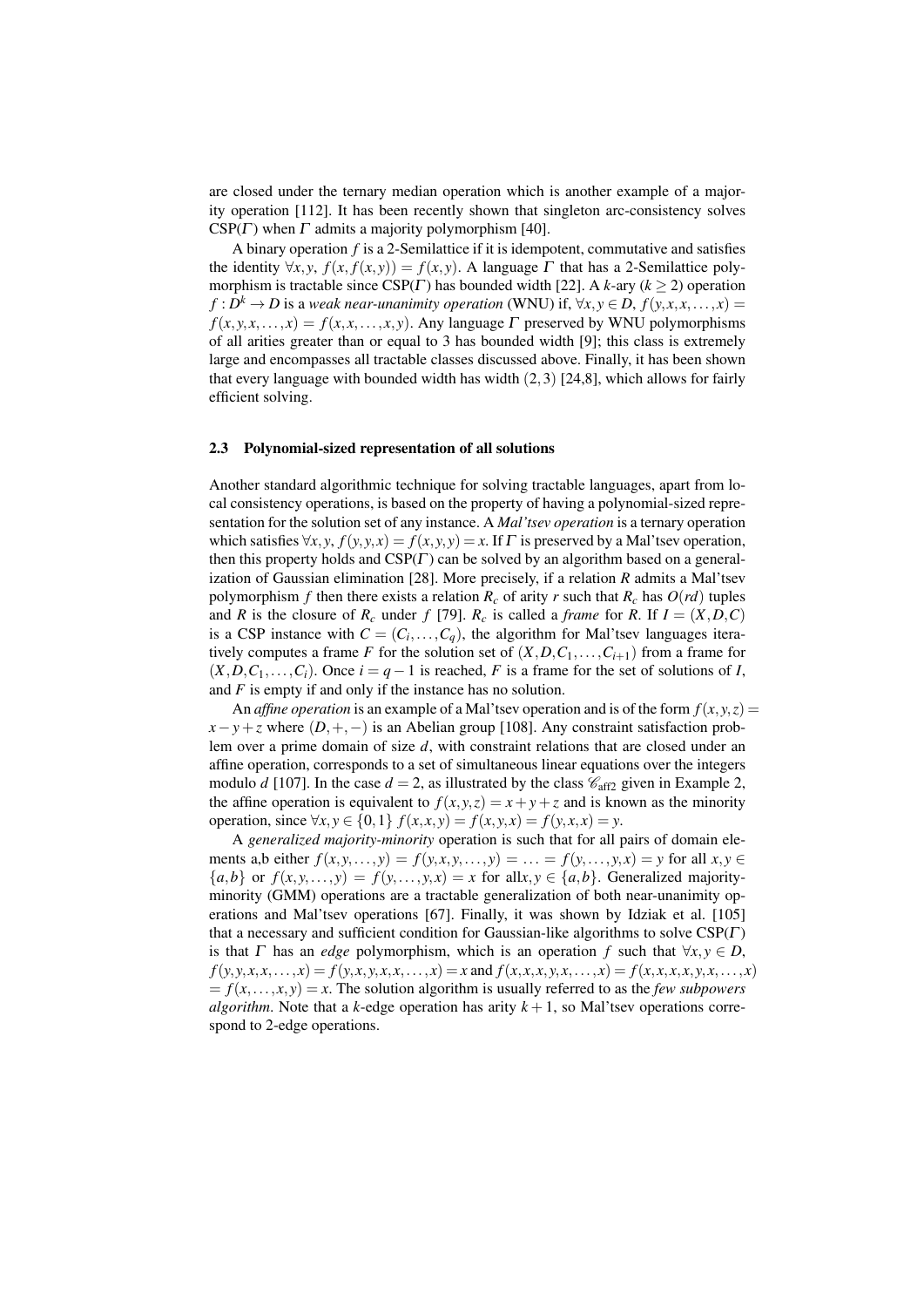## 3 On characterizing tractable languages

This section covers the theoretical problem of characterizing those tractable classes defined by a language of relations. We begin by surveying the progress that has been made towards a proof of Feder and Vardi's dichotomy conjecture [84] which can be stated in the following form:

*Conjecture 1 (Feder and Vardi).* For every finite language Γ , either Γ is tractable or  $CSP(\Gamma)$  is NP-complete.

A landmark result is Schaefer's characterization of tractable languages for the special case of CSP instances over the Boolean domain [151]: a language  $\Gamma$  is tractable if  $\Gamma$  is 0-valid, 1-valid, Horn, dual Horn, affine or bijunctive; otherwise CSP( $\Gamma$ ) is NPcomplete. A language is *c*-valid if it has the constant unary polymorphism  $f(x) = c$ . This is a trivial case, since assigning the value *c* to all variables necessarily satisfies all constraints. A Boolean language Γ is *Horn* (*dual Horn*) if all relations in Γ are logically equivalent to a conjunction of (dual) Horn clauses, which is equivalent to  $\Gamma$  having the polymorphism min (max) [113]. A Boolean language Γ is *affine* if all relations in  $\Gamma$  are equivalent to a system of linear equations (modulo 2), which is equivalent to  $Γ$  having the ternary affine polymorphism  $f(x, y, z) = x + y - z$ . Recall that over the Boolean domain, the affine polymorphism is also known as the *minority polymorphism* since  $\forall x, y \in \{0, 1\}, f(x, x, y) = f(x, y, x) = f(y, x, x) = y$  and  $f(x, x, x) = x$ . A Boolean language  $\Gamma$  is *bijunctive* if all relations in  $\Gamma$  are equivalent to a set of 2SAT clauses, which is equivalent to  $\Gamma$  having the unique Boolean majority polymorphism given by  $∀x, y ∈ {0, 1}, f(x, x, y) = f(x, y, x) = f(y, x, x) = x$ . If the solution to the CSP instance must be surjective, in the sense that each domain value appears at least once, then the tractable languages are Horn, dual Horn, affine or bijunctive [64].

In section 2 we saw that the existence of a non-trivial polymorphism is a necessary condition for a language  $\Gamma$  to be tractable. This can be refined if we restrict attention to reduced languages, known as cores, which we now define. A *squashing function* is a unary polymorphism  $f: D \to D' \subset D$ . If  $\Gamma$  has a squashing function then if an instance  $I \in \text{CSP}(\Gamma)$  has a solution over *D*, then it has a solution over *D'* (obtained by applying *f* component-wise to the solution). A language Γ over a domain *D* is a *core* if it has no squashing function. A necessary (but not sufficient) condition for a reduced language (a core) to be tractable is that it has a polymorphism which is a constant function, a majority function, an idempotent binary function (which is not a projection), a Malt'sev function, or a semi-projection [51]. A language Γ is a *rigid core* if its only unary polymorphism is identity. It is known that the search for tractable languages can be restricted to languages that are rigid cores [32].

# 3.1 Dichotomies

Although the Feder and Vardi conjecture is still open, several dichotomies have been found under special conditions:

- languages containing a single binary symmetric relation [101],
- languages closed under all domain permutations [55,66],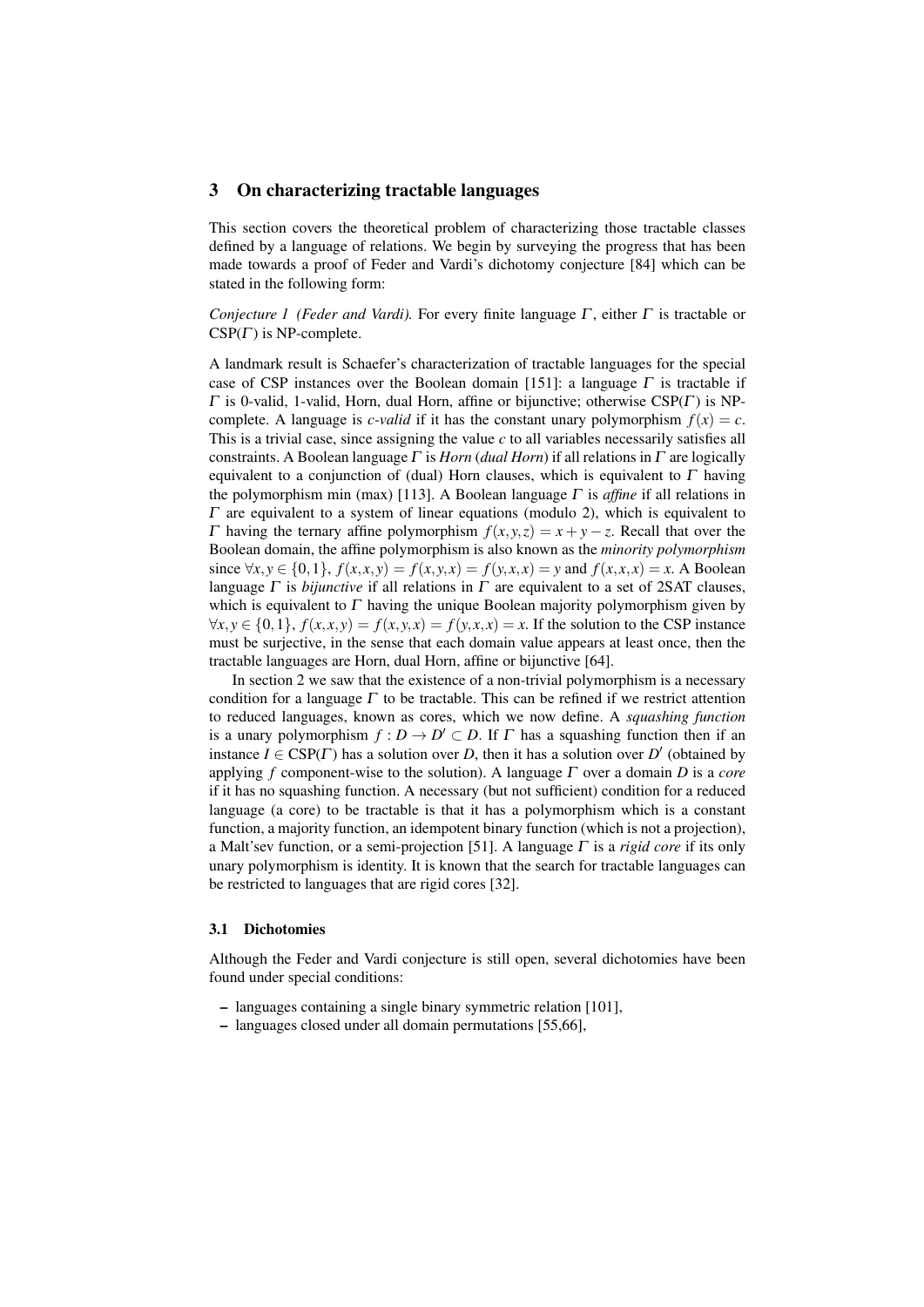- languages closed under disjunctions [103],
- maximal languages (where a language  $\Gamma$  is *maximal* if there is a relation  $R \notin \langle \Gamma \rangle$ and each proper extension of  $\langle \Gamma \rangle$  contains all relations on *D*) [33],
- languages over a size-3 domain [23],
- conservative languages (i.e. languages containing all unary relations) [25,6,27],

A binary relation over a domain *D* can be viewed as a graph  $\langle D, R \rangle$ . In the case of languages  $\Gamma$  containing a single binary symmetric relation  $\overline{R}$ , the Hell-Nesetril theorem shows that  $\Gamma$  is tractable if  $R$  viewed as a graph is bipartite or contains a loop, and is NP-complete otherwise [101].

The tractable class of languages preserved by WNU operations of all arities greater than or equal to 3 characterizes precisely the languages that can be solved by local consistency [9]. Recall that the existence of an edge polymorphism is a necessary and sufficient condition for  $CSP(\Gamma)$  to be solved by the few subpowers algorithm [105]. Thus, the languages  $\Gamma$  such that  $CSP(\Gamma)$  can be solved by either of the two most important algorithmic techniques (namely, consistency methods and Gaussian-like algorithms) have been completely characterised by the polymorphisms of  $\Gamma$ .

## 3.2 More specific conjectures

Feder and Vardi showed that the CSP dichotomy conjecture is equivalent to the CSP dichotomy conjecture restricted to digraphs (i.e languages consisting of a single binary relation) [84]. Therefore constraint satisfaction problems can be reduced to (di)graph homomorphism problems studied in graph theory for over thirty years. It has been shown that the CSP dichotomy holds for digraphs with no sources and no sinks [10]. It has also been shown that the truth of the following conjecture implies the truth of that of Feder and Vardi: If  $\Gamma$  has a Siggers operation as a polymorphism, then  $CSP(\Gamma)$  is tractable, where a *Siggers operation f* is an arity-4 operation satisfying the following identities:  $\forall x, y, z, f(x, x, x, x) = x$  and  $f(y, x, y, z) = f(x, y, z, x)$  [36]. The hierarchy of the main tractable classes discussed in section 2 (plus the class of languages with a Siggers polymorphism which is conjectured to be tractable) is summarized in Figure 1 for the special case of rigid cores, whose polymorphisms are all idempotent. This hierarchy is no longer correct if we consider arbitrary languages instead.

Given a language  $\Gamma$ ,  $\langle \Gamma \rangle$  is the language of relations that can be generated from Γ by combinations of equality, join and project operations (and is known as the *relational clone* generated by  $\Gamma$ ). Since for any finite set  $\Gamma' \subseteq \langle \Gamma \rangle$  there is a polynomial reduction from CSP( $\Gamma'$ ) to CSP( $\Gamma$ ),  $\Gamma$  is tractable if and only if  $\langle \Gamma \rangle$  is tractable [108]. A set of operations containing all projections and closed under composition is known as a *clone*. Since  $\Gamma$  and  $\langle \Gamma \rangle$  have the same clone of polymorphisms, it is possible to establish a Galois connection between relational clones (of relations) and clones (of polymorphisms) [111]. Indeed, by going beyond clones to finite algebras and varieties of algebras it has been shown that the complexity of a language is determined by the identities satisfied by its polymorphisms [32].

Bulatov et al. [32] have given a more specific version of the Feder and Vardi conjecture from the perspective of universal algebra (the field of mathematics that studies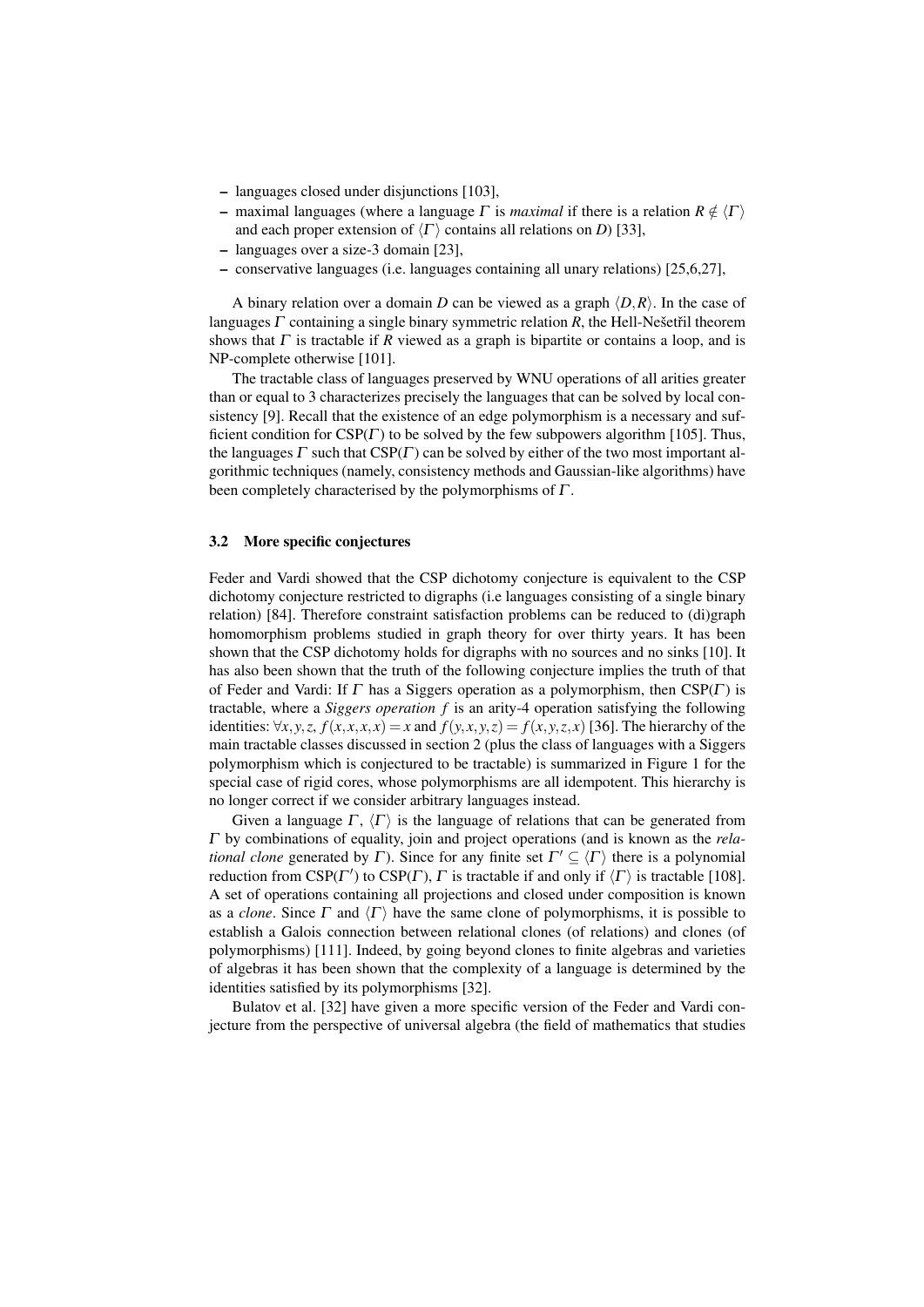algebras themselves). An algebra is a set of operations on some fixed set. For each alge $bra \mathscr{A}$ , there is a corresponding language consisting of the set of relations closed under the operations of  $\mathscr A$ . An algebra is defined as tractable if its corresponding language is tractable. The *algebraic dichotomy conjecture* is that a finite idempotent algebra  $\mathscr A$  is NP-complete if it has a nontrivial factor  $\mathscr{B}$  (a homomorphic image of a sub-algebra of  $\mathscr{A}$ ) all of whose operations are projections, otherwise it is tractable. This conjecture, if true, would completely solve the question of the complexity of any constraint language. Kun and Szegedy [128] have linked the dichotomy conjecture to the theory of Probabilistically Checkable Proofs.

## 3.3 Related problems

In a probabilistic analysis of Feder and Vardi's dichotomy conjecture, Luczak and Neset <sup>γ</sup> is showed that for a randomly chosen language  $\Gamma$  the probability that CSP( $\Gamma$ ) is tractable tends to zero as either the domain size or the maximum relation arity tends to infinity (under the assumption that all relations *R* are loop-free, i.e. for all domain values *a*,  $(a, ..., a) \notin R$  [134].

Larose and Zadori studied the tractability of determining whether a system of polynomial equations over a finite algebra admits a solution [131]. They characterized, within various families of algebras, which of them give rise to an NP-complete problem and which yield a problem solvable in polynomial time. In particular, they prove a dichotomy result which encompasses the cases of lattices, rings, modules and quasigroups.

Feder and Hell studied the tractability of languages on *W*-full structures  $CSP_W(\Gamma)$ (where *W* is any set of positive integers), representing the set of CSP instances in CSP( $\Gamma$ ) in which  $\forall w \in W$ , any *w* variables are involved in a *w*-ary constraint. For example, if  $2 \in W$ , then there is a binary constraint between each pair of variables. For conservative languages  $\Gamma$  (and, indeed, for the more general case of languages containing all unary relations of size 3), the *W*-full problem  $CSP_W(\Gamma)$  is NP-complete or solvable in quasi-polynomial time  $n^{O(\log n)}$  (where *n* is the number of variables) [82].

# 4 The recognition problem for tractable languages

In this section we detail the complexity of the recognition problem for the most important tractable languages, assuming we are given a finite language  $\Gamma$  as input. For any particular operation  $f: D^k \to D$ , such as min (for a given domain ordering) or the dual discriminator operation, we can exhaustively test in polynomial-time that *f* preserves every relation in  $\Gamma$ . We therefore study the recognition of classes of tractable languages defined by the identities satisfied by their polymorphisms, for example, the class of languages with a semilattice polymorphism or the class of languages with a majority polymorphism.

## 4.1 Recognition of different families of polymorphisms

In the literature on tractable languages, the recognition problem is often considered under the assumption that the domain size, the maximum number of tuples or the max-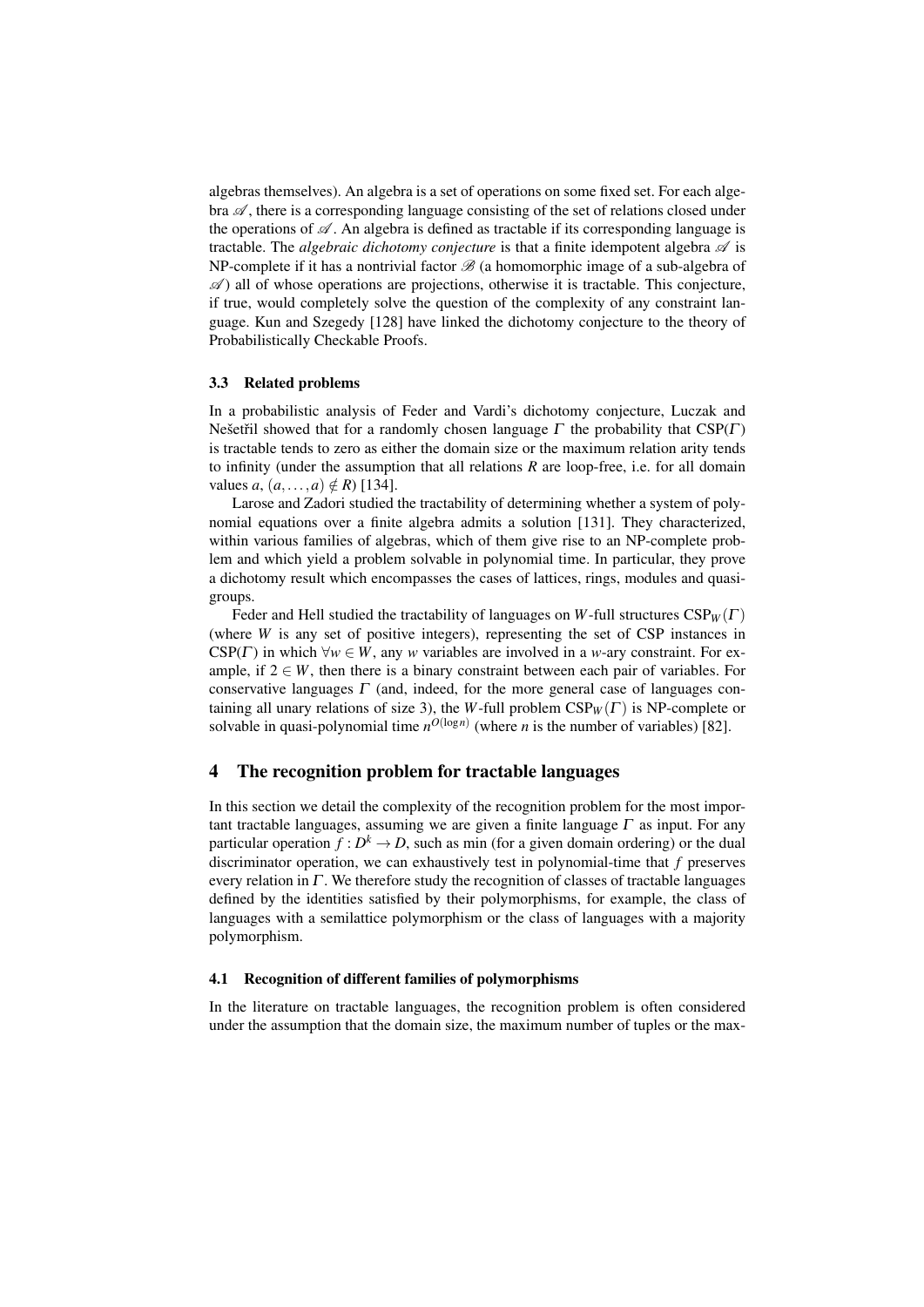

Fig. 1. Hasse diagram of tractable classes for rigid cores, ordered by inclusion. The subscript after the name of a polymorphism denotes its arity.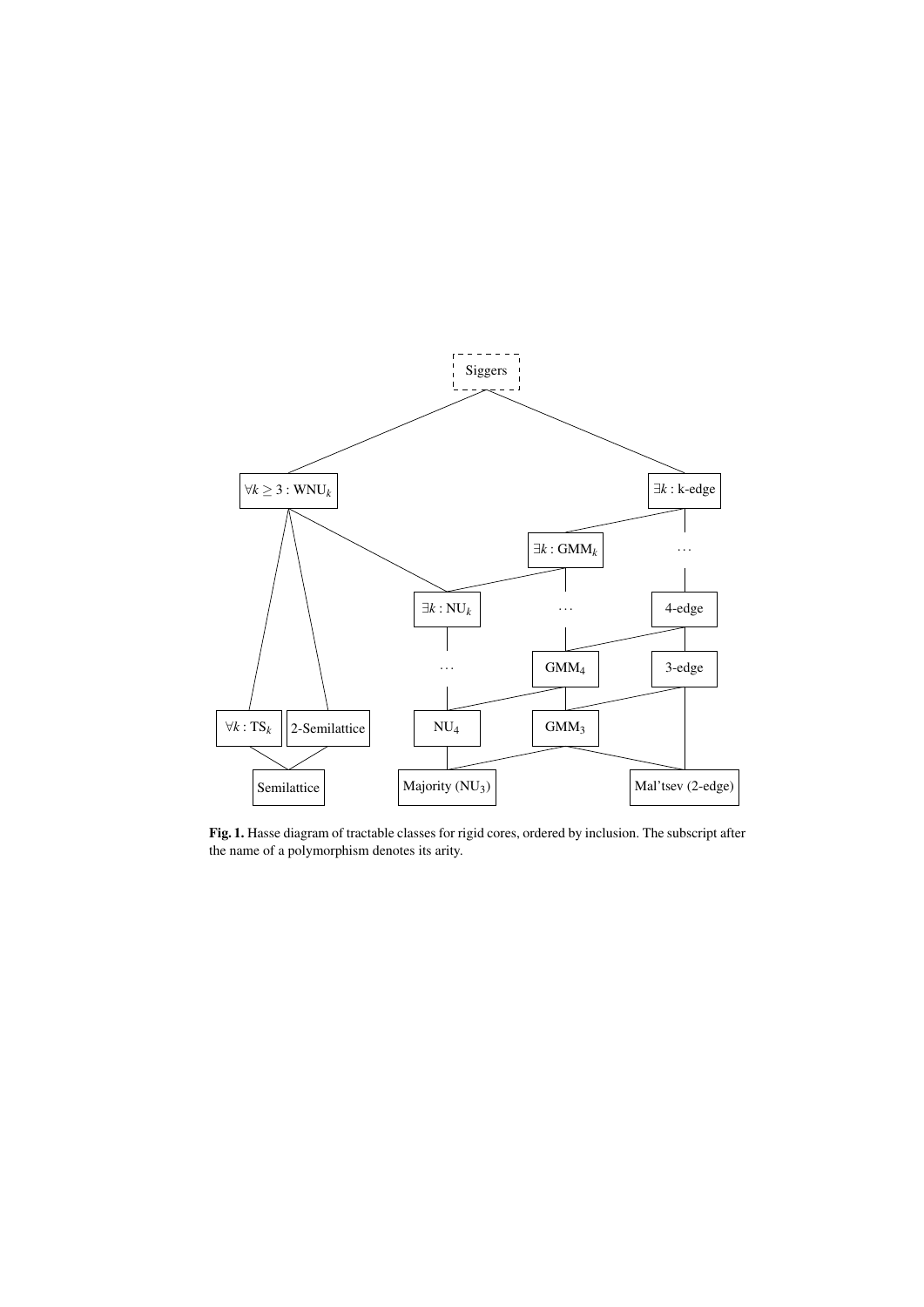imum arity is bounded [24,25]. Here we only detail the complexity of the basic recognition problem which has no restriction on the input language.

It was observed in [84] that fixed-arity near-unanimity polymorphisms can be detected in polynomial time. When the arity is not fixed, the problem is still decidable but the exact complexity is unknown [7]. Interestingly, deciding whether a language admits the median polymorphism (which is a particular case of majority polymorphism) with respect to an unknown ordering of the domain is NP-hard [93]. This highlights the fact that more general polymorphisms are not necessarily harder to detect.

In the case of rigid cores, the class of languages with WNU polymorphisms of all arities greater than or equal to 3 can be recognized in polynomial time [8] by combining an alternative characterization involving only two WNU polymorphisms of fixed arity [125] and a variant of the recognition algorithm used for near-unanimity polymorphisms. However, deciding whether an arbitrary language has bounded width is NP-hard [34]. Deciding whether a language has width 1 is also NP-hard in the general case [130], and membership in NP is unknown. A result of [93] implies that semilattices are NP-hard to detect even in the special case of conservative languages.

The complexity of detecting edge and Mal'tsev polymorphisms is an interesting open problem, although Mal'tsev polymorphisms can be detected in polynomial time in digraphs (languages consisting of a single binary relation) [38] and conservative binary languages [14]. Finally, it was shown in [120] that all tractable binary conservative languages have bounded width, thus in this case the dichotomy is polynomially decidable; however, if the algebraic dichotomy conjecture holds, deciding if an arbitrary language is tractable is NP-hard [31].

#### 4.2 Expressibility

A related computational problem is the expressibility problem: given a finite language Γ over a finite domain and a relation *R*, is  $R \in \langle \Gamma \rangle$ ? This problem is decidable using an indicator problem which either provides a gadget for expressing the relation *R* using relations from Γ or a polymorphism of Γ that does not preserve *R* (which is a proof of inexpressibility) [110]. Unfortunately, Willard proved the co-NEXPTIME-hardness of deciding expressibility. Indeed, not only gadgets demonstrating expressibility but also polymorphisms demonstrating inexpressibility may be required to be of exponential size [158]. Kozik proved the EXPTIME-completeness of the expressibility problem for operations: is the operation *f* in the clone generated by operations  $f_1, \ldots, f_k$ ? [124].

# 5 Structural tractable classes

Recall that a constraint is a pair  $\langle \sigma, R \rangle$ , where  $\sigma$  is a set of variables (the scope of the constraint) and *R* is the relation containing all allowed assignments to the variables in the scope. The *constraint hypergraph* of a CSP instance *I* is  $H_I = \langle X, S \rangle$ , where *X* is the set of variables of *I* and *S* is the set of constraint scopes of *I*. The *constraint graph* of *I* is the primal graph of *H<sup>I</sup>* (i.e. the graph with vertices *X* and an edge joining a pair of variables if the two variables occur together in the scope of a constraint). A graph *G*<sub>1</sub> =  $\langle V_1, E_1 \rangle$  is a *subgraph* of graph *G*<sub>2</sub> =  $\langle V_2, E_2 \rangle$  if *V*<sub>1</sub> ⊆ *V*<sub>2</sub> and *E*<sub>1</sub> ⊆ *E*<sub>2</sub>. The graph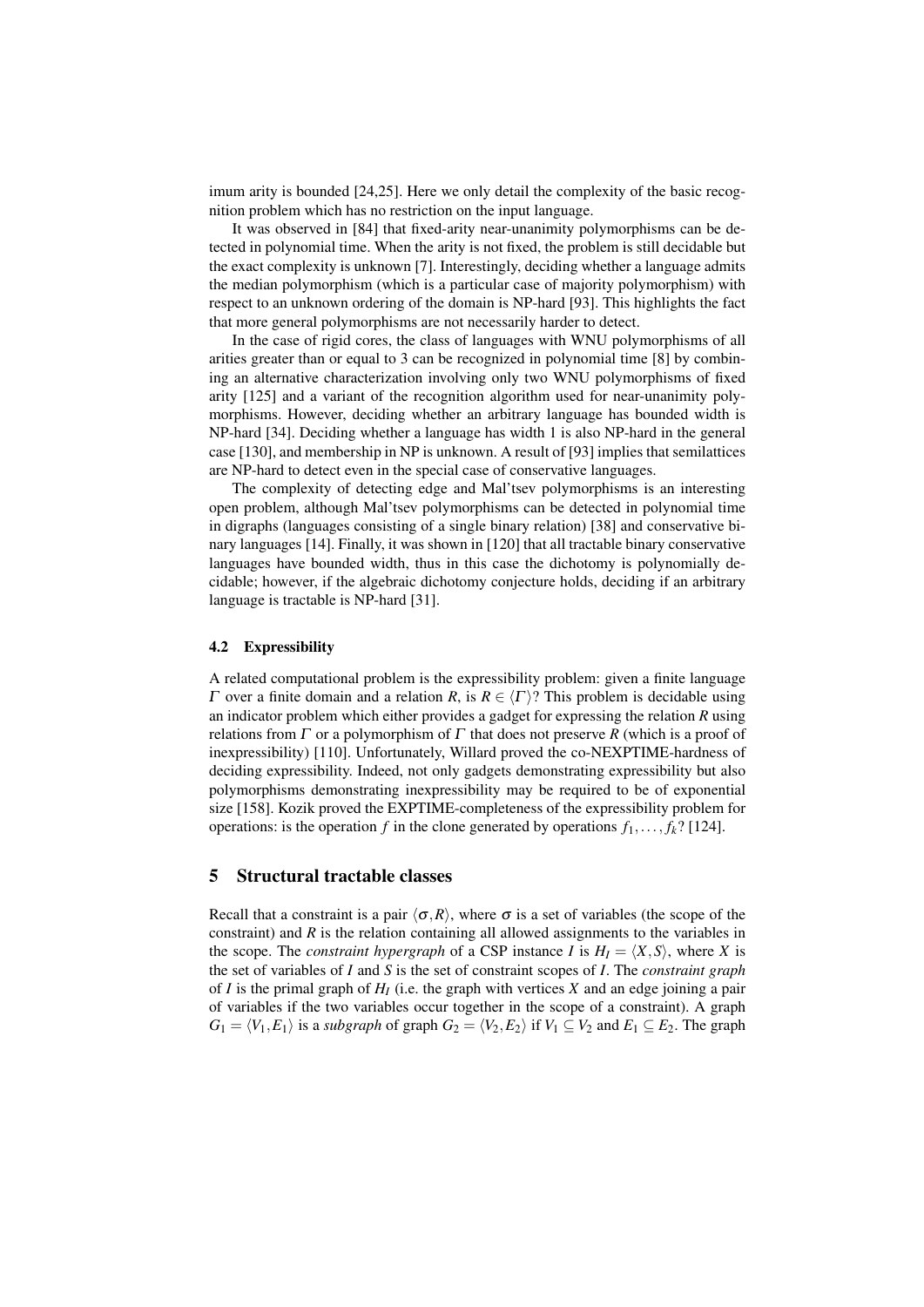*G*<sub>1</sub> is an *induced subgraph* of *G*<sub>2</sub> if  $V_1 \subseteq V_2$  and  $E_1$  is the set of edges of  $E_2$  that have both endpoints in  $V_1$ . Given a total order  $\lt$  on the vertices of a graph  $G = \langle V, E \rangle$ , we use Parents(*v*) to denote the set of vertices  $u < v$  such that  $\{u, v\} \in E$ . A *k-tree* is a graph *G* such that for some order on the vertices (without loss of generality  $v_1 < \ldots < v_n$ ): for each  $i = k + 1, \ldots, n$ , the induced subgraph of *G* on Parents( $v_i$ ) ∪  $\{v_i\}$  is the complete graph  $K_{k+1}$ . Trees are 1-trees.

It is well known that the class of instances whose constraint graph has bounded treewidth is tractable [85]. (Graphs with *treewidth bounded by k* are also known as partial *k*-trees, because they are exactly the subgraphs of *k*-trees [4]). In fact, this general phenomenon of structural tractability is also true for a number of problems in PSPACE, including all properties expressible in Monadic Second-Order logic [63]. Constraintbased problems that can be solved in polynomial time when the constraint graph has bounded treewidth include the Valued CSP [13], #CSP (the problem of counting the number of solutions), calculating partition functions and the Polynomial CSP (in which, by replacing complex numbers in the partition function by generalised polynomials over a small number of formal variables, it is possible to express problems such as finding a maximum balanced cut of a graph) [152].

In the bounded-arity case, bounded treewidth is the only possible reason for structural tractability of CSPs, under the very reasonable assumptions that  $FPT \neq W[1]$  and that the class of structures is recursively enumerable [96,95]. Determining the treewidth and a corresponding tree decomposition of an arbitrary graph is NP-hard [5]. Furthermore, in random problems treewidth is unlikely to be small [87]. Nevertheless, finding a suboptimal, but still useful order can be practical in real applications [73,91].

In the unbounded-arity case, new tractable classes appear compared to the boundedarity case. As a trivial example, any CSP instance which contains at least one constraint with scope of size  $\Omega(n)$ , given in extension, together with other arbitrary constraints, can be solved in time which is a polynomial function of its input (which may already be exponential in the number of variables). A *fractional edge cover* of a hypergraph is a weight assignment to its hyperedges such that every vertex is covered by hyperedges of total weight at least 1. The *fractional edge cover number* is the smallest total weight of a fractional edge cover. Using Shearer's lemma, Grohe and Marx [98] showed that if the hypergraph  $H_I$  of a CSP instance *I* has fractional edge cover number *w*, then there are at most |*I*| *<sup>w</sup>* satisfying assignments. Thus a simplebacktracking algorithm applied to an instance with bounded fractional edge cover number will find all solutions in polynomial time.

Several notions of bounded hypertree width have been shown to define equivalent tractable classes [2]. These tractable classes have been strictly generalised by Grohe and Marx [98] who combined the notion of fractional edge cover with hypertree decomposition [92] to define a fractional hypertree decomposition of weight *w*. This is identical to a hypertree decomposition (bags of vertices arranged in a tree structure such that (1) if two vertices are connected by a hyperedge then there is a bag containing both of them and (2) for every vertex  $v$ , the bags containing  $v$  form a connected subtree) except that instead of there being, for each bag, *w* hyperedges covering that bag, there is now a fractional edge cover ofweight *w* for each bag. The *fractional hypertree width* of  $H_I$  is defined to be the width *w* of its best decomposition. Marx [136] has shown that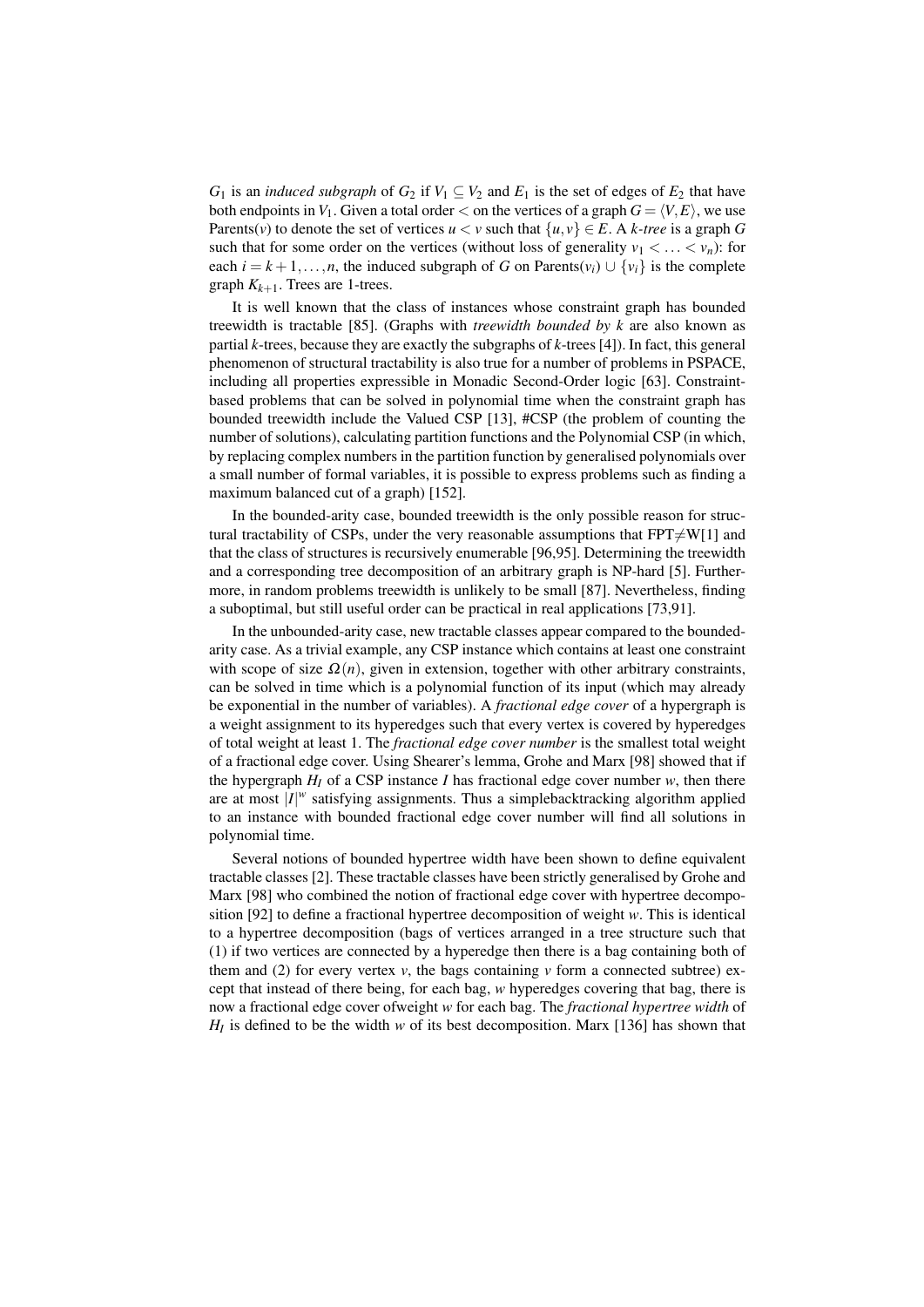for any constant  $w$ , if  $H_I$  has fractional hypertree width  $w$  then it is possible to find in polynomial time a fractional hypertree decomposition of width  $O(w^3)$ .

Marx [137] introduced the notion of adaptive width (a strict generalisation of the notion of fractional hypertree width [98]) and showed that it is the only reason for structural tractability if the constraints are stored as truth tables, unless CSP instances with bounded arity and treewidth bounded by *t* can be solved in time which is subexponential in *t*. Note that the size of a truth table constraint of arity *r* over a domain of size *d* is always  $O(d^r)$  regardless of its number of tuples.

## 6 Microstructure-based tractable classes

A binary CSP instance on variables  $X_1, \ldots, X_n$  can be represented by the domain  $\mathscr{D}(X_i)$ of each variable  $X_i$  and a binary relation  $R_{ij}$  for each pair of variables  $X_i, X_j$  ( $i \neq j$ ) consisting of all possible consistent assignments to this pair of variables. If *I* is a binary CSP instance, then its *microstructure* is a graph  $\langle A, E \rangle$  where  $A = \{(X_i, a) | a \in \mathcal{D}(X_i)\}\$ is the set of possible variable-value assignments and  $E = \{ \{(X_i, a), (X_j, b)\} \mid (a, b) \in$  $R_{ij}$  [115]. The microstructure relies on both the structure and the relations of the instance *I* and so is a natural place to look for tractable classes which are neither purely structural nor purely language-based. The *complement* of a graph $G = \langle V, E \rangle$  is the graph with vertices *V* and whose edges arethe non-edges of *G*. The *microstructure complement* is the complement of the microstructure. Solutions to *I* are in one-to-one correspondence with the *n*-cliques of the microstructure of *I* and with the size-*n* independent sets of the microstructure complement of *I*.

The *chromatic number* of a graph is the smallest number of colours required to colour its vertices so that no two adjacent vertices have the same colour. A graph *G* is *perfect* if for every induced subgraph *H* of *G*, the chromatic number of *H* is equal to the size of the largest clique contained in *H*. Since a maximum clique in a perfect graph can be found in polynomial time [99], the class of binary CSP instances with a perfect microstructure is tractable [149]. Perfect graphs can also be recognized in polynomial time [43].

For a class of graphs  $\mathcal{C}$ , a graph *G* is  $\mathcal{C}$ -free if no induced subgraph of *G* is isomorphic to any graph in  $\mathcal{C}$ . The *cycle of order k* is the graph with vertices  $v_1, \ldots, v_k$ and edges  $\{v_k, v_1\}$  and  $\{v_i, v_{i+1}\}$  for  $i = 1, \ldots, k - 1$ . A *hole* is a cycle of length  $k \geq 5$ . An *antihole* is the complement of a hole. An alternative definition of perfect graphs is that a graph is perfect if and only if it is (odd-hole,odd-antihole)-free [44]. Interesting examples of binary CSP instances whose microstructure is perfect are

- instances with arbitrary domains and a constraint  $X_i \neq X_j$  between each pair of variables (or, alternatively, unary constraints together with a global ALL-DIFFERENT( $X_1, \ldots, X_n$ ) constraint) [149],
- instances which are arc consistent and max-closed after independent (and possibly unknown) permutations of each domain [93].

In the *coloured microstructure*, the vertices of the microstructure representing an assignment to variable  $X_i$  are labelled by a colour representing variable  $X_i$ , thus maintaining the distinction between assignments to different variables. Indeed, since it retains all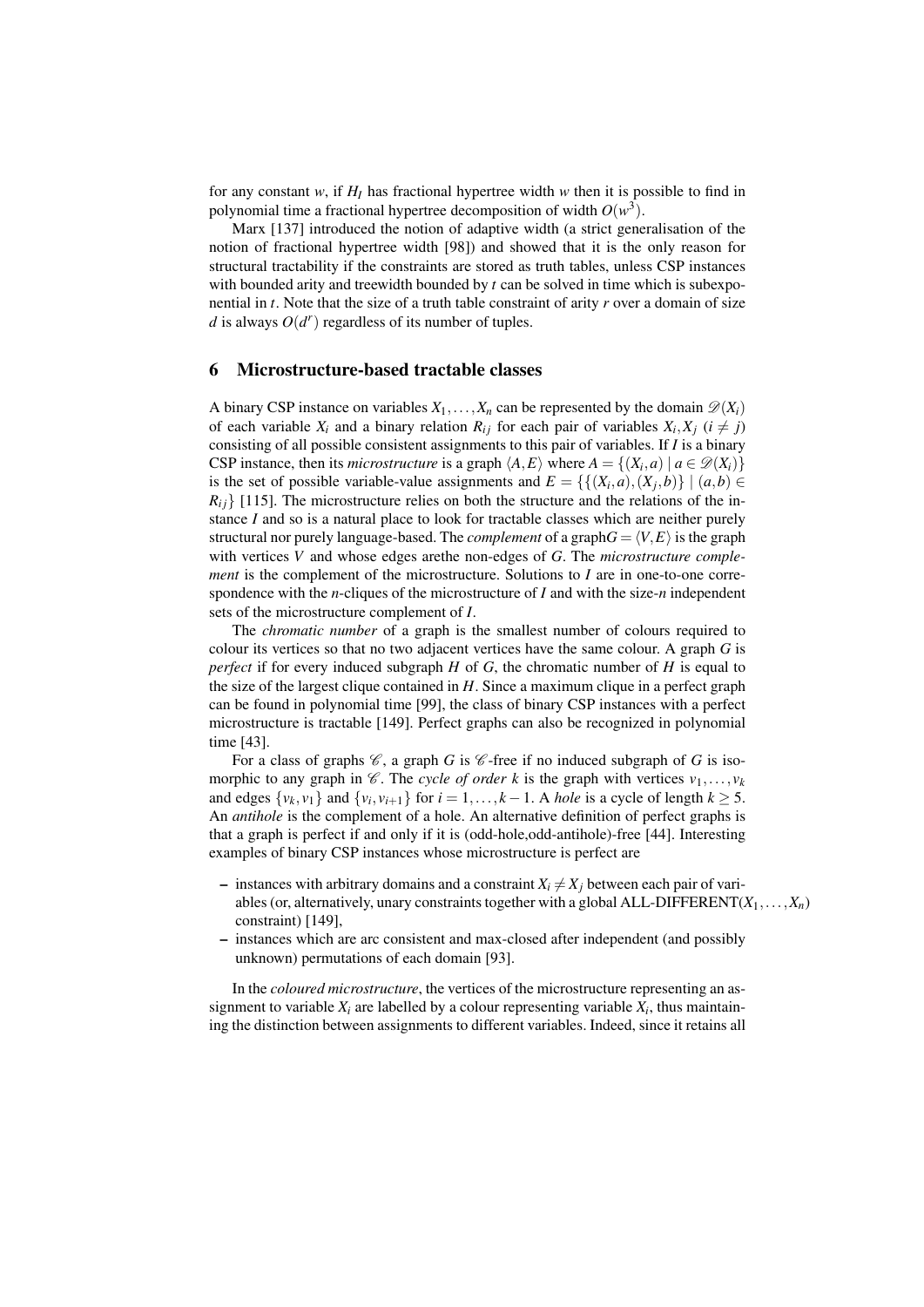the information contained in the original instance, we can identify a binary CSP instance with its coloured microstructure. A *pattern* is a CSP instance except that it has three types of tuple in its constraint relations, tuples which are explicitly allowed/disallowed and tuples which are labelled as *unknown*. It can be identified with its coloured microstructure which can be viewed as a graph over a three-valued logic in which each pair of vertices is an edge, a non-edge or unknown. A pattern *P occurs* in a binary instance *I* if there is a homomorphism from *P* to an induced subgraph of the coloured microstructure which preserves edges and non-edges [47]. A class of binary CSP instance can be defined by *forbidding* a pattern *P*:  $CSP(\overline{P})$  is the set of instances in which *P* does not occur. Any class of instances defined by a forbidden pattern is necessarily recognisable in polynomial time by a simple exhaustive search for the pattern.

One simple example of a forbidden pattern *P* which defines a tractable classes of binary CSP instances is shown in Figure 2(a): it is based on the transitivity of nonedges [62]. The class  $CSP(\overline{P})$  consists of all binary CSP instances in which for all triples of assignments  $a_1 = \langle X_i, a \rangle$ ,  $a_2 = \langle X_j, b \rangle$ ,  $a_3 = \langle X_k, c \rangle$  to three distinct variables, whenever the pairs  $(a_1, a_2)$ ,  $(a_2, a_3)$  are both disallowed  $(\langle a, b \rangle \notin R_{ij}$  and  $\langle b, c \rangle \notin R_{jk})$ , the third pair  $(a_1, a_3)$  is also disallowed  $(\langle a, c \rangle \notin R_{ik})$ . This property is satisfied, for example, by instances consisting of unary constraints and AllDifferent constraints on non-overlapping subsets of the variables, and in particular by the class  $\mathscr{C}_{\text{AlIDiff}}$  given in Example 4. The class of binary CSP instances satisfying this negative-transitivity property has been generalised to a large tractable class of optimisation problems involving cost functions of arbitrary arity [61,62]. Figure 2(b) shows another example of a pattern *Q* defining a tractable class. The class  $CSP(\overline{Q})$  includes as a proper subset all instances with zero-one-all constraints [55].

Dichotomies for tractable classes of binary CSP instances defined by forbidding a pattern *P* have been discovered in the following special cases:

- negative patterns *P* (i.e. patterns in which all tuples are either disallowed or unknown) [47],
- 2-constraint patterns [56].



Fig. 2. (a) A binary CSP instance *I* satisfies the negative transitive property if this pattern *P* does not occur in *I*. (b) A pattern *Q*. (c) The broken triangle pattern BTP.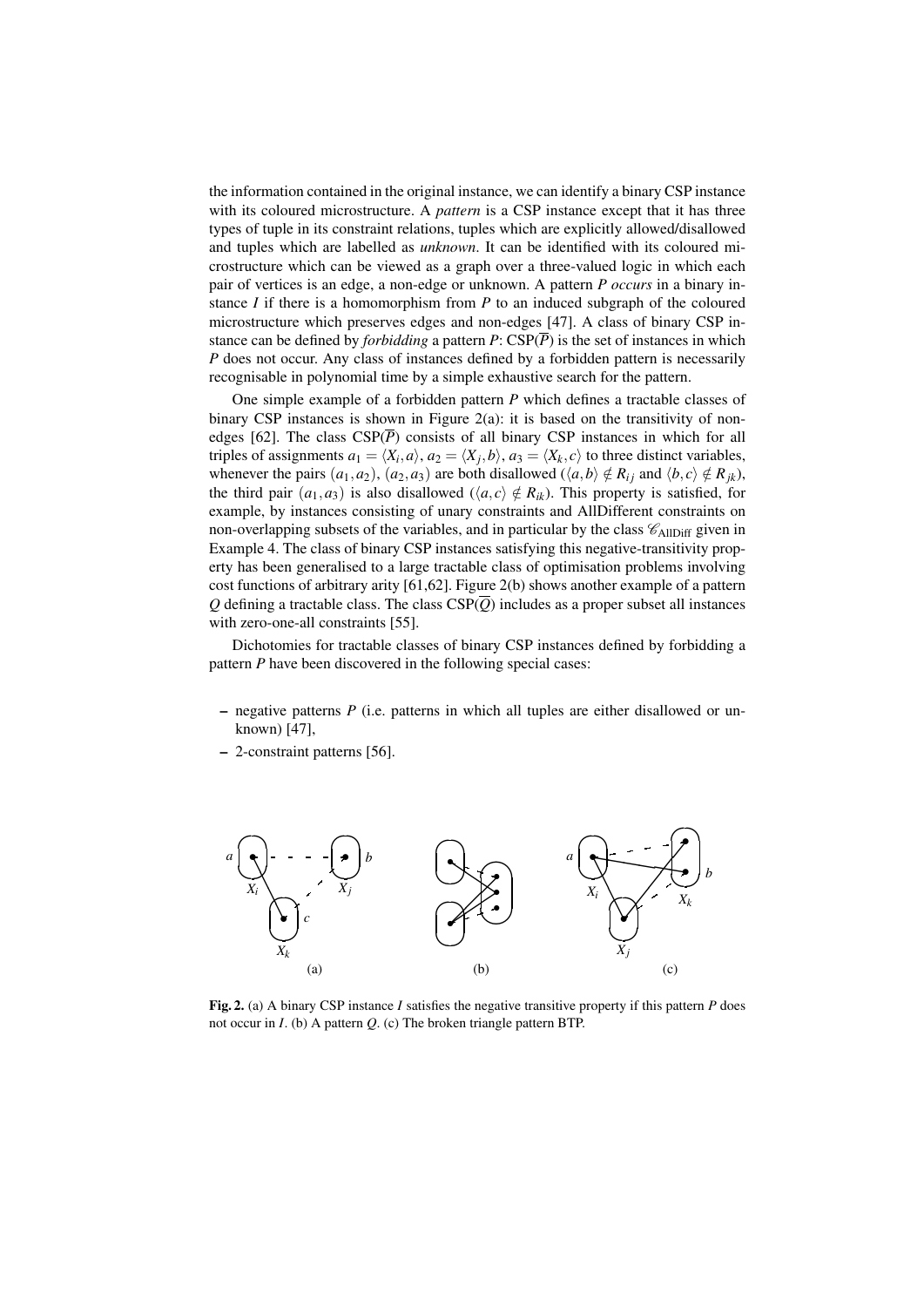Recently, the notion of forbidding patterns has been extended to rules based on applying a sequence of quantifiers to the variables and values in a pattern. As an example, consider the pattern BTP shown in Figure 2(c), known as a broken-triangle. It is known that forbidding this pattern for all triples of variables  $X_i, X_j < X_k$  (according to some variable ordering <) defines a tractable class which includes all binary CSP instances whose constraint graph is a forest (the class  $\mathcal{C}_{tw1}$  given in Example 3) [58]. If such a variable ordering exists, then it can be found in polynomial time: it suffices to establish arc consistency and then successively eliminate variables  $X_k$  which are not the right-hand variable of a broken triangle. This variable-elimination rule can be strictly generalised to the following rule:  $X_k$  can be eliminated without changing the satisfiability of the instance if  $\forall i \neq k$ ,  $\forall a \in \mathcal{D}(X_i)$ ,  $\exists b \in \mathcal{D}(X_k)$  with  $(a, b) \in R_{ik}$  such that no broken triangle exists including the edge  $\{\langle X_i, a \rangle, \langle X_k, b \rangle\}$  [54]. The class of binary CSP instances which are such that all variables can be eliminated according to this rule strictly generalises the tractable class  $CSP(\overline{BTP})$ .

Most work on microstructure-based tractability has been restricted to binary CSPs, for the simple reason that the traditional definition of microstructure assumes binary constraints. It is well known that any general-arity CSP instance can be coded (indeed in several different ways) as a binary instance, for example via the dual encoding. It is then possible to define tractable classes of general-arity CSPs as those instances whose equivalent binary instance have a microstructure satisfying certain conditions guaranteeing tractability [139]. A direct generalisation of the broken-triangle class CSP(BTP) to general-arity CSPs has also recently been given [60], but the definition of tractable classes by forbidden patterns in general-arity CSPs is an area which remains largely unexplored.

# 7 Other tractable classes

Some tractable classes have been defined which guarantee global consistency if some local property holds after establishing a certain level of local consistency. One example is that the constraint relations of a binary CSP instance are row-convex after establishing strong 3-consistency [11]. The class of binary CSP instances which are min-of-max extendable after establishing arc consistency is another example (which actually includes all strong 3-consistent row-convex instances) [58]. Another example is that the constraints can be decomposed into the join of arity-*r* constraints after establishing strong  $d(r-1) + 1$  consistency, where *d* is the maximum domain size [70]. Of course, in general, establishing this level of consistency introduces constraints of order *d*(*r*−1), so the assumption that constraints are of arity *r* is very strong. This class has been generalised to the class of arity-*r* CSP instances which are strongly  $((m+1)(r-1)+1)$ -consistent, where given an *r*-ary constraint and an instantiation of *r*−1 of the variables that participate in the constraint, the parameter *m* (called the tightness) is an upper bound on the number of instantiations of the *r*th variable that satisfy the constraint in the case that this is not the whole domain [12].

Naanaa [140] has proposed a generalisation of *m*-tightness. Let *E* be a finite set and let {*Ei*}*i*∈*<sup>I</sup>* be a finite family of subsets of *E*. The family {*Ei*}*i*∈*<sup>I</sup>* is said to be *independent*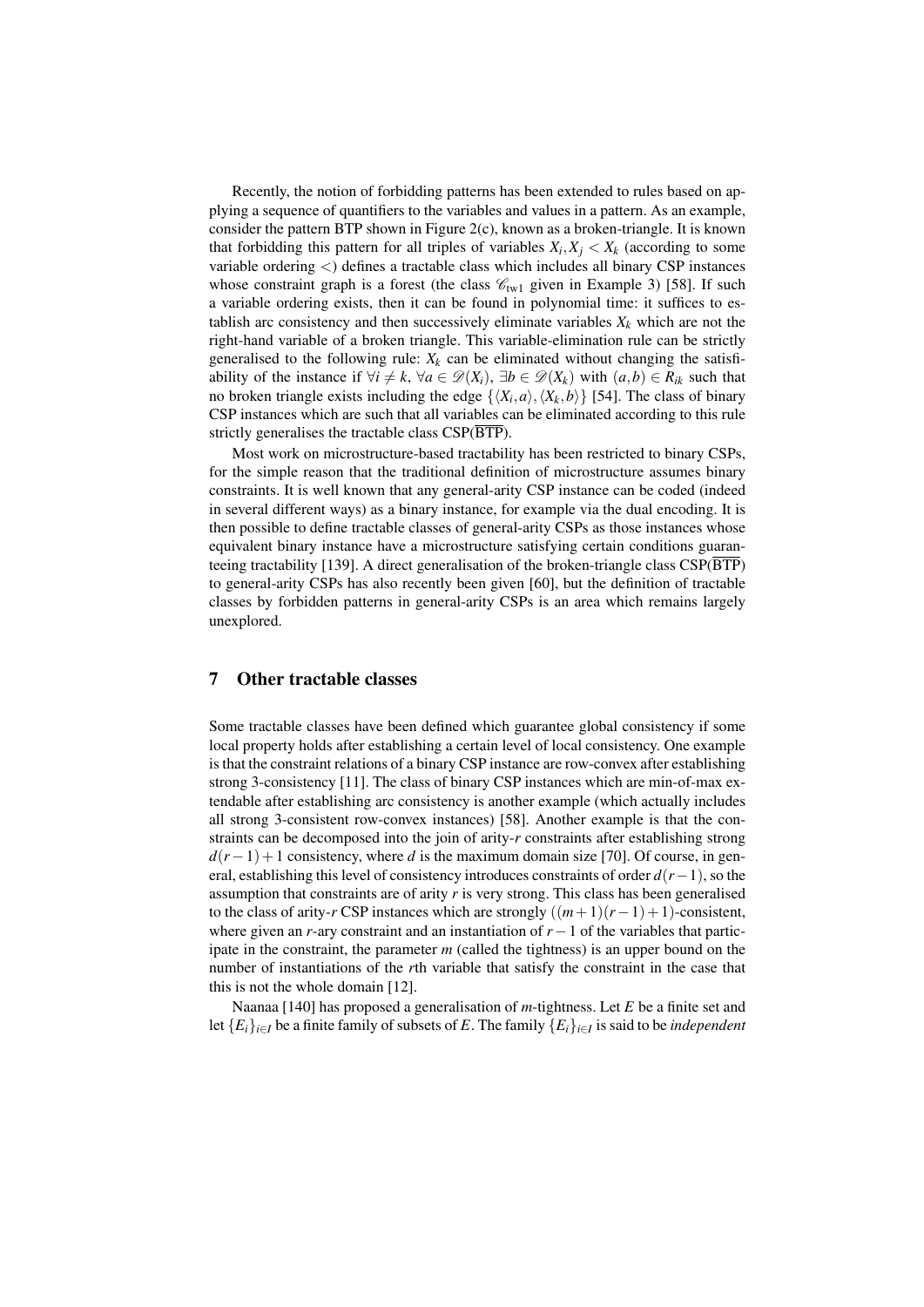if and only if for all  $J \subset I$ ,

$$
\bigcap_{i\in I}E_i\ \subset\ \bigcap_{j\in J}E_j.
$$

In particular, observe that  ${E_i}_{i \in I}$  cannot be independent if  $\exists j \neq j' \in I$  such that  $E_j \subseteq I$  $E_{j'}$ , since in this case and with  $J = I \setminus \{j'\}$  we would have

$$
\bigcap_{i\in I}E_i\,=\,\bigcap_{j\in J}E_j.
$$

Let *I* be a CSP instance whose variables are totally ordered by  $\langle$ . let  $\langle \sigma, R \rangle$  be an *r*-ary constraint whose scope  $\sigma$  contains a variable x and let t be a tuple that instantiates the *r*−1 remaining variables of  $\sigma$ . Denote by  $R_x(t)$  the set of values in  $\mathcal{D}(x)$  that can extend *t* to form a tuple in the relation *R*. The *directional extension* of tuple *t* to variable *x* w.r.t. *R* and  $\lt$  is defined to be  $R_x(t)$  if *x* is the last (w.r.t. the order  $\lt$ ) variable in  $\sigma$ , and  $\mathcal{D}(x)$ otherwise. A family of extentions of tuples  $t \in T$  is said to be consistent if and only if the tuple formed by the join  $\bowtie_{t \in T} t$  of the corresponding tuples is consistent. With respect to the ordering  $\lt$ , the *directional rank* of  $x$  in  $I$  is the size of the largest independent and consistent family of directional extensions to *x*, and the *directional rank* κ of *I* is the maximum directional rank over all its variables. If *I* is a CSP instance which has directional rank no greater than  $\kappa$  and is directional strong  $(\kappa(r-1)+1)$ -consistent then *I* is globally consistent [140].

Two other ways to guarantee tractability are to have so few disallowed tuples that the instance is necessarily satisfiable, or, on the contrary, to have so many disallowed tuples that any subproblem necessarily has at most a polynomial number of solutions. If each variable is in the scope of at most *t* constraints and in each constraint relation the proportion of tuples that are disallowed is strictly less than  $1/e(r(t-1)+1)$ , where *e* is the base of natural logarithms and *r* the arity of the constraint, then the instance is necessarily satisfiable [144].

A simple example of a condition that guarantees a polynomial number of solutions is functionality. A constraint  $\langle \sigma, R \rangle$  is *functional* on variable  $X_i \in \sigma$  if the relation *R* contains no two assignments differing only at variable *X<sup>i</sup>* . A CSP instance is *functional with root set of size k* if there exists a variable ordering  $X_1 < \ldots < X_n$  such that, for all  $i \in \{k+1,\ldots,n\}$ , there is some constraint  $\langle \sigma, R \rangle$  with  $X_i \in \sigma \subseteq \{X_1,\ldots,X_i\}$  that is functional on  $X_i$ . In the case of binary CSP instances, a minimum root set can be found in polynomial time [69]. Unfortunately, determining the size of a minimum root set is NP-hard for ternary CSP instances [48].

Another condition that guarantees a backtracking search tree of polynomial size is the *k*-Turan property [48]. Indeed, this property is very strong since it guarantees a polynomial-size search tree for all variable orderings. A subset of variables *S represents* another set *T* if  $S \subseteq T$ . An  $(n, k)$ -*Turan system* is a pair  $\langle X, B \rangle$  where *B* is a collection of subsets of the *n*-element set *X* such that every *k*-element subset of *X* is represented by some set in *B*. For example, in the class  $\mathcal{C}_{4Turan}$  given in Example 5, every 4-element subset of the set of *n* variables *X* is represented of the scope of some ternary constraint, and hence  $\langle X, S \rangle$ , where *S* is the set of constraint scopes, is an  $(n, 4)$ -Turan system. An *n*-variable CSP instance over domain *D* and variables *X* is *k*-*Turan* if  $\langle X, B \rangle$  forms an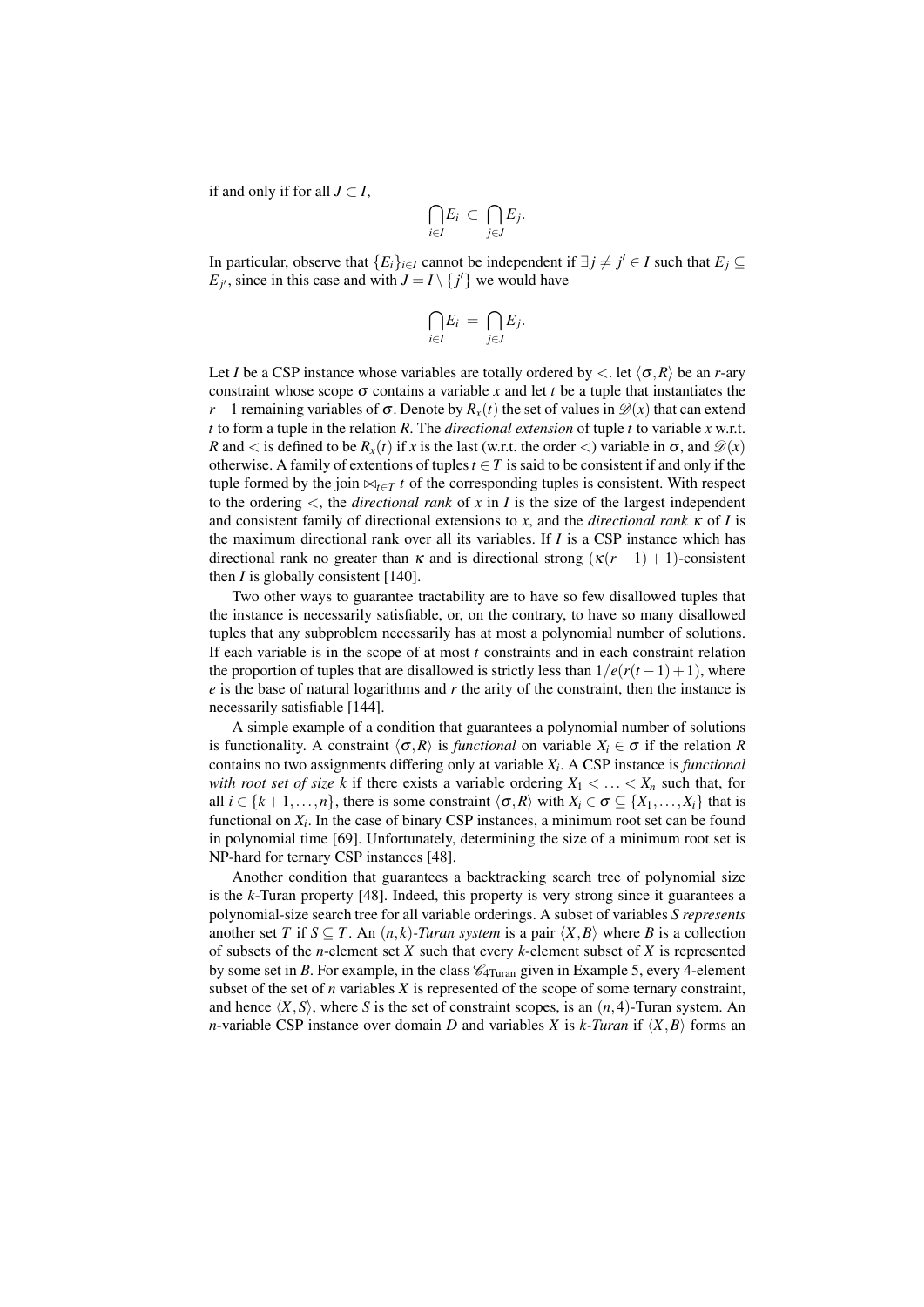$(n, k)$ -Turan system where *B* is the set of the scopes of the constraints  $\langle \sigma, R \rangle$  for which

$$
\forall a, b \in D, \, \{a, b\}^{|\sigma|} \nsubseteq R
$$

This condition says that at least one tuple is disallowed by the constraint over each Boolean subdomain  $\{a,b\}$  of *D*. In the class  $\mathcal{C}_{4Turan}$ , all constraints satisfy this condition and hence  $\mathcal{C}_{4\text{Turn}}$  is tractable since all instances in this class satisfy the 4-Turan property.

# 8 Parameterized and subexponential complexity

## 8.1 Parameterized complexity of CSP

The framework of parameterized complexity was introduced by Downey and Fellows [77] to allow a more fine-grained analysis of computational hardness than classical complexity theory [88]. This area of research has been very successful in the last two decades and several attempts have been made to study the complexity of CSP from this angle.

A problem is parameterized if each instance is paired with a nonnegative parameter *k*. A parameterized problem is fixed-parameter tractable (FPT) if it can be solved in time  $O(f(k)|x|^{O(1)})$ , where  $|x|$  is the size of the instance *x* and *f* is any computable function of the parameter. For instance, *k*-Vertex Cover (the problem of deciding whether a graph with *n* vertices contains a set *S* of at most *k* vertices such that each edge is incident to at least one vertex in *S*) parameterized by *k* is FPT as it can be solved in time  $O(1.2738<sup>k</sup> + kn)$  [42]. FPT is a strict subset of XP, which contains all parameterized problems solvable in time  $O(|x|^{g(k)})$ . Note that for a fixed *k* any problem in XP (or FPT) is polynomial-time solvable; however the asymptotic complexity of FPT problems is independent of the value to which *k* is fixed, while this is not the case in general for XP. Between FPT and XP, Downey and Fellows [76] proposed a hierarchy FPT =  $W[0] \subseteq W[1] \subseteq W[2] \subseteq \ldots \subseteq XP$ . These classes are closed under fpt-reductions, which map each instance  $(x, k)$  of a parameterized problem P to an instance  $\phi(x, k) = (x', k')$ of a parameterized problem Q such that:  $(i) x'$  is a yes-instance if and only if *x* is,  $(ii)$ there exists a computable function *g* such that  $k' \leq g(k)$  and *(iii)*  $x'$  can be computed from *x* in time  $O(f(k)x^{O(1)})$  for some computable function *f*. For every *t*, W[*t* + 1] is believed to be strictly larger than W[*t*]; in particular, no W[1]-hard problem can be FPT unless the Exponential Time Hypothesis (ETH) fails [1].

A large number of parameters have been considered for the CSP. When the parameter is the number of variables *n*, the CSP is in general W[1]-complete [143]. However, Marx has identified the structural restrictions which ensure FPT tractability when the parameter is *n*: these are exactly the classes of hypergraphs with bounded *submodular width*, under the assumptions that the ETH holds and the class is recursively enumerable [138]. Bounded submodular width is equivalent to bounded adaptive width, discussed in section 5. A similar result holds when the parameter is the length *l* of the instance (that is, the sum of the sizes of the constraint scopes): the problem is  $W[1]$ complete [143], but if  $\mathscr G$  is a recursively enumerable set of graphs and CSP( $\mathscr G$ , ) denotes the set of all instances whose primal graph is in  $\mathscr{G}$ , CSP( $\mathscr{G}$ , ) is FPT for the parameter *l* (and in fact in P) if and only if  $\mathcal G$  has bounded treewidth, unless FPT = W[1] [96].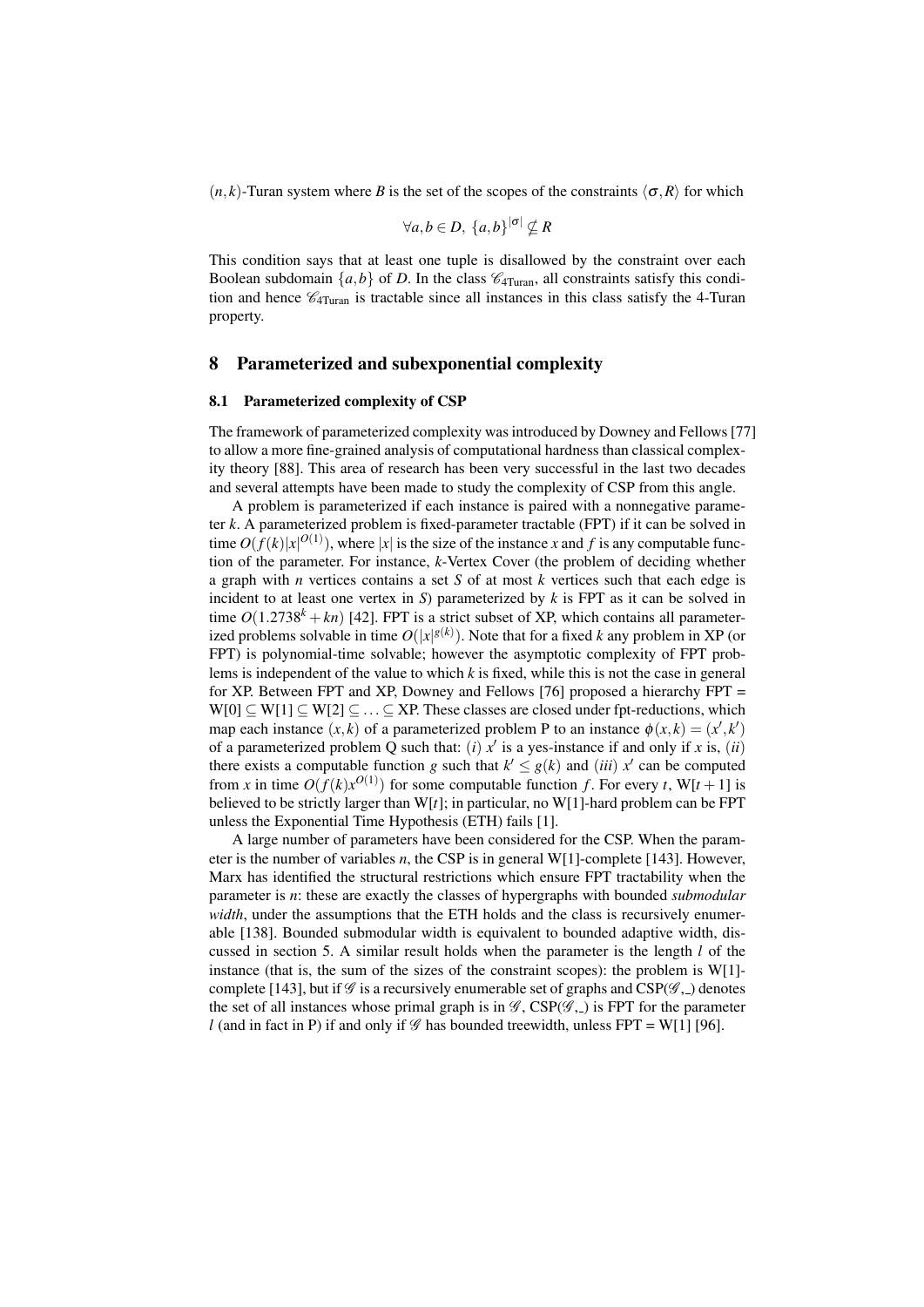If we consider the case when the primal graph of the language of relations is restricted instead of the constraint graph, some FPT results about CSP can be inferred from the recent progress in the parameterized complexity of first-order logic. Given a language  $\Gamma$  of relations, the first-order formulas over  $\Gamma$  are built from the atoms  $R(x_1,...,x_r)$  for every  $R \in \Gamma$  and  $x = y$  by using the logical connectives  $\neg$ ,  $\wedge$ ,  $\vee$  and the quantifiers  $\forall$  and  $\exists$ . It follows that a CSP instance of length *l* over a language  $\Gamma$  is described by a first-order formula  $\phi$  over  $\Gamma$ , with  $|\phi| = O(l)$ . It has been recently shown that if a class of graphs G is *effectively nowhere dense*, then the evaluation of first-order formulas on languages whose primal is in  $\mathscr G$  is FPT when the parameter is the size of the formula [97]. Nowhere dense classes of graphs include many sparse graph classes; in particular, all minor-closed classes of graphs and graphs of bounded expansion are nowhere dense. As a direct consequence,  $CSP(\mathcal{A})$  (the restriction of CSP to instances such that the primal of the language of relations is in  $\mathscr{G}$  is FPT when the parameter is *l* if  $\mathscr G$  is nowhere dense. Another well-known result about first-order logic [94] implies that  $CSP(\mathcal{A})$  is FPT when the parameter is *l* if there is a computable function  $f : \mathbb{N} \to \mathbb{N}$  such that  $f(x) = o(x^{\varepsilon})$  for all fixed  $\varepsilon > 0$  and every  $G = (V, E) \in \mathscr{G}$  has degree at most  $f(|V|)$ . An example of such a function is  $f(x) = \lfloor log(x) \rfloor$ .

A set *S* of parameters *dominates*  $S' = (p_1, \ldots, p_s)$  if there is a function *f* which is monotonically increasing in each argument such that  $\forall p \in S$  and each instance *I*,  $p(I) \leq$  $f(p_1(I),..., p_s(I))$ . In [150], Samer and Szeider considered 11 parameters (treewidth of the primal/dual/incidence graph *tw*/*tw<sup>d</sup>* /*tw*<sup>∗</sup> , number of variables *n*, domain size *d*, number of constraints *c*, maximum arity *r*, maximum relation size *t*, maximum number of occurences of a variable deg, and the maximum overlap/difference between scopes ovl/diff) and classified the complexity of CSP with respect to any subset of these parameters: it is FPT if the subset is dominated by either  $\{tw^*, t\}$ ,  $\{tw^*, d, diff\}$  or  $\{d, c, \text{ovl}\}$ and W[1]-hard otherwise.

Bulatov and Marx have studied the complexity of OCSP (CSP in which an assignment must have exactly *k* nonzero variables to be a valid solution) and the more general CCSP (CSP in which each value  $v_i \in D$  must appear exactly  $k_i$  times in the solution) with respect to the language of constraint relations Γ . The parameters considered are *k* for OCSP and  $\sum_i k_i$  for CCSP. Generalizing previous results in the Boolean domain [135], they have shown that assuming  $\Gamma$  contains all constants (unary relations with a single tuple), both OCSP and CCSP exhibit a dichotomy as they are either FPT or W[1] hard [35,133].

#### 8.2 Backdoors

The notion of *backdoor*, introduced in [159] in the context of SAT, is closely related to parameterized complexity. If  $I = (X, D, C)$  is an instance of CSP,  $S \subseteq X$  is a subset of the variables and  $\phi : S \to D$  is an assignment to *S*, the residual instance produced by  $\phi$  is the instance  $I_{\phi} = (X \backslash S, D', C')$  obtained from *I* by removing from the constraints the tuples inconsistent with the assignment  $\phi$  and then removing the variables in *S* from every constraint scope. Given a CSP instance *I* and a subproblem *T* of CSP, a strong *T*-backdoor is a subset *B* of the variables of *I* such that every complete assignment to *B* is guaranteed to produce a residual instance in *T*. In some sense, a strong backdoor is a measure of the distance between *I* and the target class *T*: if a small strong backdoor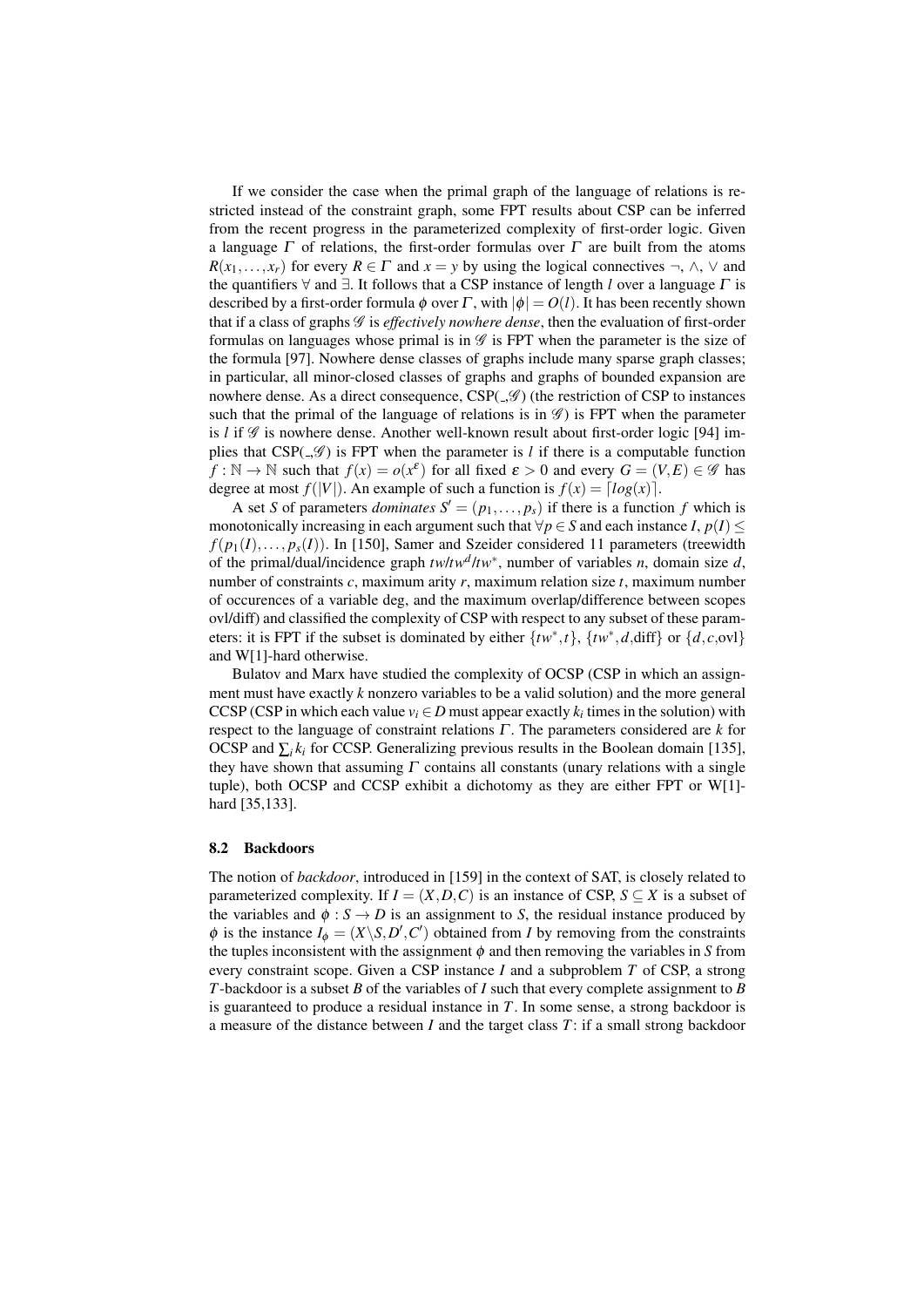exists, then *I* can be decomposed into a small number of instances in *T*. It follows that CSP parameterized by domain size and strong backdoor size (with respect to an arbitrary tractable subproblem) is FPT, provided the strong backdoor is known.

The parameterized complexity of strong backdoor detection when the target class is only defined by restrictions on the constraint language is W[2]-hard for every tractable class defined by idempotent polymorphisms even if the parameter is  $d + k$ , where *d* is the domain size and  $k$  is the size of the strong backdoor [89]. Nonetheless, if  $r$  is the arity of the instance, the problem becomes FPT for the parameter  $d+k+r$  [89] and even  $k+r$  if the tractable class is defined by finitely many polymorphisms [37]. However, the classes for which strong backdoor detection is FPT in  $k + r$  are quite small and for all tractable classes represented in Figure 1 the problem is W[2]-hard for  $k+r$  [37].

A particular form of backdoor, called *partition backdoor*, was recently introduced [14] in the case where the target tractable class *T* is conservative. The construction is based on the observation that if we have a partition  $(C_1, C_2)$  of the constraints such that  $C_1 \in T$ , then the vertex cover of the primal graph of  $C_2$  is a strong backdoor to  $T$ ; the minimumsize partition backdoor is then defined as the minimum-size such backdoor over every possible partition of the constraints. This kind of backdoor is easier to compute (FPT in  $k+l$ , where k is the size of the partition backdoor and l is the size of the language of the input instance), but can be arbitrarily larger than the minimum-size strong backdoor [89].

On the structural side, it is known that in the binary case finding a minimum-size strong backdoor to acyclic CSP (i.e.  $\mathcal{C}_{tw1}$  the class of binary CSP instances whose constraint graph is a forest) is NP-hard in general but FPT when the parameter is *k* [74]. This type of backdoor is usually referred to as a *cycle cutset* [71] in the CSP literature. More generally, for every constant *c*, finding a minimum-size strong backdoor to CSPs whose constraint graph has treewidth at most  $c$  is FPT. This can be seen by observing that the class of graphs obtained by adding at most *k* vertices to a graph of treewidth at most *c* is minor-closed and hence can be recognized in cubic time [148]. The corresponding algorithm is however very impractical.

For microstructure-based classes, if the target class *T* is defined by a finite set of forbidden patterns of size (in terms of the number of variables covered) bounded by some constant *s* then finding a minimum-size strong backdoor to *T* is FPT with respect to the size of the backdoor: the algorithm would simply generate a list of all minimal subsets of variables on which a pattern occurs (in time  $O(n<sup>s</sup>)$ ) and return the minimum-size HITTING SET over these sets (which is FPT when the size of each set is bounded [77]). Finally, it is worth noting that the notion of root set discussed in Section 7 in the context of functional networks is a particular case of strong backdoor.

#### 8.3 Subexponential complexity of CSP

A subproblem of CSP is solvable in *uniform subexponential time* if it can be solved in time  $d^{o(n)} |I|^{O(1)}$ , where *d* is the domain size, *n* is the number of variables and |*I*| is the instance size. The yet unproven Exponential Time Hypothesis (ETH) states that 3-SAT cannot be solved in subexponential time.

If both *d* and the maximum arity *r* are bounded, CSP is solvable in subexponential time if and only if the ETH does not hold. Furthermore, if either *d* or *r* is bounded but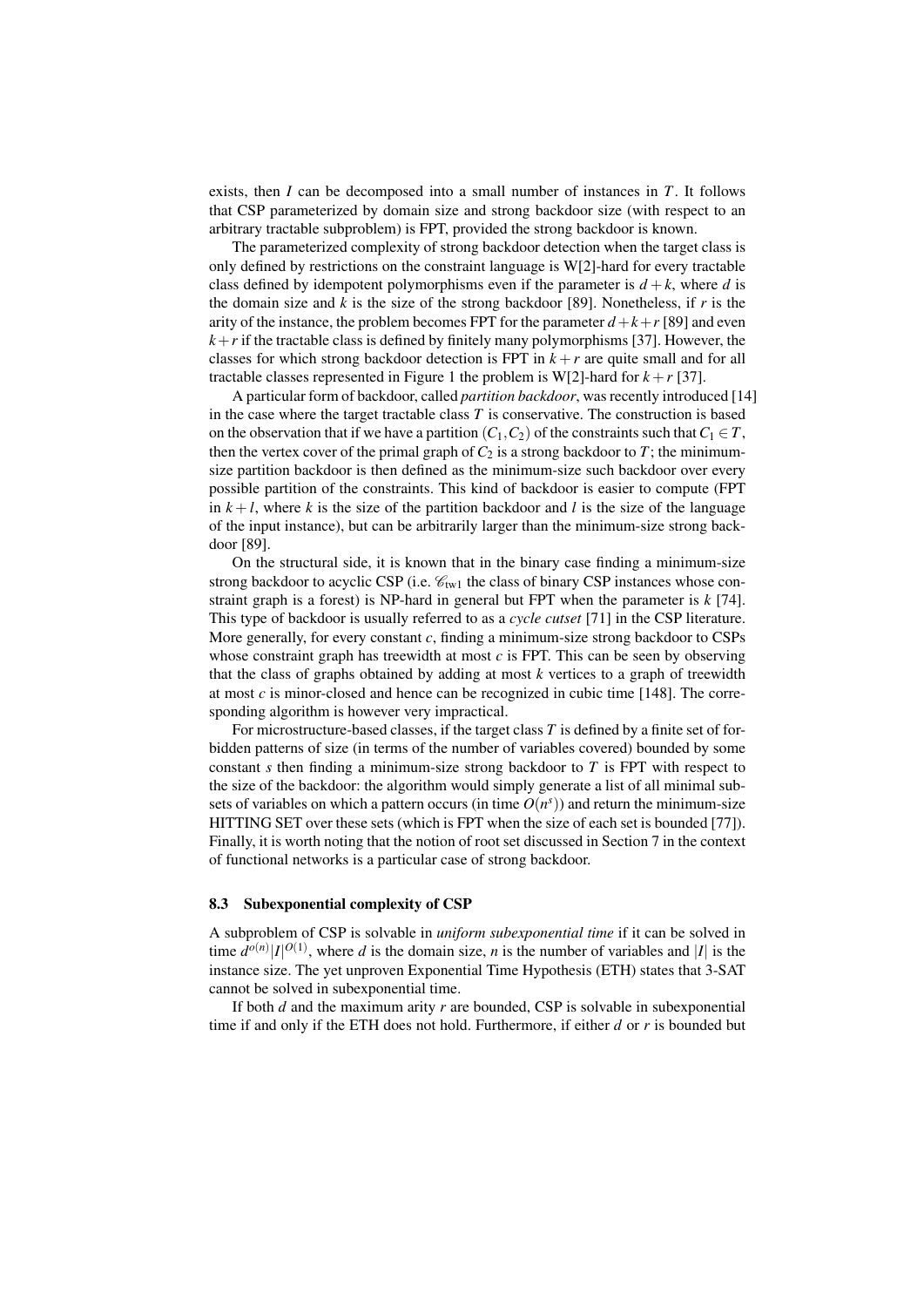not the other, the subexponential time solvability of the corresponding subproblem of CSP implies the falsity of the ETH but the converse is not believed to be true [100]. Aside from the restrictions on *d* and *r*, de Haan, Kanj and Szeider have provided a more fine-grained analysis of the subexponential time complexity of CSP by considering restrictions on the number of tuples  $t$ , the number of constraints  $c$ , the treewidth of the constraint graph *tw* and the treewidth of the incidence graph *tw*<sup>∗</sup> [100]. An overview of their results can be found in Figure 3. Their results are complemented by a study of the subexponential complexity of CSP when all constraints are global constraints of the same type *T*, where  $T \in \{AllDiff, NValue, AtMostNValue, AtLeastNValue, CTable\}.$ 

|               | Solvable in subexponential time Not solvable in subexponential time (assuming the $ETH$ ) |
|---------------|-------------------------------------------------------------------------------------------|
| $t = o(n)$    | $t = \Omega(n)$                                                                           |
| $c=O(1)$      | $c = \omega(1)$                                                                           |
| $tw = o(n)$   | $tw = \Omega(n)$                                                                          |
| $tw^* = O(1)$ | $tw^* = \omega(1)$                                                                        |

Fig. 3. Subexponential time complexity of CSP under restrictions on the number of tuples, number of constraints, treewidth of the primal of the constraint graph and incidence treewidth of the constraint graph.

# 9 Tractable classes of other constraint-based problems

#### 9.1 CSPs over infinite domains

Ladner's theorem tells us that there are problems in NP that are neither in P nor NPcomplete, assuming P $\neq$ NP [129]. Bodirsky and Grohe showed that every computational decision problem is polynomial-time equivalent to a problem  $CSP(\Gamma)$  where  $\Gamma$ is an infinite language over an infinite domain, and adapted the proof of Ladner's theorem to show that no dichotomy can exist for infinite constraint languages over infinite domains [18].

It is nevertheless possible to characterise the complexity of certain restricted versions of infinite-domain CSPs. For example, Bodirsky and Kára studied the computational complexity of CSPs over countably infinite domains in which all constraint relations can be defined by a Boolean combination of the equality relation (e.g.  $(X_1 = X_2)$ )  $(X_2 \neq X_3)$ ) [19]. They proved a dichotomy theorem for the problems CSP(Γ), the set of CSP instances in which all relations belong to a set  $\Gamma$ . The only non-trivial tractable classes  $\Gamma$  (assuming P $\neq$ NP) consist of Horn =-formulas: those formulas which are defined by a Boolean formula in conjunctive normal form in which each clause contains at most one positive literal (i.e.  $X_i = X_j$  rather than  $X_i \neq X_j$ ). A necessary condition has also been given for tractability of maximal constraint languages over infinite domains [17].

Infinite and continuous domains, such as the real numbers or the rationals, are often used to model time in temporal reasoning problems or space in spatial reasoning problems. A landmark tractable class of temporal problems are the so-called simple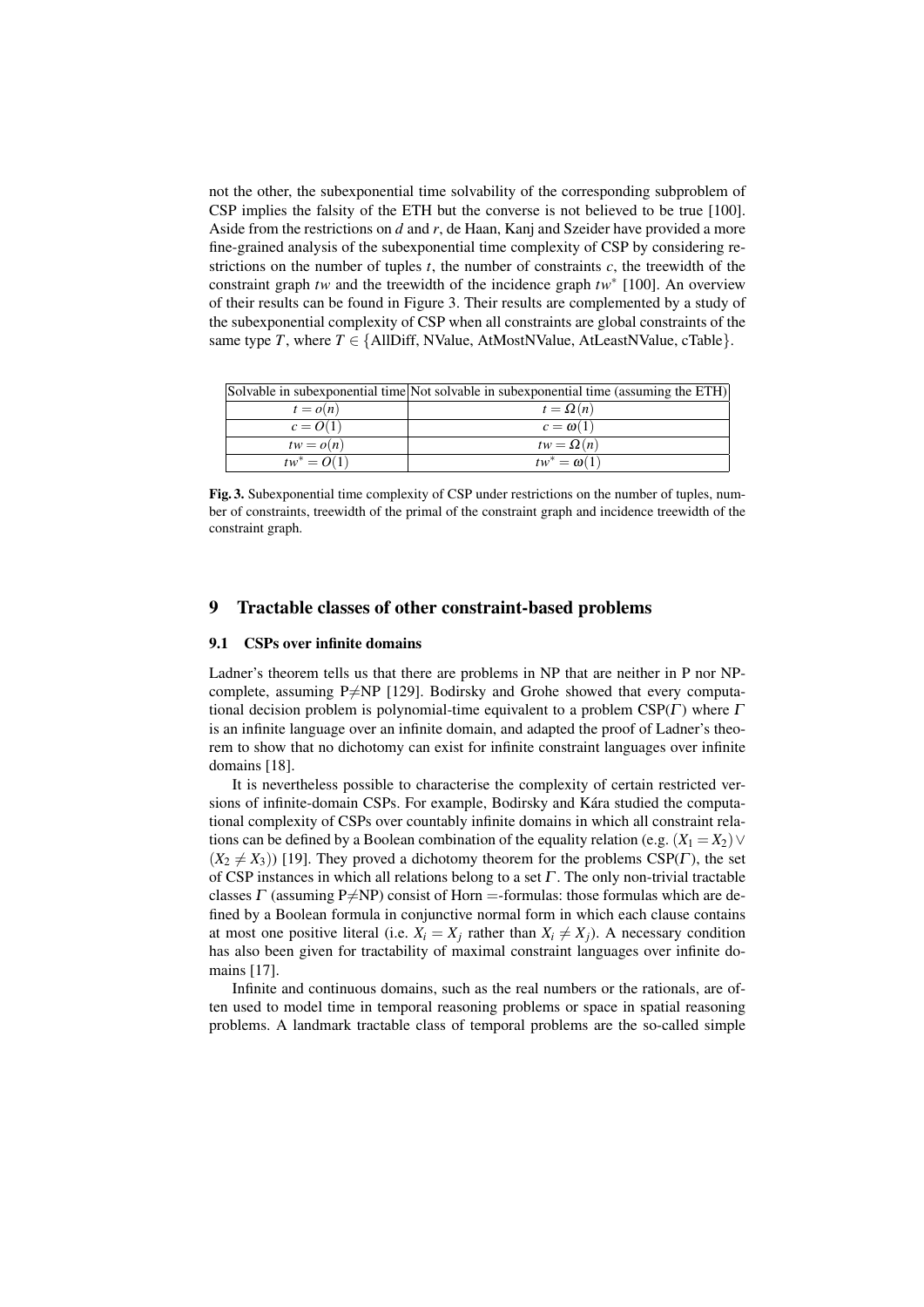temporal problems (STP). An STP consists of a set of real-valued variables and a set of *simple temporal constraints*, that is constraints of the form  $c \leq X_i - X_j \leq d$  for constants *c*,*d*. An STP can be solved in  $O(n^3)$  time by using Floyd-Warshall's all-pairs shortest paths algorithm [72]. A simple temporal problem with difference constraints (in which we may also have constraints of the form  $X_i - X_j \neq d$ ) can be solved in  $O(n^3 + k)$  time and  $O(n^2 + k)$  space, where *n* is the number of variables and *k* the number of difference constraints [90]. In another generalisation, simple temporal constraints have been extended to *shift monotonic constraints*:  $X_i - X_j \in [f(X_j, X_i), g(X_j, X_i)]$ , where both  $f(x, y)$ and  $g(x, y)$  are monotone increasing functions of x and monotone decreasing functions of *y*. The consistency of a set of shift-monotonic constraints can again be tested in cubic time [146].

Simple temporal constraints have been generalised to the larger tractable class of linear Horn constraints (also known as Horn DLR or Horn disjunctive linear relations). A *linear Horn relation* is a disjunction of linear relations in which all but at most one of the disjuncts is of the form  $p_i(X_1,...,X_n) \neq q_i(X_1,...,X_n)$  and at most one disjunct is of the form  $p_i(X_1,...,X_n)$  *R*  $q_i(X_1,...,X_n)$  where *R* is  $\lt$ ,  $\leq$  or  $=$  and the polynomials  $p_i$ ,  $q_i$  are all linear [123]. The satisfiability of a set of linear Horn constraints can be tested in polynomial time using an algorithm based on linear programming [116]. Linear Horn constraints generalise several previously-published tractable classes [78] and are an example of a general method of building tractable languages using disjunctions [50].

Given that no dichotomy can exist for constraint languages over infinite domains, it is natural to restrict attention to classes of constraints which commonly occur in real applications. A *temporal relation* is a relation  $R \subseteq \mathbb{Q}_k$ , for some finite k, with a first-order definition in (Q;<), the ordered rational numbers. A *temporal constraint language* is a set of temporal relations. Bodirsky and Kára showed that there are exactly nine tractable temporal constraint languages [20]. Allen's interval algebra consists of binary relations between intervals which are disjunctions of 13 basic interval relations (such as before, meets, includes, overlaps, starts, finishes or equals) [3]. For the problem of deciding whether there exist intervals on the real line satisfying a set of relations, a dichotomy has been given for all tractable subalgebras of Allen's algebra [126,127]. In the Region Containment Calculus (RCC-5) used in spatial reasoning, variables denote non-empty regions and the basic relations in the calculus express containment, disjointness, overlap or equality of pairs of regions. A complete classification of all tractable fragments of the region connection calculus RCC-5 has been given [117].

## 9.2 Optimisation versions of the CSP

In optimisation versions of the CSP, constraints are replaced by *soft constraints*  $\langle \sigma, \phi \rangle$ , where  $\phi$  is a function from the cartesian product of the domains of the variables in the scope  $\sigma$  to a set of costs. This set of costs is totally ordered in the case of Valued CSPs and partially-ordered in the case of semi-ring CSPs [15]. The objective function to minimise is the aggregation of the cost functions. For example, whereas financial costs or log-probabilities are usually added, fuzzy values may be aggregated using an idempotent operator or, in the leximin model, by multiset union of costs [15]. Since many applications can be modelled by minimising the sum of costs in  $\mathbb{Q}^{\geq 0} \cup \{\infty\}$ , we will only cover this important special case. Cost functions which only take values in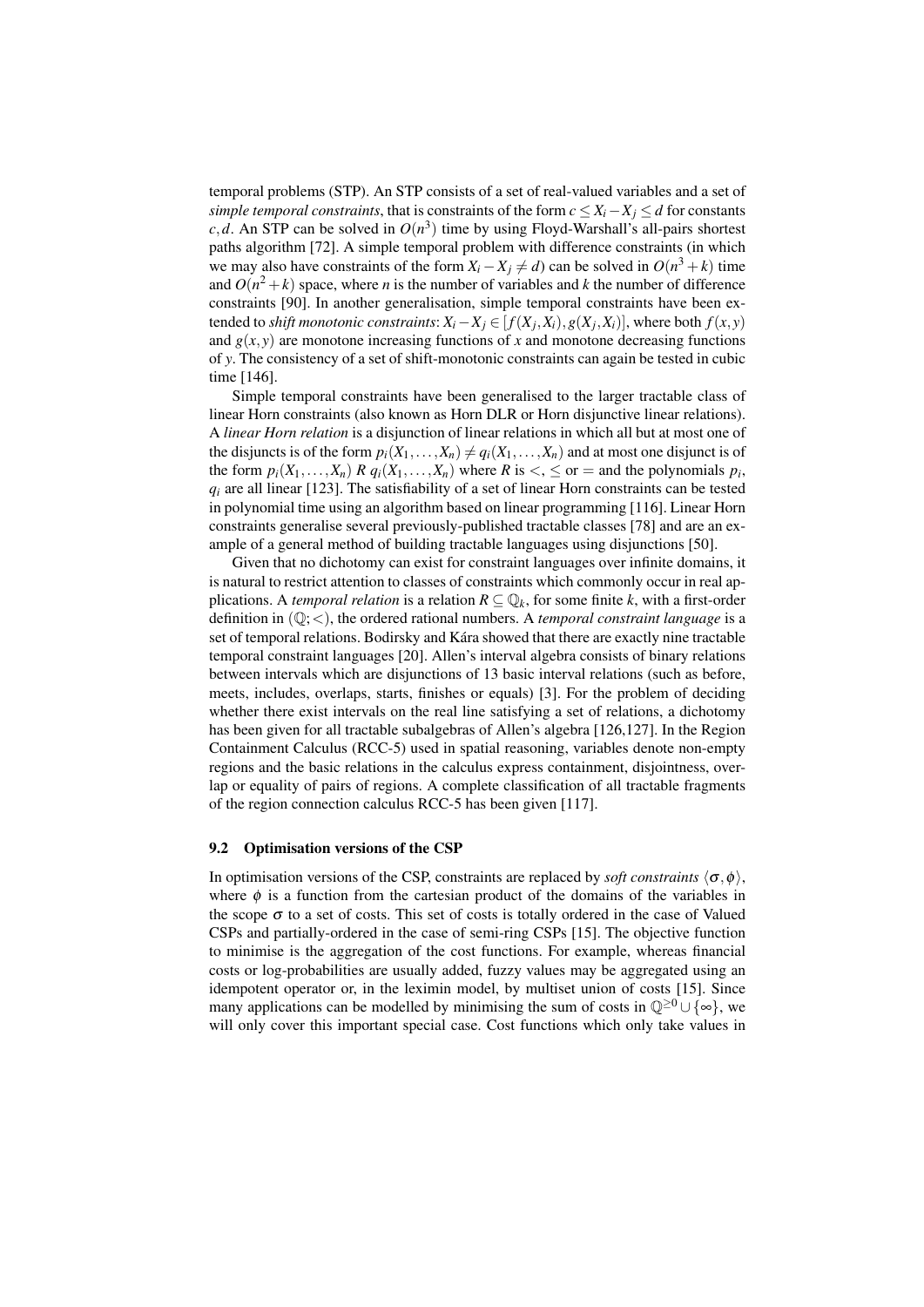{*c*,∞}, for some finite constant *c* are known as *crisp* and are equivalent to classical constraints.

State-of-the-art results concerning the tractability of languages of cost functions are covered in detail in a recent comprehensive survey article [114]. A complete dichotomy is impossible without resolving the Feder-Vardi conjecture since the general-valued VCSP exhibits a dichotomy if and only if the CSP does [121]. However, tractable languages have been characterised in the following important cases:

- Boolean domain [49],
- finite-valued cost functions (including MAX-CSP as a special case) [154],
- conservative languages of cost functions (i.e. languages of cost functions containing all finite-valued unary cost functions) [122].

Furthermore, an algebraic theory has recently been developed for soft constraints which generalises polymorphisms to weighted polymorphisms, relational clones to weighted relational clones and clones to weighted clones [46]. The expressibility of a language  $\Gamma$  of cost functions is precisely characterised by its weighted polymorphisms. The indicator problem for languages of relations (see Section 3) has been generalised to the weighted indicator problem for languages of cost functions [155].

In the case of the Boolean domain [49], the eight maximal tractable languages include the six tractable languages in Schaefer's dichotomy for Boolean crisp constraints given in Section 3. One of the other two languages is almost trivial since it consists of crisp bijective binary constraints together with arbitrary unary cost functions. The remaining tractable language is the set of submodular functions which are well-known to be tractable in the Operations Research community [106]. A cost function  $\phi: D^r \to \mathbb{R}^{\geq 0} \cup \{\infty\}$  is *submodular* if

$$
\forall x, y \in D^r, \ \ \phi(\min(x, y)) + \phi(\max(x, y)) \ \leq \ \phi(x) + \phi(y).
$$

where min and max are applied componentwise. Examples of submodular functions include all unary functions, binary functions such as  $\sqrt{x^2 + y^2}$ , the cut function of a graph, the rank function of a matroid and the function  $\eta_a^{\beta}: D^s \to \mathbb{R}^{\geq 0} \cup \{\infty\}$  (for  $\rho > 0$ ), where

$$
\eta_a^{\rho}(\mathbf{x}) = \begin{cases} 0 \text{ if } (x_1 < a_1 \land \ldots \land x_r < a_r) \lor (x_{r+1} > a_{r+1} \land \ldots \land x_s > a_s) \\ \rho \text{ otherwise.} \end{cases}
$$

If  $G = \langle V, E \rangle$  is an undirected graph with non-negative weighted edges, then a *cut*  $S \in 2^V$ is a partition of the vertices of *G* into two disjoint subsets, the corresponding cut-set is the set of edges that have one endpoint in each subset of the partition and the *cut function*  $f_G(S)$  is the sum of the weights of the edges in the cut-set of *S*. The cut function of a graph can be expressed as the sum of functions of the form  $\eta_a^{\rho}$ , as can generalisations such as the cut function of a hypergraph or a directed graph.

In the case of finite-valued cost functions, the tractable languages  $\Gamma$  which are cores are exactly those that have a binary symmetric weighted polymorphism [154]. Such languages  $\Gamma$ , which include submodular functions, are solvable by linear programming. The VCSP can be coded as as an integer programming problem (whose variables include  $v_{ia} \in \{0,1\}$  which is equal to 1 iff  $X_i = a$  in the original VCSP instance). The linear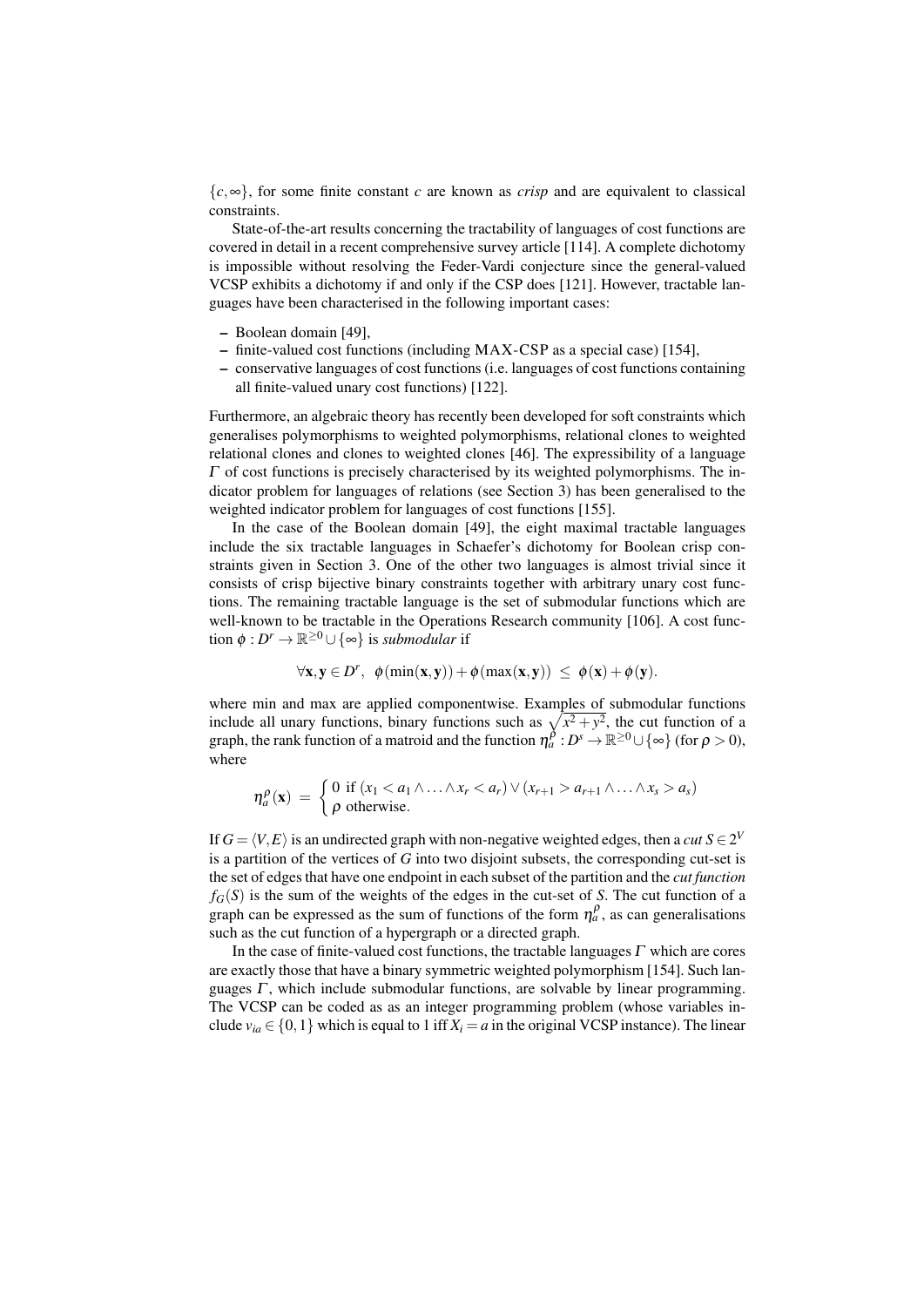relaxation of this integer programming problem (in which *via* is now a real number in the interval  $[0,1]$ ) has integer solutions for such languages  $\Gamma$ , meaning that VCSP( $\Gamma$ ) can be solved by linear programming. The dual of this relaxation is the linear program used by OSAC [57] to transform the original instances into an equivalent instance with an explicit lower bound on cost [157]; for instances in  $VCSP(\Gamma)$  this explicit lower bound is thus equal to the cost of an optimal solution. Indeed, even if the language  $\Gamma$  of finite-valued cost functions is not a core,  $\Gamma$  is still tractable if and only if  $VCSP(\Gamma)$  is solved by this linear program [154].

We now consider the more general case of cost functions which are not necessarily finite-valued. A *conservative* language Γ contains all {0,1}-valued unary cost functions. Assuming P $\neq$ NP, for all tractable conservative languages  $\Gamma$ , VCSP( $\Gamma$ ) can be solved by first establishing local consistency and then solving the linear relaxation, mentioned above, of the resulting instance [122]. Thapper and  $\check{Z}$ ivný [153] have obtained a precise algebraic characterisation of (not necessarily conservative) languages  $\Gamma$  for which VCSP( $\Gamma$ ) can be solved exactly by the linear programming relaxation. This notably includes languages of cost functions that are submodular on arbitrary lattices.

#### 9.3 Quantified CSP, Uncertain CSP, #CSP and related problems

In this section we briefly consider tractability of extensions of the CSP to quantified variables, uncertainty or counting the number of solutions.

In the *Quantified CSP* (QCSP) variables are existentially or universally quantified. This is therefore a generalisation of the classical CSP, which can be viewed as a QCSP in which the question of the existence of a solution corresponds to placing an existential quantifier on each variable. QCSP is PSPACE-complete.

There is a dichotomy for the complexity of constraint languages for the *relatively quantified CSP* (RQCSP), the version of the CSP in which variables may be universally and existentially quantified over arbitrary subsets of the finite domain:  $ROCSP(\Gamma)$  is either in P or is PSPACE-complete. In fact,  $ROCSP(\Gamma) \in P$  if and only if for every 2element subset *B* of the domain *D*,  $\Gamma$  has a polymorphism  $f$  such that the restriction  $f|_B$ of *f* to *B* is a semilattice, majority or minority operation. This result was discovered independently by two different groups of researchers [83,16]. Recall that over the Boolean domain, relations equivalent to Horn clauses, relations equivalent to 2SAT clauses and affine constraints have, respectively, semilattice, majority and minority polymorphisms.

The tractable class defined by forbidding the broken-triangle pattern shown in Figure 2(c) for a given variable order can be extended to a tractable class of QCSP [86]. The corresponding property is called the broken-angle property.

The *Uncertain CSP* (UCSP) is a general framework allowing either discrete or continuous domains and which does not impose any particular representation of uncertainty (which can be, for example, sets, intervals, ellipsoids). It is a nonprobabilistic framework which extends the CSP to allow incomplete or erroneous data. Known tractable classes of the UCSP include linear, monotone and simple temporal constraints [160].

In the #CSP the aim is to count the number of solutions to a classical CSP. As we have already pointed out, bounded treewidth leads to a structural tractable class for #CSP. It is again the polymorphisms of a language  $\Gamma$  which determine tractability of  $\#CSP(\Gamma)$ . Bulatov has characterised all languages for which  $\#CSP(\Gamma)$  can be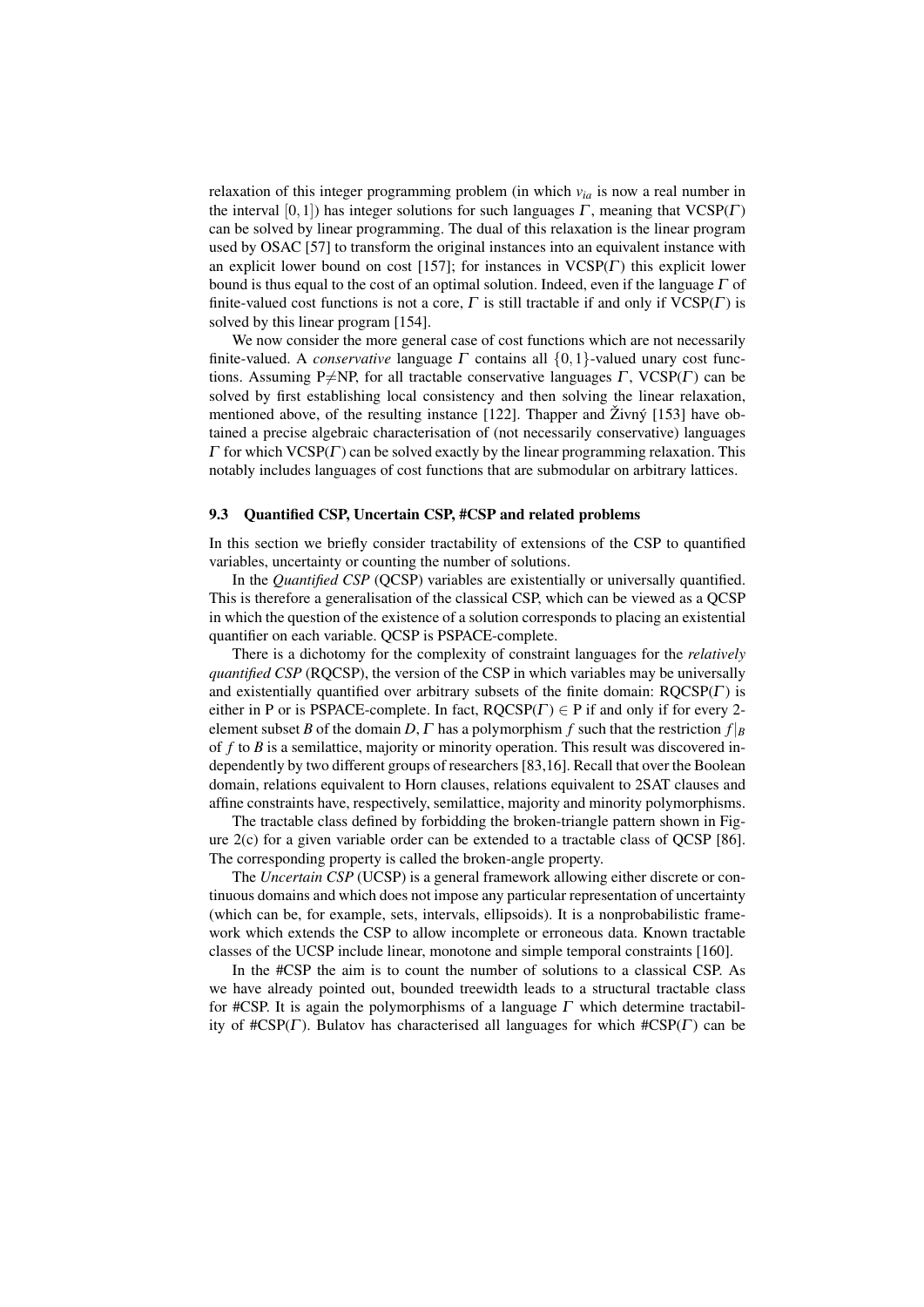solved in polynomial time and proved that for all other languages the problem is #Pcomplete [26]. All tractable languages have a Mal'tsev polymorphism. This includes the important tractable problem of counting the number of solutions to a system of linear equations. The criterion of Bulatov's dichotomy involves finding a defect in any of a potentially infinite class of structures built on  $\Gamma$  and it was unclear whether this criterion is algorithmically checkable. It was recently shown that this criterion is not only decidable, but actually in NP and unlikely to be NP-complete since it can be reduced to graph isomorphism [79].

An important tool in the study of the complexity of classical CSPs is the notion of a relational clone, which is the set  $\langle \Gamma \rangle$  of all relations expressible using primitive positive formulas over a particular set of relations Γ . An analogous notion of functional clones has been developed to study the expressibility and computational complexity of languages for the (weighted) #CSP [30]. The problem of computing the partition function (the sum of the weights of all possible variable assignments) is a generalisation of #CSP which has applications in statistical physics [156]. Complexity dichotomies are known for different versions of the problem of computing the partition function of a weighted CSP, in the case of the Boolean domain [80,29].

# 10 Discussion

This survey of tractable classes has allowed us to highlight certain long-standing open theoretical questions:

- 1. Is there a dichotomy for tractable languages, as conjectured by Feder and Vardi [84]? This is equivalent to determining the tractablity of Siggers operations.
- 2. Which classes of tractable languages can be recognised in polynomial time? In particular, it is presently not known whether the class of languages with a Mal'tsev polymorphism (and, more generally, a *k*-edge polymorphism) is recognisable in polynomial time.
- 3. The finite-infinite question: is  $CSP(\Gamma) \in P$  for all tractable languages  $\Gamma$ ? Recall that  $\Gamma$  is tractable if  $CSP(\Gamma') \in P$  for all finite  $\Gamma' \subseteq \Gamma$ . For a finite language  $\Gamma'$ , we can consider the maximum arity and the domain size as constants. Relaxing these strong assumptions may lead to the identification of tractable languages involving so-called global constraints and/or unbounded domains (as commonly encountered in database and genetic applications [161]).

Looking beyond the problem of determining the exact borderline between P and NPcomplete, it is also possible to study the relative complexity of NP-complete problems. For example, over the Boolean domain, the language  $\Gamma$  consisting of the single relation  $R_{1/3}^{\neq \neq \neq}$  $\zeta_{1/3}^{\neq \neq \neq}$  containing the three tuples  $\langle 1,0,0,0,1,1 \rangle$ ,  $\langle 0,1,0,1,0,1 \rangle$  and  $\langle 0,0,1,1,1,0 \rangle$ , has been shown to be the computationally easiest NP-complete language [118]. *Computationally easiest* means that if any NP-complete  $CSP(\Gamma')$  can be solved in  $O(c^n)$  time, then  $CSP(\Gamma)$  can also be solved in  $O(c^n)$  time. We also note that while the parameterized complexity of CSPs has been relatively well studied, the fixed-parameter tractability results obtained have yet to be used in practical applications. It would be interesting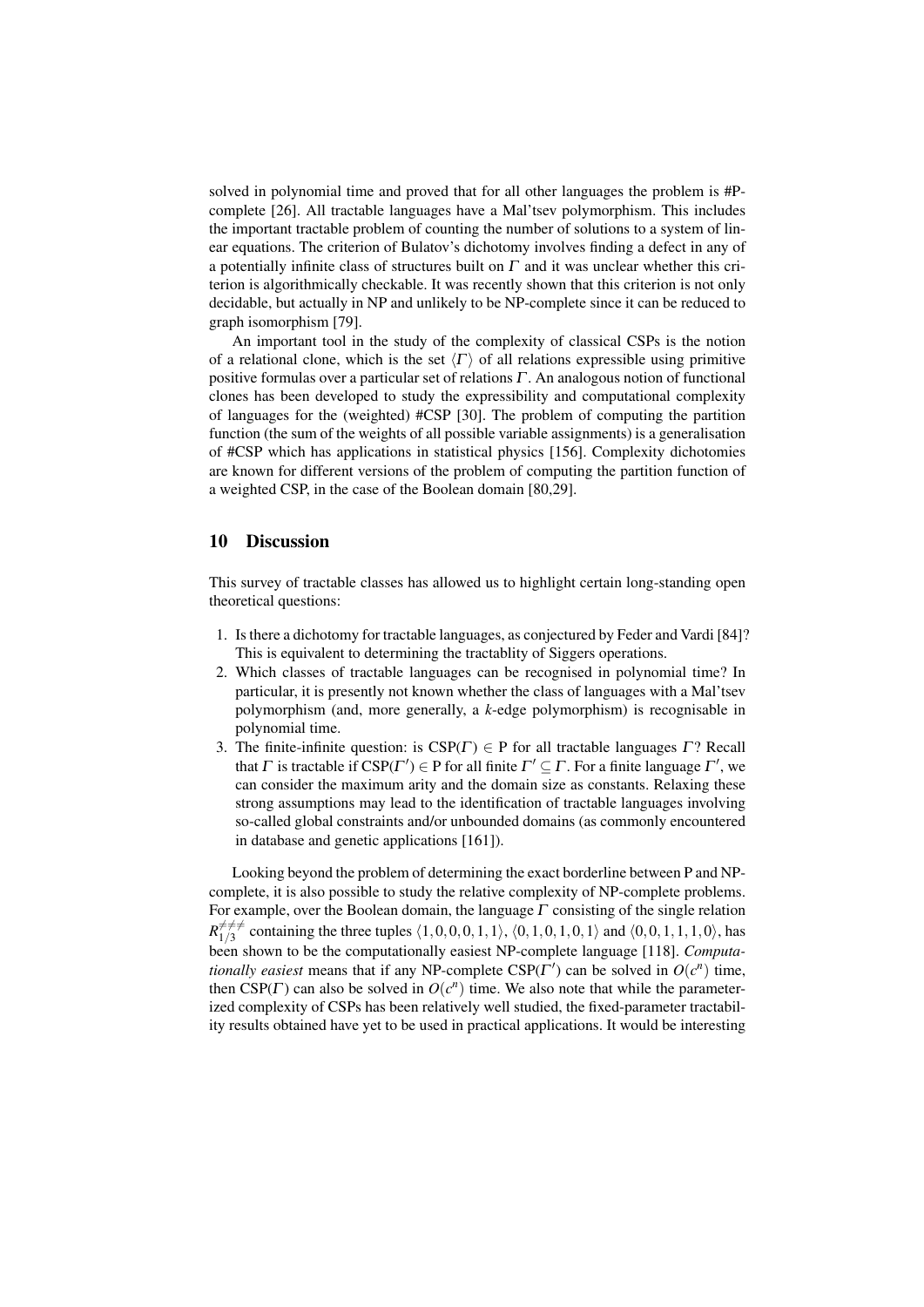to see if this approach can provide competitive tools to improve the efficiency of constraint solvers.

In Section 1 we highlighted the possible use of tractable classes as lower bound instances (relaxations). It is always possible, by eliminating constraints, to find a lowerbound instance with treewidth bounded by any given constant *k*. For a given polymorphism *f* which defines a tractable language, we can always obtain a lower-bound instance of an instance *I* in this language by successively adding tuples to each constraint relation  $R$  in  $I$  until the resulting relation satisfies the polymorphism  $f$ . The resulting relation is simply the closure of *R* under componentwise application of *f* to sets of tuples until convergence, and can be calculated in polynomial time for constraints of arity bounded by a constant. For a given forbidden pattern defining a tractable class, we can again find a lower-bound instance using a similar technique of successively adding tuples to relations until the relaxed instance falls in the class.

There is a danger that the concentration of effort on identifying language-based and structural tractable classes may deflect attention from the possibility of alternative definitions of tractable classes. We are convinced that there remain many useful tractable classes to be discovered by exploring different definitions of sets of instances. It is also interesting to note that two very important relaxations, namely local consistency in the case of the CSP and linear relaxation in the case of the VCSP, are obtained not by restricting the set of instances but rather by changing the problem statement. An interesting open question is whether there exist other useful tractable relaxations of constraint problems that can be obtained by changing the problem statement.

## 11 Acknowledgments

We are grateful to Peter Jeavons and Stanislav  $\check{Z}$ ivný for their detailed comments on a first draft of this paper, and to the reviewers for their constructive comments.

## References

- 1. Abrahamson, K.A., Downey, R.G., Fellows, M.R.: Fixed-parameter tractability and completeness IV: On completeness for W[P] and PSPACE analogues. Annals of pure and applied logic 73(3), 235–276 (1995)
- 2. Adler, I., Gottlob, G., Grohe, M.: Hypertree width and related hypergraph invariants. European J. Combin. 28(8), 2167–2181 (2007)
- 3. Allen, J.F.: Maintaining knowledge about temporal intervals. Communications of the ACM 26, 832–843 (1983)
- 4. Arnborg, S.: Efficient algorithms for combinatorial problems with bounded decomposability - a survey. BIT 25(1), 2–23 (1985)
- 5. Arnborg, S., Corneil, D.G., Proskurowski, A.: Complexity of finding an embedding in ktrees. SIAM journal of Algebraic and Discrete Methods 8, 277–284 (1987)
- 6. Barto, L.: The dichotomy for conservative constraint satisfaction problems revisited. In: LICS, pp. 301–310. IEEE Computer Society (2011)
- 7. Barto, L.: Finitely related algebras in congruence distributive varieties have near unanimity terms. Canad. J. Math (2011)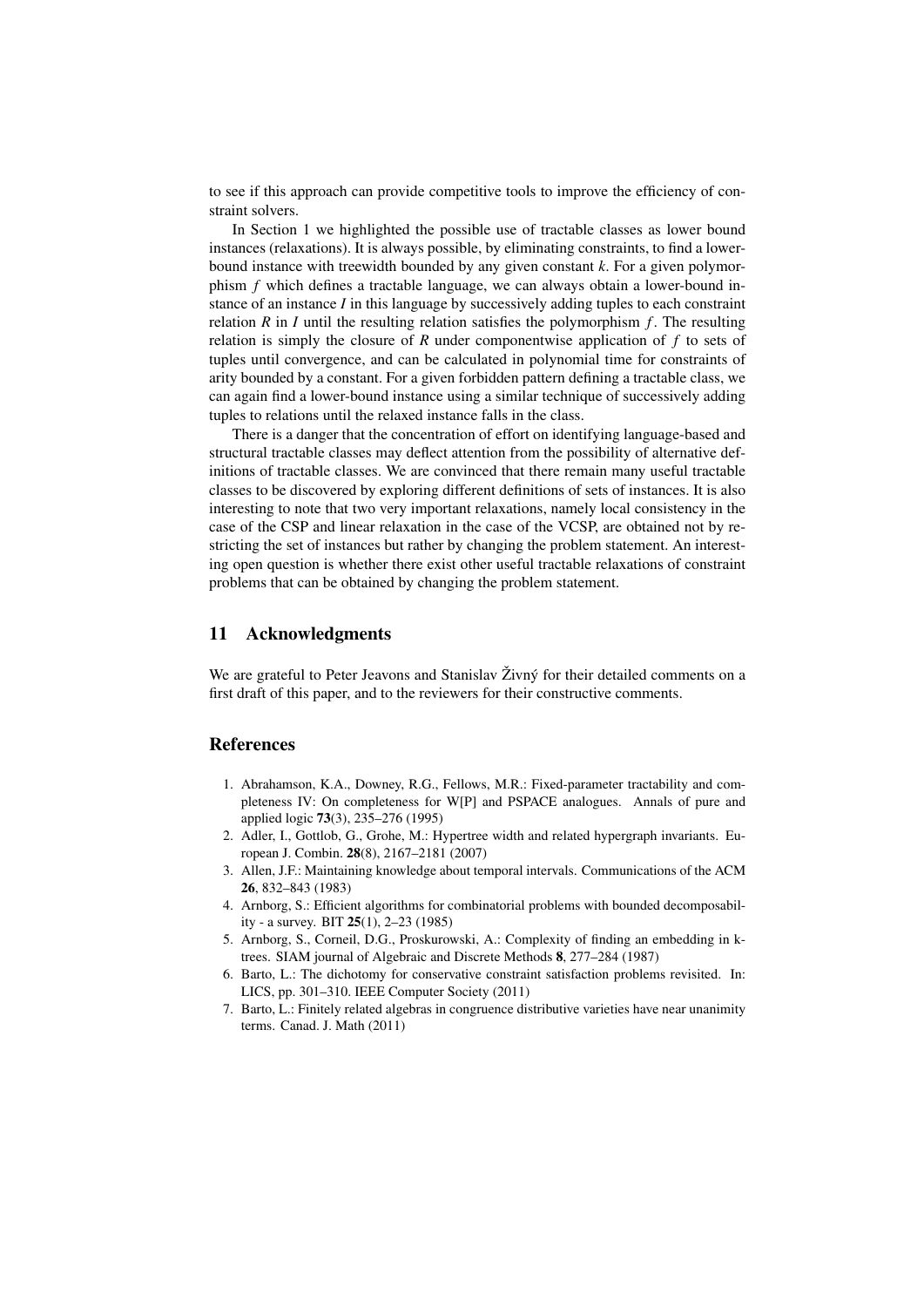- 8. Barto, L.: The collapse of the bounded width hierarchy. Journal of Logic and Computation (2015). DOI 10.1093/logcom/exu070
- 9. Barto, L., Kozik, M.: Constraint satisfaction problems solvable by local consistency methods. J. ACM 61(1), 3 (2014)
- 10. Barto, L., Kozik, M., Niven, T.: The CSP dichotomy holds for digraphs with no sources and no sinks (a positive answer to a conjecture of bang-jensen and hell). SIAM Journal on Computing 38(5), 1782–1802 (2009)
- 11. van Beek, P., Dechter, R.: On the minimality and decomposability of row-convex constraint networks. J. ACM 42(3), 543–561 (1995)
- 12. van Beek, P., Dechter, R.: Constraint tightness and looseness versus local and global consistency. J. ACM 44(4), 549–566 (1997)
- 13. Bertele, U., Brioshi, F.: Nonserial dynamic programming. Academic Press (1972) `
- 14. Bessière, C., Carbonnel, C., Hébrard, E., Katsirelos, G., Walsh, T.: Detecting and exploiting subproblem tractability. In: Proceedings of the Twenty-Third international joint conference on Artificial Intelligence, pp. 468–474. AAAI Press (2013)
- 15. Bistarelli, S., Montanari, U., Rossi, F., Schiex, T., Verfaillie, G., Fargier, H.: Semiring-based CSPs and valued CSPs: Frameworks, properties, and comparison. Constraints 4, 199–240 (1999)
- 16. Bodirsky, M., Chen, H.: Relatively quantified constraint satisfaction. Constraints 14(1), 3–15 (2009)
- 17. Bodirsky, M., Chen, H., Kara, J., von Oertzen, T.: Maximal infinite-valued constraint lan- ´ guages. Theor. Comput. Sci. 410(18), 1684–1693 (2009)
- 18. Bodirsky, M., Grohe, M.: Non-dichotomies in constraint satisfaction complexity. In: ICALP, pp. 184–196 (2008)
- 19. Bodirsky, M., Kára, J.: The complexity of equality constraint languages. Theory Comput. Syst. 43(2), 136–158 (2008)
- 20. Bodirsky, M., Kára, J.: The complexity of temporal constraint satisfaction problems. J. ACM 57(2) (2010)
- 21. Bodlaender, H.L.: A linear-time algorithm for finding tree-decompositions of small treewidth. SIAM J. Comput. 25(6), 1305–1317 (1996)
- 22. Bulatov, A.A.: Combinatorial problems raised from 2-semilattices. Journal of Algebra 298(2), 321–339 (2006)
- 23. Bulatov, A.A.: A dichotomy theorem for constraint satisfaction problems on a 3-element set. J. ACM 53(1), 66–120 (2006)
- 24. Bulatov, A.A.: Bounded relational width. Tech. rep., School of Computer Science, Simon Fraser University (2010)
- 25. Bulatov, A.A.: Complexity of conservative constraint satisfaction problems. ACM Trans. Comput. Log. 12(4), 24 (2011)
- 26. Bulatov, A.A.: The complexity of the counting constraint satisfaction problem. J. ACM 60(5), 34 (2013)
- 27. Bulatov, A.A.: Conservative constraint satisfaction re-revisited. preprint arXiv:1408.3690v1 (2014)
- 28. Bulatov, A.A., Dalmau, V.: A simple algorithm for Mal'tsev constraints. SIAM J. Comput. 36(1), 16–27 (2006)
- 29. Bulatov, A.A., Dyer, M.E., Goldberg, L.A., Jalsenius, M., Richerby, D.: The complexity of weighted Boolean #CSP with mixed signs. Theor. Comput. Sci. 410(38-40), 3949–3961 (2009)
- 30. Bulatov, A.A., Dyer, M.E., Goldberg, L.A., Jerrum, M., McQuillan, C.: The expressibility of functions on the boolean domain, with applications to counting CSPs. J. ACM  $60(5)$ , 32 (2013)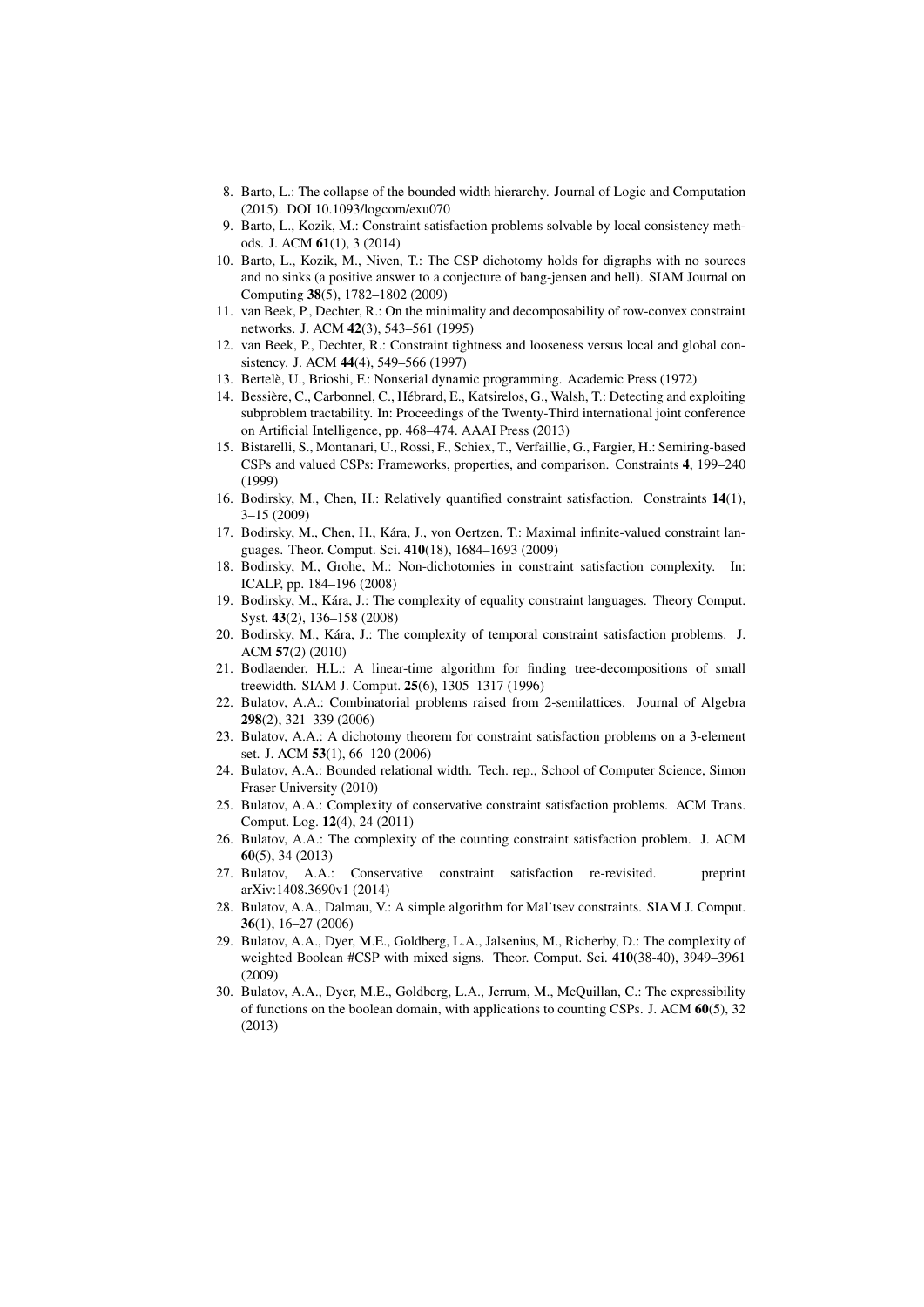- 31. Bulatov, A.A., Jeavons, P.G.: Algebraic structures in combinatorial problems. Tech. Rep. MATH-AL-4-2001, Technische Universität Dresden (2001)
- 32. Bulatov, A.A., Jeavons, P.G., Krokhin, A.A.: Classifying the complexity of constraints using finite algebras. SIAM J. Comput. 34, 720–742 (2005)
- 33. Bulatov, A.A., Krokhin, A.A., Jeavons, P.: The complexity of maximal constraint languages. In: J.S. Vitter, P.G. Spirakis, M. Yannakakis (eds.) STOC, pp. 667–674. ACM (2001)
- 34. Bulatov, A.A., Krokhin, A.A., Larose, B.: Dualities for constraint satisfaction problems. In: N. Creignou, P.G. Kolaitis, H. Vollmer (eds.) Complexity of Constraints - An Overview of Current Research Themes [Result of a Dagstuhl Seminar]., *Lecture Notes in Computer Science*, vol. 5250, pp. 93–124. Springer (2008)
- 35. Bulatov, A.A., Marx, D.: Constraint satisfaction parameterized by solution size. SIAM Journal on Computing 43(2), 573–616 (2014)
- 36. Bulatov, A.A., Valeriote, M.: Recent results on the algebraic approach to the CSP. In: N. Creignou, P. Kolaitis, H. Vollmer (eds.) Complexity of Constraints, *Lecture Notes in Computer Science*, vol. 5250, pp. 68–92. Springer Berlin / Heidelberg (2008)
- 37. Carbonnel, C., Cooper, M.C., Hebrard, E.: On backdoors to tractable constraint languages. In: O'Sullivan [142], pp. 224–239
- 38. Carvalho, C., Egri, L., Jackson, M., Niven, T.: On Maltsev digraphs. In: Computer Science– Theory and Applications, pp. 181–194. Springer (2011)
- 39. Chen, H.: A rendezvous of logic, complexity, and algebra. ACM Comput. Surv. 42(1) (2009)
- 40. Chen, H., Dalmau, V., Grußien, B.: Arc consistency and friends. J. Log. Comput. 23(1), 87–108 (2013)
- 41. Chen, H., Grohe, M.: Constraint satisfaction with succinctly specified relations. J. Comput. Syst. Sci. 76(8), 847–860 (2010)
- 42. Chen, J., Kanj, I.A., Xia, G.: Improved upper bounds for vertex cover. Theoretical Computer Science 411(40), 3736–3756 (2010)
- 43. Chudnovsky, M., Cornuéjols, G., Liu, X., Seymour, P., Vuskovic, K.: Recognizing Berge graphs. Combinatorica 25(2), 143–186 (2005)
- 44. Chudnovsky, M., Robertson, N., Seymour, P., Thomas, R.: The strong perfect graph theorem. Annals of Math. 164(1), 51–229 (2006)
- 45. Cobham, A.: The intrinsic computational difficulty of functions. In: Proc. International Congress for Logic, Methodology, and Philosophy of Science, pp. 24–30. North-Holland, Amsterdam (1964)
- 46. Cohen, D.A., Cooper, M.C., Creed, P., Jeavons, P.G., Živný, S.: An algebraic theory of complexity for discrete optimisation. SIAM J. Comput. 42(5), 1915–1939 (2013)
- 47. Cohen, D.A., Cooper, M.C., Creed, P., Marx, D., Salamon, A.Z.: The tractability of CSP classes defined by forbidden patterns. J. Artif. Intell. Res. (JAIR) 45, 47–78 (2012)
- 48. Cohen, D.A., Cooper, M.C., Green, M.J., Marx, D.: On guaranteeing polynomially bounded search tree size. In: J.H.M. Lee (ed.) CP, *Lecture Notes in Computer Science*, vol. 6876, pp. 160–171. Springer (2011)
- 49. Cohen, D.A., Cooper, M.C., Jeavons, P., Krokhin, A.A.: The complexity of soft constraint satisfaction. Artif. Intell. 170(11), 983–1016 (2006)
- 50. Cohen, D.A., Jeavons, P., Jonsson, P., Koubarakis, M.: Building tractable disjunctive constraints. J. ACM 47(5), 826–853 (2000)
- 51. Cohen, D.A., Jeavons, P.G.: The complexity of constraint languages. In: F. Rossi, P. van Beek, T. Walsh (eds.) Handbook of Constraint Programming, pp. 245–280. Elsevier (2006)
- 52. Cook, S.A.: The complexity of theorem-proving procedures. In: M.A. Harrison, R.B. Banerji, J.D. Ullman (eds.) STOC, pp. 151–158. ACM (1971)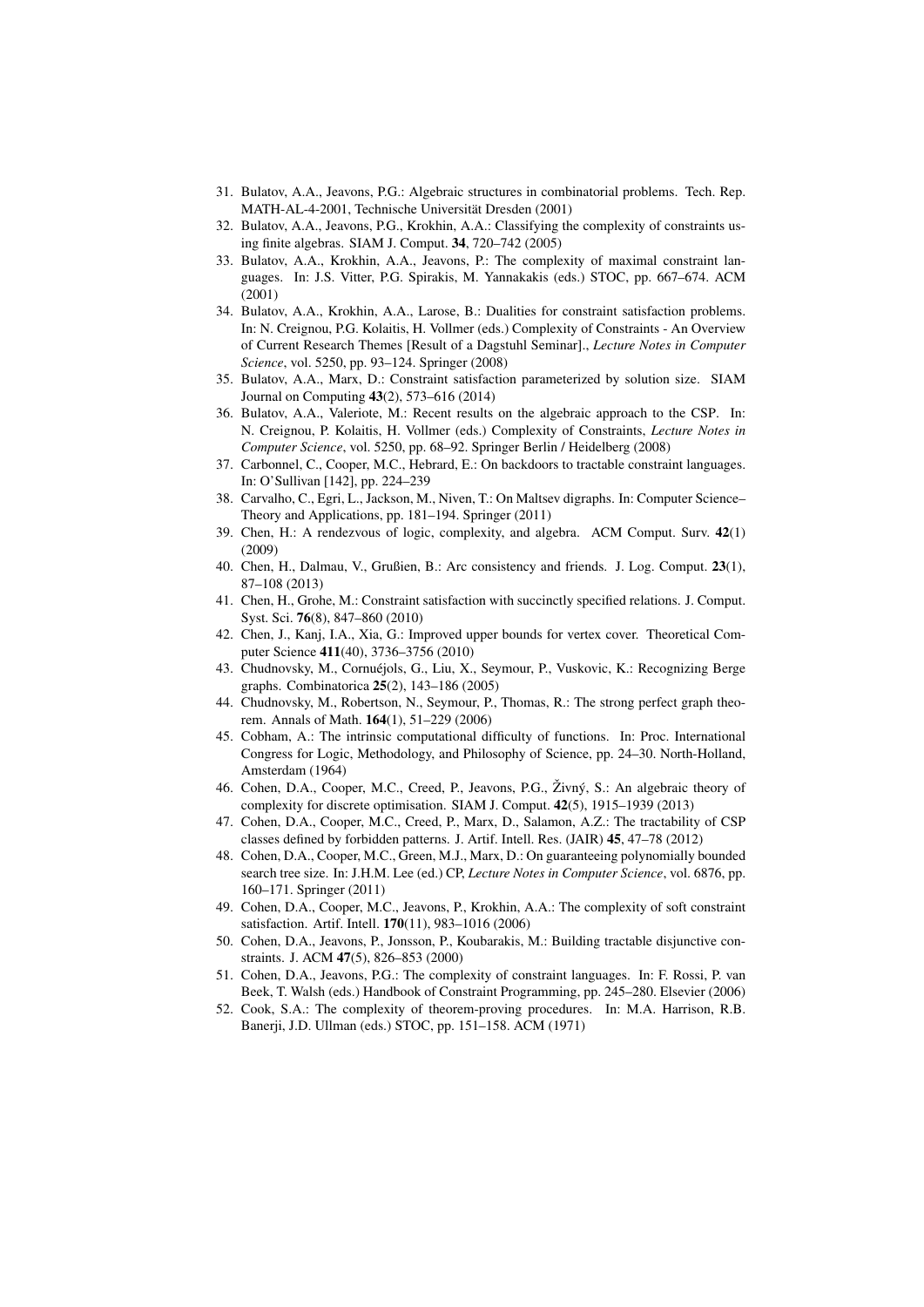- 53. Cooper, M.C.: Linear-time algorithms for testing the realisability of line drawings of curved objects. Artif. Intell. 108, 31–67 (1999)
- 54. Cooper, M.C.: Beyond consistency and substitutability. In: CP, pp. 256–271 (2014)
- 55. Cooper, M.C., Cohen, D.A., Jeavons, P.: Characterising tractable constraints. Artif. Intell. 65(2), 347–361 (1994)
- 56. Cooper, M.C., Escamocher, G.: A dichotomy for 2-constraint forbidden CSP patterns. In: J. Hoffmann, B. Selman (eds.) AAAI. AAAI Press (2012)
- 57. Cooper, M.C., de Givry, S., Sanchez, M., Schiex, T., Zytnicki, M., Werner, T.: Soft arc consistency revisited. Artif. Intell. 174(7-8), 449–478 (2010)
- 58. Cooper, M.C., Jeavons, P.G., Salamon, A.Z.: Generalizing constraint satisfaction on trees: Hybrid tractability and variable elimination. Artif. Intell. 174(9-10), 570–584 (2010)
- 59. Cooper, M.C., Maris, F., Regnier, P.: Monotone temporal planning: Tractability, extensions ´ and applications. J. Artif. Intell. Res. (JAIR) 50, 447–485 (2014)
- 60. Cooper, M.C., Mouelhi, A.E., Terrioux, C., Zanuttini, B.: On broken triangles. In: O'Sullivan [142], pp. 9–24
- 61. Cooper, M.C., Živný, S.: Hybrid tractability of valued constraint problems. Artif. Intell. 175(9-10), 1555–1569 (2011)
- 62. Cooper, M.C., Živný, S.: Tractable triangles and cross-free convexity in discrete optimisation. J. Artif. Intell. Res. (JAIR) 44, 455–490 (2012)
- 63. Courcelle, B.: Graph rewriting: An algebraic and logic approach. In: Handbook of Theoretical Computer Science, Volume B: Formal Models and Sematics (B), pp. 193–242 (1990)
- 64. Creignou, N., Hebrard, J.J.: On generating all solutions of generalized satisfiability prob- ´ lems. Informatique Théorique et Applications 31(6), 499–511 (1997)
- 65. Creignou, N., Kolaitis, P., Vollmer, H. (eds.): Complexity of Constraints, *Lecture Notes in Computer Science*, vol. 5250. Springer (2008)
- 66. Dalmau, V.: A new tractable class of constraint satisfaction problems. In: AMAI (2000)
- 67. Dalmau, V.: Generalized majority-minority operations are tractable. Logical Methods in Computer Science 2(4) (2006)
- 68. Dalmau, V., Pearson, J.: Closure functions and width 1 problems. In: Principles and Practice of Constraint Programming–CP 99, pp. 159–173. Springer (1999)
- 69. David, P.: Using pivot consistency to decompose and solve functional CSPs. J. Artif. Intell. Res. (JAIR) 2, 447–474 (1995)
- 70. Dechter, R.: From local to global consistency. Artif. Intell. 55(1), 87–108 (1992)
- 71. Dechter, R.: Constraint Processing. Morgan Kaufmann Publishers, 340 Pine Street, Sixth Floor, San Francisco, CA 94104-3205 (2003)
- 72. Dechter, R., Meiri, I., Pearl, J.: Temporal constraint networks. Artif. Intell. 49(1-3), 61–95 (1991)
- 73. Dechter, R., Pearl, J.: Network-based heuristics for constraint-satisfaction problems. Artif. Intell. 34(1), 1–38 (1987)
- 74. Dehne, F.K.H.A., Fellows, M.R., Langston, M.A., Rosamond, F.A., Stevens, K.: An  $\rm o(2^{O(k)}n^3)$  FPT algorithm for the undirected feedback vertex set problem. In: L. Wang (ed.) Computing and Combinatorics, 11th Annual International Conference, COCOON 2005, Kunming, China, August 16-29, 2005, Proceedings, *Lecture Notes in Computer Science*, vol. 3595, pp. 859–869. Springer (2005)
- 75. Deville, Y., Barette, O., Hentenryck, P.V.: Constraint satisfaction over connected row convex constraints. Artif. Intell. 109(1-2), 243–271 (1999)
- 76. Downey, R.G., Fellows, M.R.: Fixed-parameter tractability and completeness I: Basic results. SIAM Journal on Computing 24(4), 873–921 (1995)
- 77. Downey, R.G., Fellows, M.R., Stege, U.: Parameterized complexity: A framework for systematically confronting computational intractability. In: Contemporary Trends in Discrete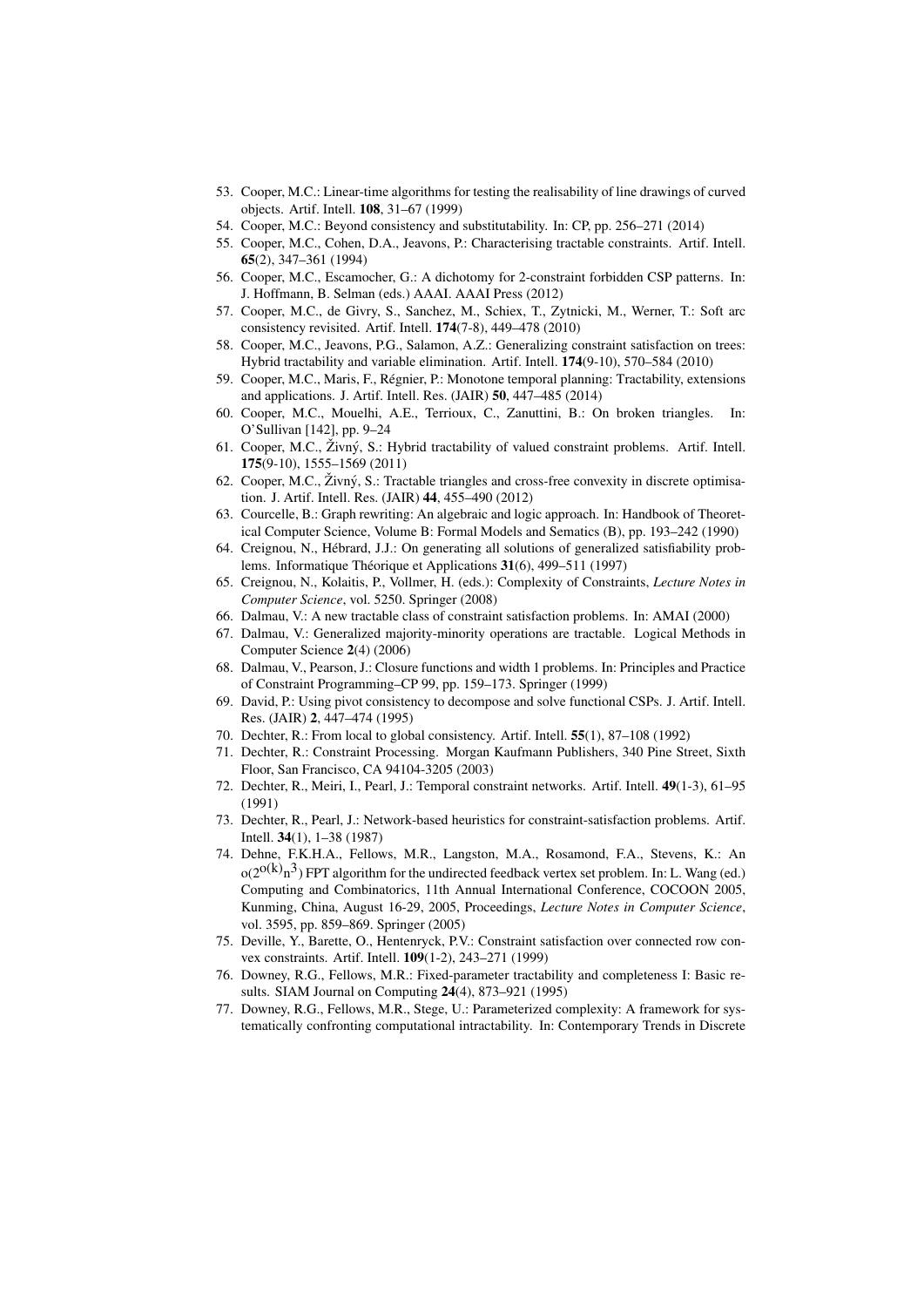Mathematics: From DIMACS and DIMATIA to the Future, vol. 49, pp. 49–99. AMS-DIMACS Proceedings Series (1999)

- 78. Drakengren, T., Jonsson, P.: Computational complexity of temporal constraint problems. In: M. Fisher, D. Gabbay, L. Vila (eds.) Handbook of Temporal Reasoning in Artificial Intelligence, pp. 197–218. Elsevier (2005)
- 79. Dyer, M., Richerby, D.: An effective dichotomy for the counting constraint satisfaction problem. SIAM Journal on Computing 42(3), 1245–1274 (2013)
- 80. Dyer, M.E., Goldberg, L.A., Jerrum, M.: The complexity of weighted boolean #CSP. SIAM J. Comput. 38(5), 1970–1986 (2009)
- 81. Edmonds, J.: Paths, trees and flowers. Canadian Journal of Mathematics 17, 449–467 (1965)
- 82. Feder, T., Hell, P.: Full constraint satisfaction problems. SIAM J. Comput. 36(1), 230–246 (2006)
- 83. Feder, T., Kolaitis, P.G.: Closures and dichotomies for quantified constraints. Electronic Colloquium on Computational Complexity (ECCC) 13(160) (2006)
- 84. Feder, T., Vardi, M.Y.: The computational structure of monotone monadic SNP and constraint satisfaction: A study through Datalog and group theory. SIAM Journal of Computing 28(1), 57–104 (1998)
- 85. Freuder, E.C.: Complexity of k-tree structured constraint satisfaction problems. In: H.E. Shrobe, T.G. Dietterich, W.R. Swartout (eds.) AAAI, pp. 4–9. AAAI Press / The MIT Press (1990)
- 86. Gao, J., Yin, M., Zhou, J.: Hybrid tractable classes of binary quantified constraint satisfaction problems. In: W. Burgard, D. Roth (eds.) AAAI. AAAI Press (2011)
- 87. Gao, Y.: Phase transition of tractability in constraint satisfaction and bayesian network inference. In: UAI, pp. 265–271 (2003)
- 88. Garey, M., Johnson, D.: Computers and Intractability: A Guide to the Theory of NP-Completeness. W.H.Freeman and Company, San Francisco, CA. (1979)
- 89. Gaspers, S., Misra, N., Ordyniak, S., Szeider, S., Zivny, S.: Backdoors into heterogeneous classes of SAT and CSP. In: C.E. Brodley, P. Stone (eds.) Proceedings of the Twenty-Eighth AAAI Conference on Artificial Intelligence, July 27 -31, 2014, Québec City, Québec, Canada., pp. 2652-2658. AAAI Press (2014). URL http://www.aaai.org/Library/AAAI/aaai14contents.php
- 90. Gerevini, A., Cristani, M.: On finding a solution in temporal constraint satisfaction problems. In: IJCAI, pp. 1460–1465 (1997)
- 91. de Givry, S., Schiex, T., Verfaillie, G.: Exploiting tree decomposition and soft local consistency in weighted CSP. In: AAAI, pp. 22–27 (2006)
- 92. Gottlob, G., Leone, N., Scarcello, F.: Hypertree decomposition and tractable queries. Journal of Computer and System Sciences 64(3), 579–627 (2002)
- 93. Green, M.J., Cohen, D.A.: Domain permutation reduction for constraint satisfaction problems. Artif. Intell. 172(8-9), 1094–1118 (2008)
- 94. Grohe, M.: Generalized model-checking problems for first-order logic. In: STACS 2001, pp. 12–26. Springer (2001)
- 95. Grohe, M.: The structure of tractable constraint satisfaction problems. In: MFCS, pp. 58–72 (2006)
- 96. Grohe, M.: The complexity of homomorphism and constraint satisfaction problems seen from the other side. J. ACM 54(1), 1–24 (2007)
- 97. Grohe, M., Kreutzer, S., Siebertz, S.: Deciding first-order properties of nowhere dense graphs. In: Proceedings of the 46th Annual ACM Symposium on Theory of Computing, pp. 89–98. ACM (2014)
- 98. Grohe, M., Marx, D.: Constraint solving via fractional edge covers. ACM Transactions on Algorithms 11(1), 4 (2014)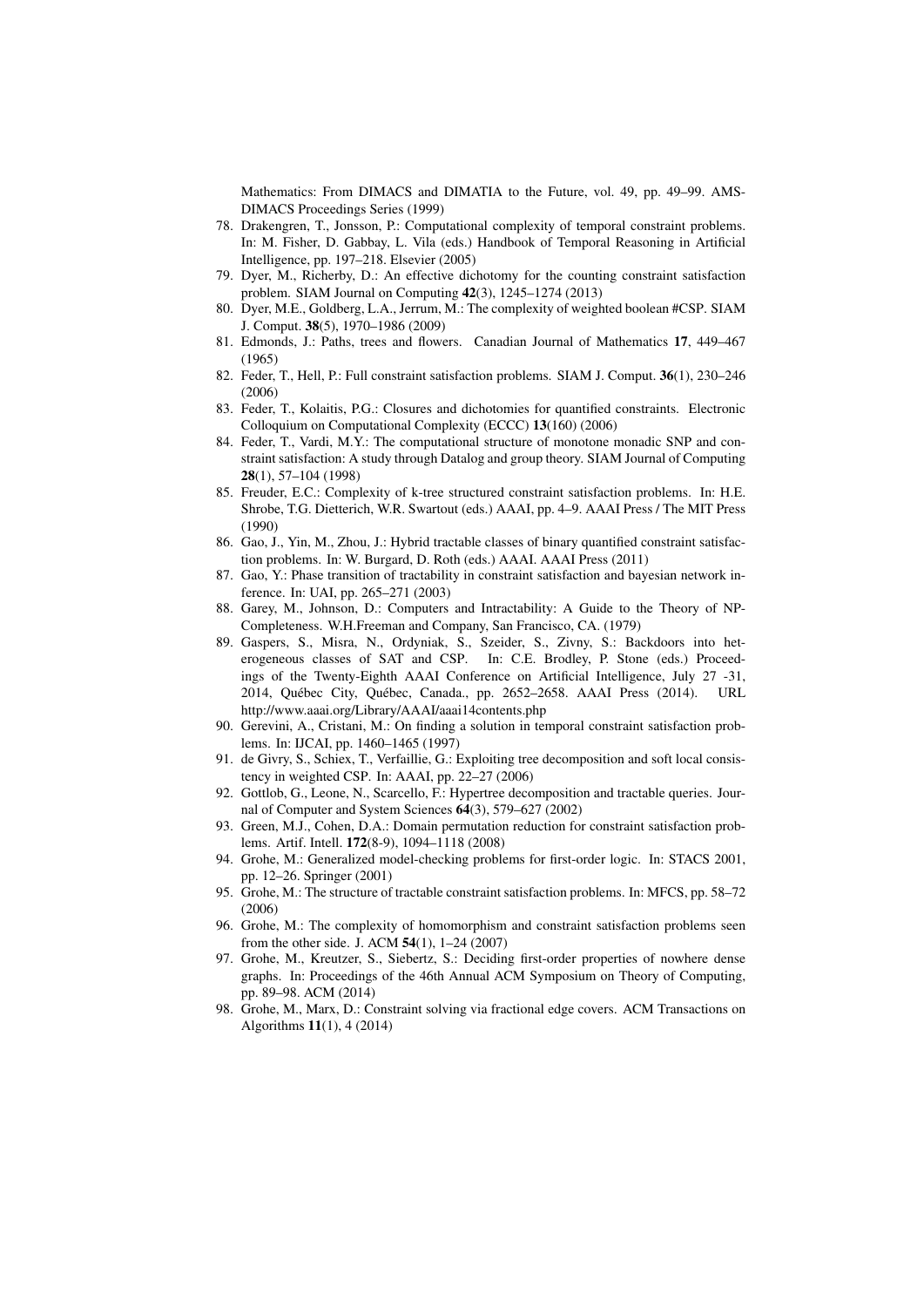- 99. Grötschel, M., Lovasz, L., Schrijver, A.: The ellipsoid method and its consequences in combinatorial optimization. Combinatorica 1, 169–198 (1981)
- 100. de Haan, R., Kanj, I., Szeider, S.: On the subexponential-time complexity of CSP. Journal of Artificial Intelligence Research 52, 203–234 (2015)
- 101. Hell, P., Nešetřil, J.: On the complexity of *h*-coloring. J. Comb. Theory, Ser. B 48(1), 92– 110 (1990)
- 102. Hell, P., Nešetřil, J.: Colouring, constraint satisfaction, and complexity. Computer Science Review 2(3), 143–163 (2008)
- 103. Hermann, M., Richoux, F.: On the computational complexity of monotone constraint satisfaction problems. In: S. Das, R. Uehara (eds.) WALCOM, *Lecture Notes in Computer Science*, vol. 5431, pp. 286–297. Springer (2009)
- 104. van Hoeve, W.J., Katriel, I.: Global constraints. In: F. Rossi, P. van Beek, T. Walsh (eds.) Handbook of Constraint Programming, chap. 6, pp. 169–208. Elsevier (2006)
- 105. Idziak, P.M., Markovic, P., McKenzie, R., Valeriote, M., Willard, R.: Tractability and learnability arising from algebras with few subpowers. SIAM J. Comput. 39(7), 3023–3037 (2010)
- 106. Iwata, S., Orlin, J.B.: A simple combinatorial algorithm for submodular function minimization. In: SODA, pp. 1230–1237 (2009)
- 107. Jeavons, P., Cohen, D., Gyssens, M.: A unifying framework for tractable constraints. In: Proceedings 1st International Conference on Constraint Programming, CP'95, vol. 976, pp. 276–291. Springer-Verlag (1995)
- 108. Jeavons, P., Cohen, D.A., Gyssens, M.: Closure properties of constraints. J. ACM 44(4), 527–548 (1997)
- 109. Jeavons, P., Petke, J.: Local consistency and SAT-solvers. J. Artif. Intell. Res. (JAIR) 43, 329–351 (2012)
- 110. Jeavons, P.G.: Constructing constraints. In: Proceedings 4th International Conference on Constraint Programming—CP'98 (Pisa, October 1998), *Lecture Notes in Computer Science*, vol. 1520, pp. 2–16. Springer-Verlag (1998)
- 111. Jeavons, P.G.: On the algebraic structure of combinatorial problems. Theoretical Computer Science 200, 185–204 (1998)
- 112. Jeavons, P.G., Cohen, D.A., Cooper, M.C.: Constraints, consistency and closure. Artif. Intell. 101(1–2), 251–265 (1998)
- 113. Jeavons, P.G., Cooper, M.C.: Tractable constraints on ordered domains. Artif. Intell. 79(2), 327–339 (1995)
- 114. Jeavons, P.G., Krokhin, A.A., Živný, S.: The complexity of valued constraint satisfaction. Bulletin of EATCS (2014)
- 115. Jégou, P.: Decomposition of domains based on the micro-structure of finite constraintsatisfaction problems. In: AAAI, pp. 731–736. AAAI Press, Menlo Park, CA, USA (1993)
- 116. Jonsson, P., Bäckström, C.: A unifying approach to temporal constraint reasoning. Artif. Intell. 102(1), 143–155 (1998)
- 117. Jonsson, P., Drakengren, T.: A complete classification of tractability in RCC-5. J. Artif. Intell. Res. 6, 211–221 (1997)
- 118. Jonsson, P., Lagerkvist, V., Nordh, G., Zanuttini, B.: Complexity of SAT problems, clone theory and the Exponential Time Hypothesis. In: S. Khanna (ed.) SODA, pp. 1264–1277. SIAM (2013)
- 119. Karp, R.M.: Reducibility Among Combinatorial Problems. In: R.E. Miller, J.W. Thatcher (eds.) Complexity of Computer Computations, pp. 85–103. Plenum Press (1972)
- 120. Kazda, A.: CSP for binary conservative relational structures. preprint arXiv:1112.1099 (2011)
- 121. Kolmogorov, V., Krokhin, A., Rolinek, M.: The complexity of general-valued CSPs. arXiv preprint arXiv:1502.07327 (2015)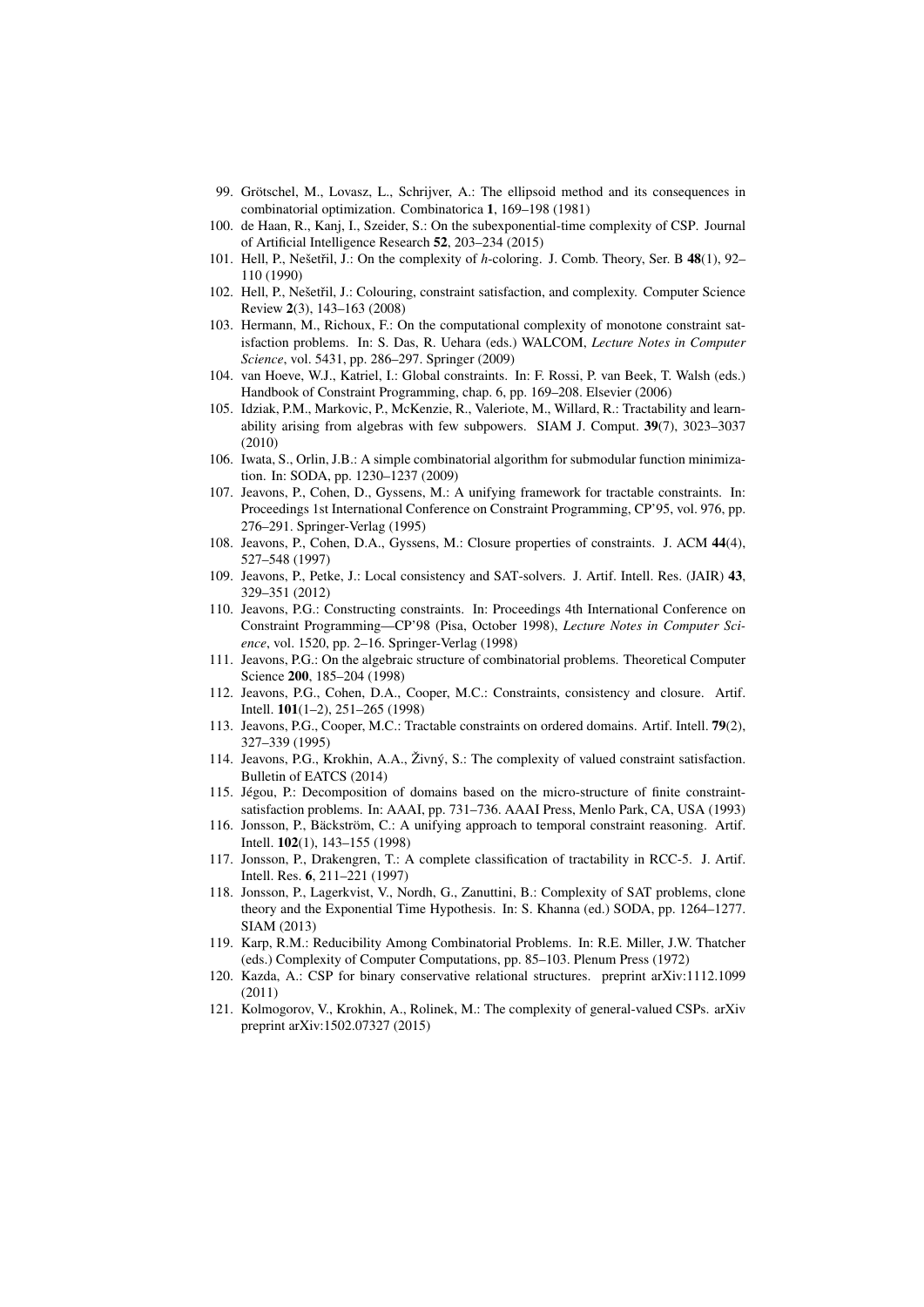- 122. Kolmogorov, V., Živný, S.: The complexity of conservative valued CSPs. J. ACM  $60(2)$ , 10 (2013)
- 123. Koubarakis, M.: Tractable disjunctions of linear constraints. In: E.C. Freuder (ed.) CP, *Lecture Notes in Computer Science*, vol. 1118, pp. 297–307. Springer (1996)
- 124. Kozik, M.: A finite set of functions with an EXPTIME-complete composition problem. Theor. Comput. Sci. 407(1-3), 330–341 (2008)
- 125. Kozik, M., Krokhin, A., Valeriote, M., Willard, R.: Characterizations of several Maltsev conditions. preprint (2013). (to appear in Algebra Universalis)
- 126. Krokhin, A., Jeavons, P., Jonsson, P.: Reasoning about temporal relations: The tractable subalgebras of Allen's interval algebra. Journal of the ACM 50, 591–640 (2003)
- 127. Krokhin, A., Jeavons, P., Jonsson, P.: Constraint satisfaction problems on intervals and lengths. SIAM Journal on Discrete Mathematics 17(3), 453–477 (2004)
- 128. Kun, G., Szegedy, M.: A new line of attack on the dichotomy conjecture. In: M. Mitzenmacher (ed.) Proceedings of the 41st Annual ACM Symposium on Theory of Computing, STOC 2009, Bethesda, MD, USA, May 31 - June 2, 2009, pp. 725–734. ACM (2009)
- 129. Ladner, R.E.: On the structure of polynomial time reducibility. J. ACM 22(1), 155–171 (1975)
- 130. Larose, B., Loten, C., Tardif, C.: A characterisation of first-order constraint satisfaction problems. preprint arXiv:0707.2562 (2007)
- 131. Larose, B., Zadori, L.: Taylor terms, constraint satisfaction and the complexity of polyno- ´ mial equations over finite algebras. IJAC 16(3), 563–582 (2006)
- 132. Lesaint, D., Azarmi, N., Laithwaite, R., Walker, P.: Engineering dynamic scheduler for Work Manager. BT Technology Journal 16, 16–29 (1998)
- 133. Lin, B.: The parameterized complexity of *k*-biclique. In: Proceedings of the Twenty-Sixth Annual ACM-SIAM Symposium on Discrete Algorithms, SODA 2015, San Diego, CA, USA, January 4-6, 2015, pp. 605–615 (2015)
- 134. Luczak, T., Nesetril, J.: A probabilistic approach to the dichotomy problem. SIAM J. Comput. 36(3), 835–843 (2006)
- 135. Marx, D.: Parameterized complexity of constraint satisfaction problems. Computational Complexity 14(2), 153–183 (2005)
- 136. Marx, D.: Approximating fractional hypertree width. ACM Transactions on Algorithms 6(2) (2010)
- 137. Marx, D.: Tractable structures for constraint satisfaction with truth tables. Theory Comput. Syst. 48(3), 444–464 (2011)
- 138. Marx, D.: Tractable hypergraph properties for constraint satisfaction and conjunctive queries. J. ACM 60(6), 42 (2013)
- 139. Mouelhi, A.E., Jégou, P., Terrioux, C.: Different classes of graphs to represent microstructures for CSPs. In: Graph Structures for Knowledge Representation and Reasoning, *LNAI*, vol. 8323, pp. 21–38 (2014)
- 140. Naanaa, W.: Unifying and extending hybrid tractable classes of CSPs. J. Exp. Theor. Artif. Intell. 25(4), 407–424 (2013)
- 141. Ordyniak, S., Paulusma, D., Szeider, S.: Satisfiability of acyclic and almost acyclic CNF formulas. Theor. Comput. Sci. 481, 85–99 (2013). DOI 10.1016/j.tcs.2012.12.039. URL http://dx.doi.org/10.1016/j.tcs.2012.12.039
- 142. O'Sullivan, B. (ed.): Principles and Practice of Constraint Programming 20th International Conference, CP 2014, Lyon, France, September 8-12, 2014. Proceedings, *Lecture Notes in Computer Science*, vol. 8656. Springer (2014)
- 143. Papadimitriou, C.H., Yannakakis, M.: On the complexity of database queries. In: Proceedings of the sixteenth ACM SIGACT-SIGMOD-SIGART symposium on Principles of database systems, pp. 12–19. ACM (1997)